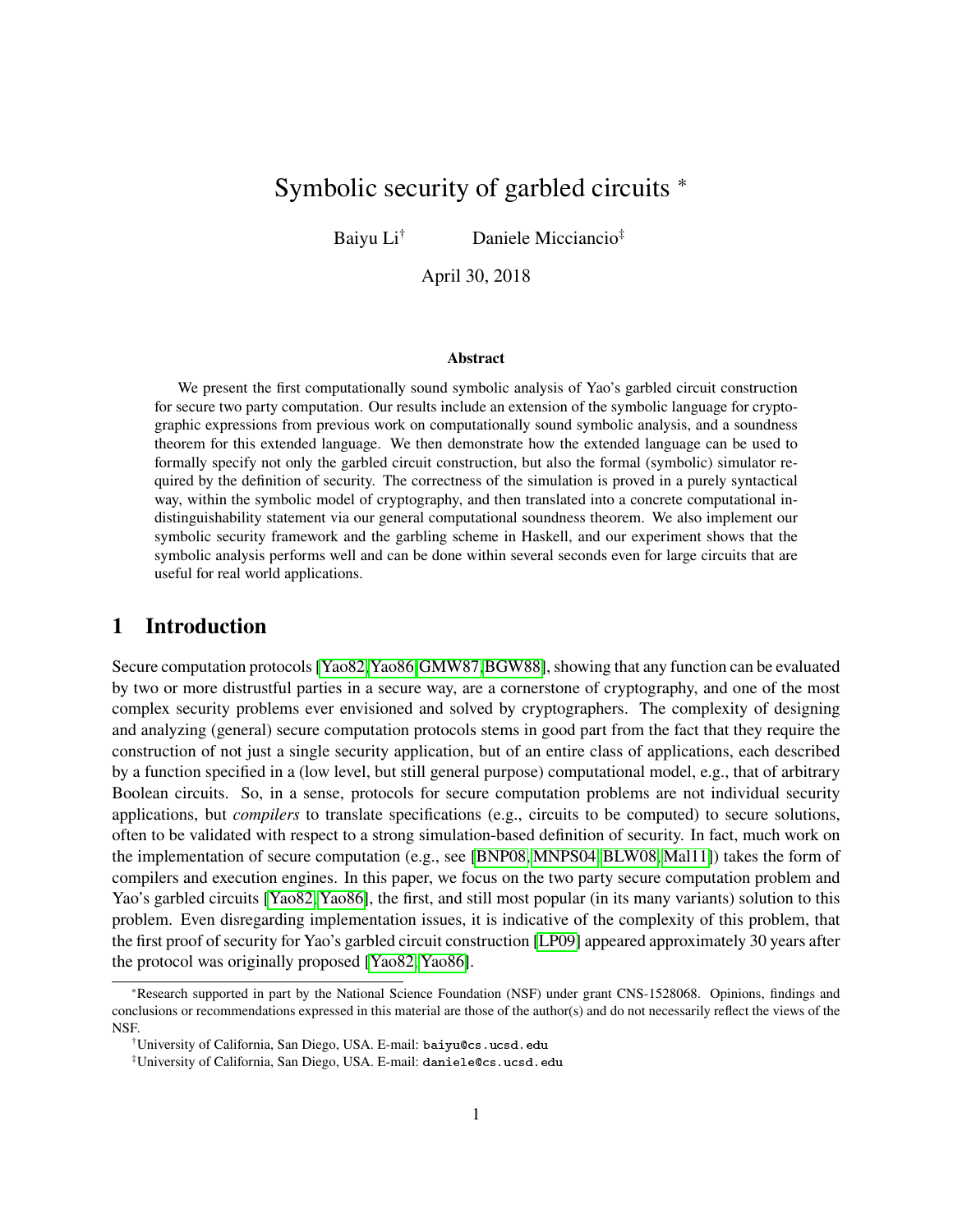Following a line of research initiated by Abadi and Rogaway [\[AR07\]](#page-23-0), we consider the possibility of simplifying and formalizing the design and analysis of secure (two-party) computation protocols using a hybrid approach, consisting of the following steps:

- Setting up a symbolic execution model, which provides a simple language to describe (and analyze) cryptographic computations without all the details and complications of concrete (complexity based) computational models.
- Proving a general *computational soundness* result, showing that what can be proved symbolically in this abstract model of computation, also holds true when the symbolic language is instantiated with computational cryptographic functions satisfying standard (computational) notions of security.
- Prove that the protocol is secure in a purely symbolic/syntactical way, i.e., within the abstract model.
- Conclude, via the computational soundness theorem, that the standard implementation of the protocol (using a concrete, computational instantiation of the cryptographic primitives) satisfies the computational indistinguishability security properties expected by cryptographers, and demanded by actual applications.

The usefulness and viability of this computationally sound symbolic approach to security analysis has been investigated and demonstrated in a number of papers. Previous work includes foundational results [\[AR07,](#page-23-0) [MW04,](#page-26-3) [Mic10\]](#page-25-3), and applications to a number of different settings, like key distribution protocols [\[MP06,](#page-26-4) [Pan07,](#page-26-5)[MP08\]](#page-26-6), access control in XML databases [\[AW08\]](#page-23-1), password guessing attacks [\[BWA10\]](#page-24-3), and more.

The goal of this paper is to demonstrate the applicability of this attractive methodology to the analysis of secure computation protocols, and, specifically, Yao's protocol for secure two party computation. Perhaps surprisingly, we are able to show that a very simple extension of symbolic cryptography languages already considered in the past are sufficient to both model and analyze this type of protocols. While we focus on Yao's protocol in one of its simplest variants, we believe that there is a general lesson to be learned: computationally sound symbolic analysis can be a powerful tool to manage the complexity of high level cryptographic applications.

We believe that the use of these methods is not limited to the mechanic validation of protocols that are seemingly too complex to be checked by hand, but it can actually help to carry out the security analysis at a sufficiently high (still precise and computationally meaningful) level of abstraction, so that formal proofs can be validated (and, most importantly, understood) by humans. Further extensions of the language and techniques described in this paper may also offer a basis to study optimizations and extensions of Yao's basic protocol, and, perhaps, even the construction of verified optimizing compilers for secure computation that translate between different variants of cryptographic constructions, while at the same time checking that the transformations preserve both functionality and security.

**Contributions and Technical Overview** As outlined above, our goal is to describe Yao's garbled circuits by simple "symbolic" cryptographic expressions, e.g., expressions of the form  $\{(K_1, \{K_2\}_{K_1})\}_{K_3}$ , representing the encryption under key  $K_3$  of a pair, consisting of a key  $K_1$  and a random message  $K_2$  encrypted under  $K_1$ . Here we are using the compact notation  $\{m\}_k$ , quite common in symbolic cryptography, to represent the encryption of *m* under *k*. (In this introduction we appeal on the reader's intuition to interpret the meaning of symbolic expressions, and refer to Section [2](#page-4-0) for formal definitions.) It is important to note that expressions like  $E = \{(K_1, \{K_2\}_{K_1})\}_{K_3}$  do not represent the result of running a set of encryption algorithms, but they are purely syntactical objects, and can be manipulated as such. Of course, expressions like these can also be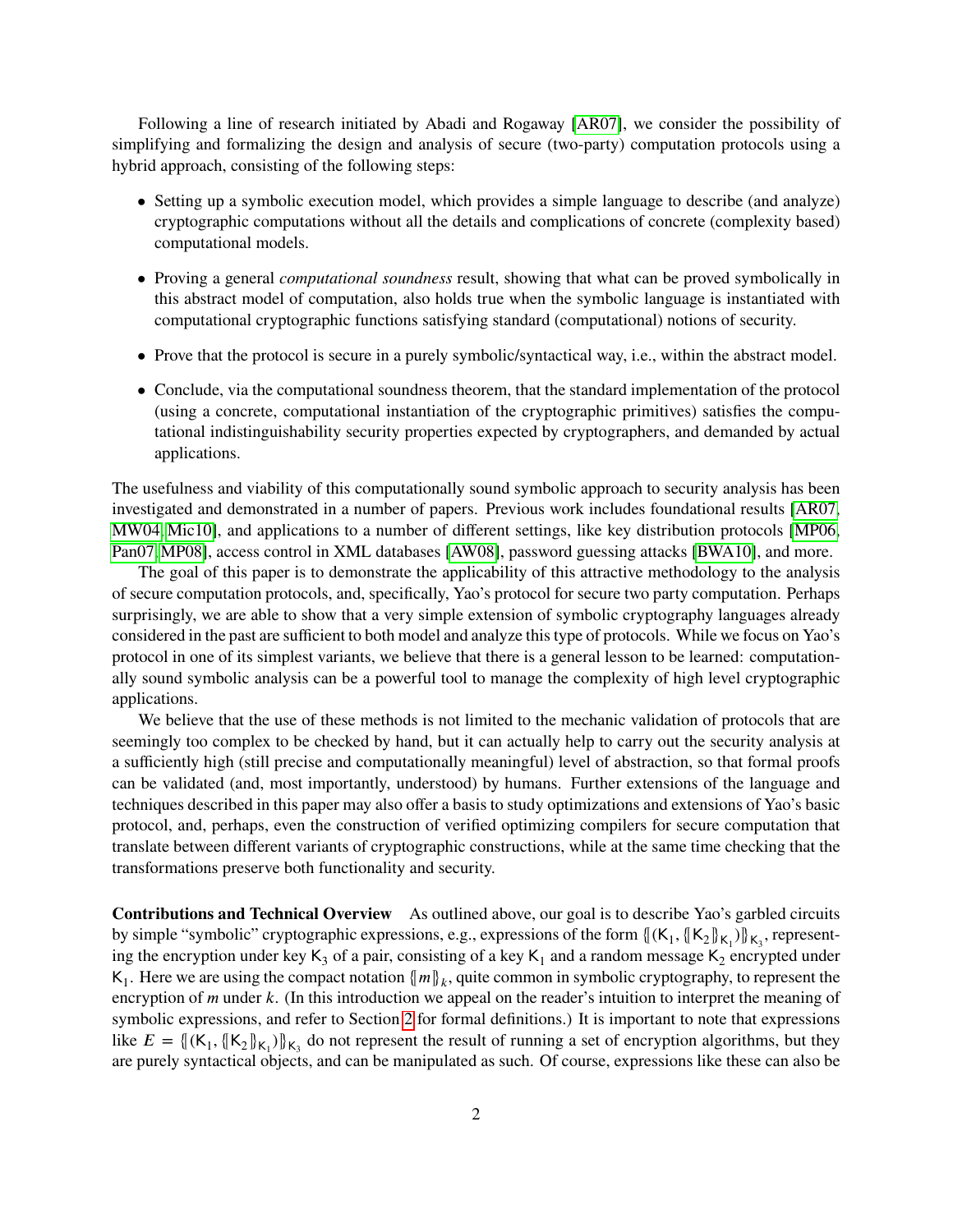mapped to probability distributions over bit-strings, once an appropriate encryption scheme has been chosen to implement  $\{\cdot\}_k$ , and random values are chosen for all the  $\mathsf{K}_i$  symbols used in the expression. The resulting distribution is what an real adversary would see when the protocol is implemented and executed in practice.

A simple language of this type was suggested in the pioneering work of Abadi and Rogaway [\[AR07\]](#page-23-0), which also showed how to map these expressions to symbolic patterns that capture the adversary's view or knowledge of the computation. E.g., the expression *E* described above could be mapped to the pattern  $\{\Box\}$ , representing the fact that the adversary can tell this is a cipher-text, but nothing else because it does not know the encrypting key  $K_3$ . More realistically, this expression could be mapped to the pattern  $\{\|\mathbf{x},\|\mathbf{x}\|\|\mathbf{y}\|_{K_3}$  to capture the fact that the standard notion of encryption does not hide the size of the message being encrypted (and, thereby, it may reveal information on the "structure" or "shape"  $(\mathbb{K}, \{\mathbb{K}\})$  of the payload,) and may also reveal partial information about the encryption key  $K_3$ . (Protecting the identity of the recipient key  $K_3$ is an extra security feature, typically called "anonymous encryption".) Abadi and Rogaway [\[AR07\]](#page-23-0) also proved a computational soundness result, showing that the symbolic notion of equivalence induced by these patterns (i.e., two expressions are equivalent if they map to the same symbolic pattern, possibly up to variable renaming), matches precisely the notion of computational indistinguishability (i.e., the probability distributions generated by the two expressions cannot be told apart by any efficient adversary), provided a certain technical condition of encryption cycles is met.

In this work, we follow the approach of [\[Mic10\]](#page-25-3), which allows to bypass the key-cycles technicality by using a co-inductive definition of symbolic adversarial knowledge. The language of [\[AR07,](#page-23-0) [Mic10\]](#page-25-3) allows to use only (arbitrarily nested) encryption, but it has been extended in [\[Mic09\]](#page-25-4) to provide a computationally sound treatment of pseudorandom generators. As a first contribution of this work, we further extend the language (and computational soundness results) of [\[AR07,](#page-23-0) [Mic10,](#page-25-3) [Mic09\]](#page-25-4) allows to include also randomly chosen bits, and a *controlled-swap* operation  $\pi[b](e_0, e_1)$  that randomly permutes  $\{e_0, e_1\}$  depending on the value of the (randomly chosen) bit *b*. (This is described in Section [2.](#page-4-0))

Next, we show how this simple extended language is enough to express Yao's garbling procedure in a purely symbolic way. This requires to describe a method to map arbitrary circuits to symbolic expressions, rather than simply providing a single expression or sequence of expressions (as used, for example, in a multistep protocol.) In turn, this requires a good way to handle arbitrary circuits within symbolic computations. The way circuits are typically formalized (as an unstructured list of gates and wires, similar to representing a graph by unstructured sets of nodes and edges) is not very convenient. As a second contribution of this work, we propose an inductive method and syntax to describe circuits, where larger circuits are built in a modular way from smaller ones, starting from the basic case of single gates. (For simplicity, we consider only two types of gates: a NAND gate mapping two Boolean inputs to one output, and a "duplicate" gate mapping a single input to two identical outputs.) This modular description of circuits supports both the formal definition of circuit mapping functions, and associated proofs of security, by *structural induction*. We remark that this circuit description language is by no means new, and it is strongly inspired by similar ideas used in modern high level programming languages, like Hughes' arrows [\[Hug00,](#page-25-5) [Hug04\]](#page-25-6).

As a disclaimer, we should note that the arrow syntax used in this paper is a good match for the mathematical definition of circuits, and it is a convenient formalism to specify and analyze circuit-manipulating programs (like compilers for secure computation), but it is not necessarily intended as a user friendly method to specify computations. But alternative syntax to describe circuit/arrow computations in a programmer friendly way exist [\[Pat01,](#page-26-7) [LWY10\]](#page-25-7), it can be automatically translated into the mathematical (inductive) arrows notation, and it is readily found implemented in mainstream programming languages like Haskell to structure complex software libraries, like graphical user interfaces, robotics applications, hardware description languages, and more. So, we will not be concerned on the usability of the arrow notation to directly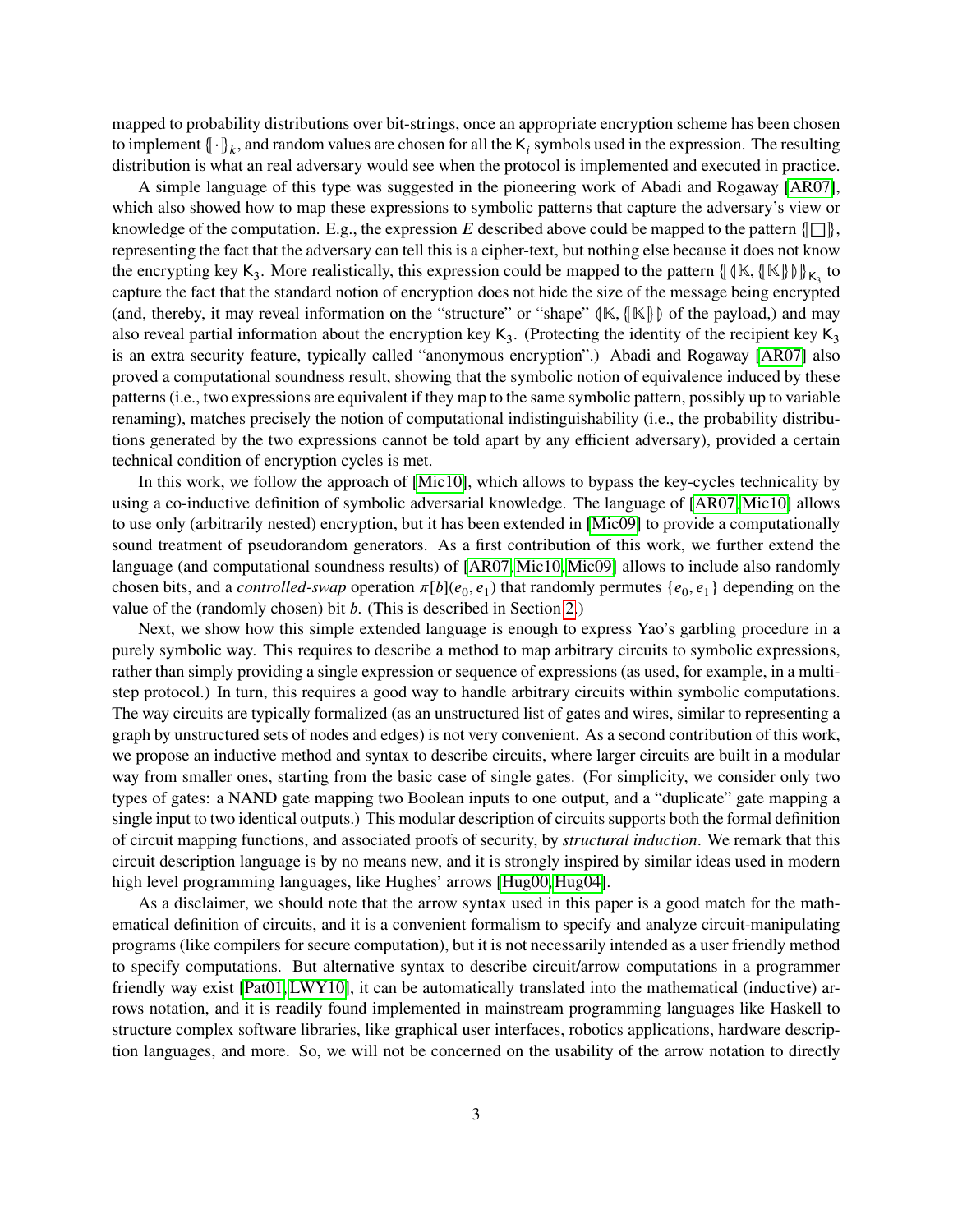specify application circuits, and refer the interested reader to the programming language literature for more information.

What is more relevant, in the context of this paper, is that we are able to use our extended language for symbolic cryptography, and the structural arrow-like formalization of circuits, to give a formal, yet conceptually simple description of

- Yao's circuit garbling procedure,
- a symbolic simulator, used to prove the security of Yao's construction, and
- a detailed, formal proof showing that the output of Yao's garbling procedure and the output of the simulator, are symbolically equivalent, i.e., they map to equivalent symbolic patterns.

We remark that all these definitions and proofs are purely symbolic, and they work by induction on the structure of the circuits, reducing the security analysis to the verification of a small number of base cases and inductive steps. It follows from our computational soundness theorem that, when implemented using standard cryptographic primitives, the resulting construction achieves the standard security notion of computational indistinguishability used in cryptography.

It is important to note that the connection between symbolic security, and computational security is not established at the level of garbled circuits, but it is proved in the context of a general soundness theorem for a generic, simple language of cryptographic expressions. The language is designed to be powerful enough to express garbled circuits and the associated simulation procedure, but it is otherwise independent of the specific circuit garbling problem. We believe that this greatly simplifies and elucidates both the computational soundness result (which is proved for a simple, application independent language,) and the application to garbled circuits (which is described and analyzed in a purely symbolic manner.)

**Other related work** Since the detailed security proof of garbled circuits in [\[LP09\]](#page-25-2), there have been many studies on various security properties of garbled circuits. For a recent summary see for example [\[BHR12b\]](#page-24-4). The security notion used in [\[LP09\]](#page-25-2) is sometimes called *selective security*, in which an adversary must choose an input before the circuit is provided to the simulator. A more useful notion in practice is *adaptive security*, in which a simulator must be able to return a simulated garbled circuit back to the adversary given only the circuit, and the adversary can adaptively choose an input value after seeing the garbled circuit. There is a number of works that explore adaptive security of garbled circuits, for example [\[BHR12a,](#page-24-5) [BGG](#page-23-2)<sup>+</sup>14, HJO<sup>+</sup>16]. Jafargholi and Wichs [\[JW16\]](#page-25-9) showed that Yao's original construction of garbled circuits is already adaptively secure with a security loss of  $2^{O(d)}$ , where *d* is the circuit depth, and this result has been further generalized in  $[JKK<sup>+</sup>17]$  $[JKK<sup>+</sup>17]$ . As a first step toward the symbolic modeling of garbling schemes, in this paper, we focus on selective security.

Adaptive security in general can be solved by using the "erasure" approach [\[BH92\]](#page-24-6) or by assuming non-standard primitives such as non-committing encryption [\[CFGN96\]](#page-25-11). In the symbolic setting, adaptive security with standard assumptions was considered in the past in the context of symmetric-key encryption protocols [\[Pan07\]](#page-26-5). That approach can be adapted to our symbolic model to deal with adaptive security of garbled circuits. But such extension may require a non-trivial amount of work and is beyond the scope of the current paper, so we leave it for future study.

Machine-checked proofs have been developed for cryptographic systems through several computer-aided verification tools such as CryptoVerif [\[Bla06\]](#page-24-7), CertiCrypt [\[BGZB09\]](#page-24-8), EasyCrypt [\[BGHB11\]](#page-24-9), and so on. These tools apply formal methods in conjunction with cryptography-specific constructions, and they impose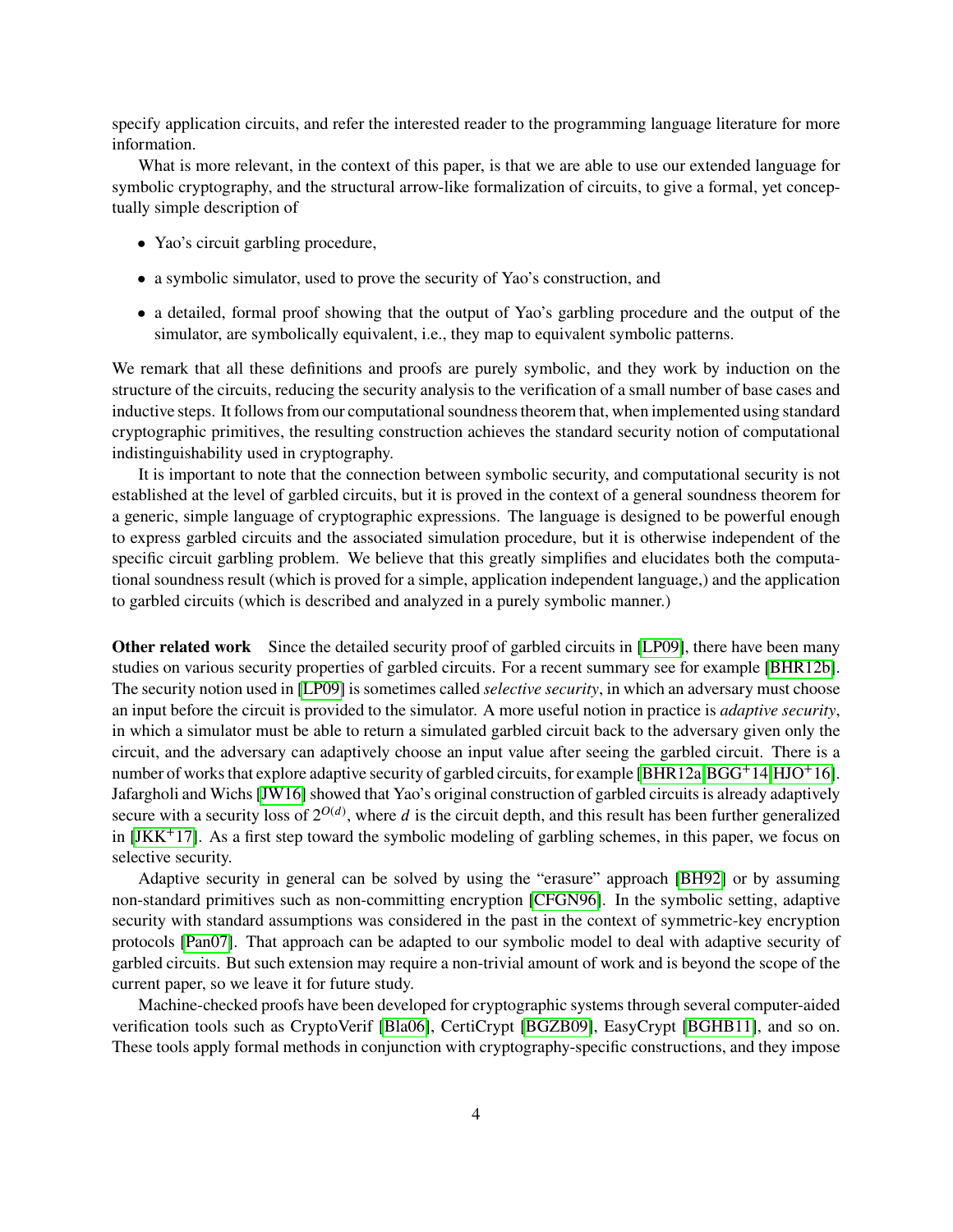rigorous proof styles. In a recent work [\[ABB](#page-23-3)+17], Almeida et. al. formalized Yao's secure function evaluation protocol in which the circuit garbling scheme is a central component, and, among many things, it then devised a machine-checked selective security proof of the garbling scheme using EasyCrypt (with customized extensions to allow using hybrid arguments and simulation-based proofs). Comparing to our work, the construction and the security goal of the garbling scheme in their work is similar, but their mechanized proofs argue computational security directly in the logic system of EasyCrypt, which are different from the symbolic style proofs in our work.

**Paper organization** The rest of the paper is organized as follows. In Section [2](#page-4-0) we provide formal definitions for symbolic cryptography, background on computational soundness, and our extended symbolic language (and computational soundness theorem) to describe garbled circuits. Our inductive method to define circuits is presented in Section [3.](#page-10-0) In Section [4,](#page-13-0) we use our language of symbolic cryptography and the structural definition of circuits, to give a formal description of Yao's circuit garbling procedure. Section [5](#page-16-0) contains the main results of the paper, with the description of a symbolic simulator, and a formal proof that it is (symbolically) equivalent to real garbled circuit computations. Computational security of garbled circuits, as described in this paper, automatically follows from the general soundness results given in Section [2.](#page-4-0) In Section [6,](#page-21-0) we report our implementation of the symbolic garbling procedure and the simulator, and we provide some experimental results on automated testings performed against our implementation. We conclude our paper in Section [7.](#page-22-0)

# <span id="page-4-0"></span>**2 Preliminaries**

In this section we introduce basic notation used by symbolic and computational cryptography. For a positive integer *n*, we write  $[n] = \{1, \ldots, n\}$ . We use the bit 0 for the Boolean value *false*, and 1 for *true*. For  $n \ge 1$ ,  $\{0, 1\}^n$  is the set of all Boolean vectors of length *n*. We can concatenate two Boolean vectors  $x \in \{0, 1\}^n$ and  $y \in \{0, 1\}^m$  to obtain  $xy \in \{0, 1\}^{n+m}$ . For any  $x \in \{0, 1\}^n$ , we can think x as a concatenation of *n* bits, written as  $x = x_1 \cdots x_n$ , where  $x_1, \ldots, x_n \in \{0, 1\}$ . For any  $x, y \in \{0, 1\}$ , the NAND function  $x \uparrow y = \neg(x \wedge y)$ maps *x* and *y* to 0 if and only if both *x* and *y* are 1.

#### <span id="page-4-1"></span>**2.1 Symbolic cryptography**

Our symbolic cryptographic expressions extend those defined in [\[Mic09\]](#page-25-4) with random bits and a swap operation, which we need to model garbled circuits. Informally, symbolic expressions are built from random keys and (possibly random) bits, using a symmetric encryption scheme, a (length doubling) pseudorandom generator, a pairing (concatenation) operation, and the (random) permutation of pairs. Just as in computational cryptography it is convenient to group bit-strings according to their length, in symbolic cryptography it is customary to classify expressions according to their *shape*, which captures the expression size in a representation independent way. The set of possible shapes for a symbolic expression is defined by the grammar:

#### **Shape** →  $\mathbb{B}$  |  $\mathbb{K}$  | (Shape, Shape) | {Shape}

representing the shapes of bits, keys, pairs (of two sub-expressions of arbitrary shape), and encryptions (of messages of arbitrary shape), respectively. For example  $(\mathbb{K}, \{\mathbb{B}\})$  is the shape of a pair consisting of a key and the encryption of a single bit message. Let  $\mathbf{B} = \{B_i \mid i = 1, 2, ...\}$  be a set of atomic bit symbols, and  **a set of atomic key symbols, representing independent uniformly random bits and**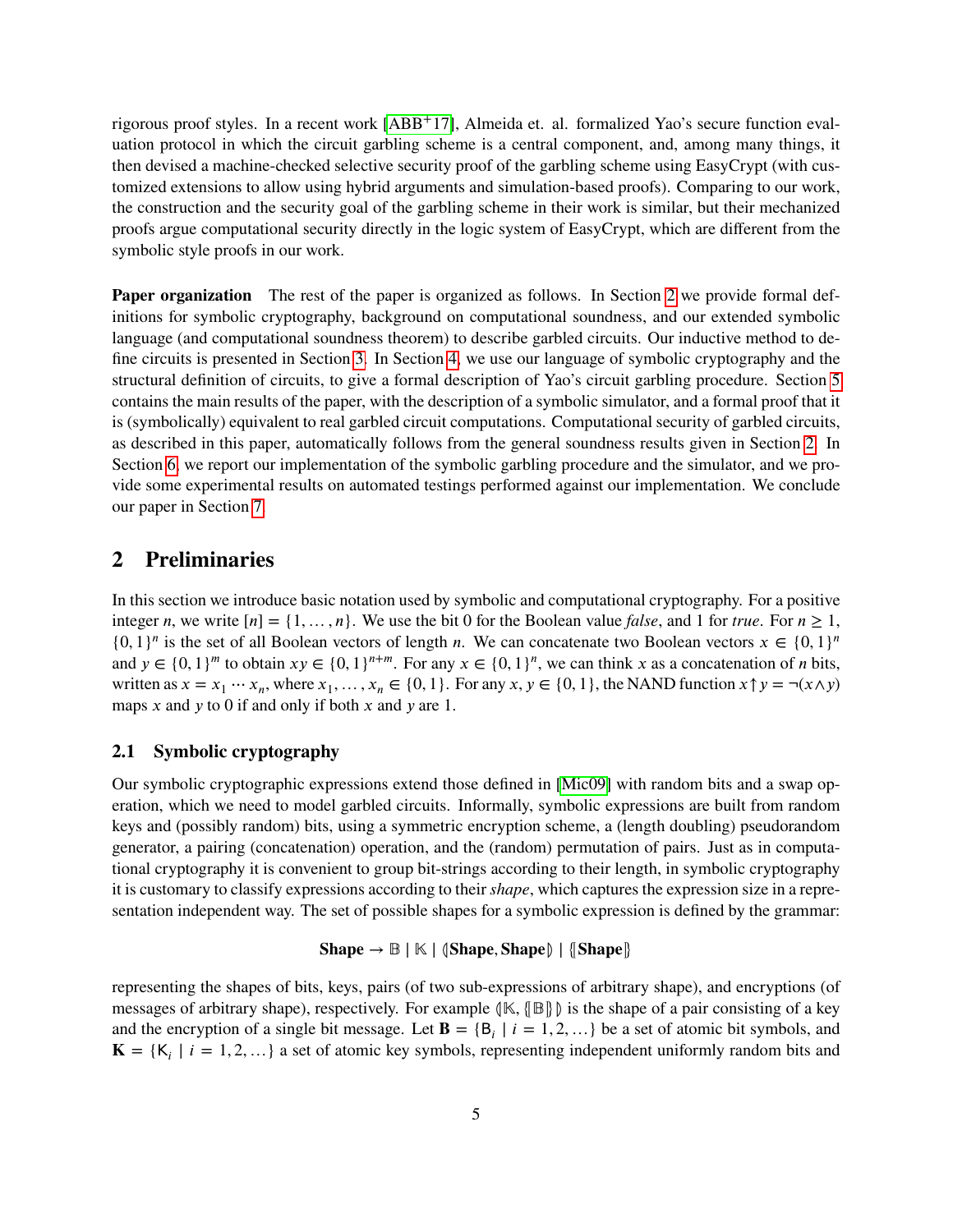independent uniformly random keys, respectively. For any shape  $s \in$  **Shape**, we define a corresponding set of expressions of shape  $s$  (denoted  $\text{Exp}(s)$ ) according to the grammar rules:

$$
\begin{array}{rcl}\n\text{Exp}(\mathbb{B}) & \rightarrow & 0 \mid 1 \mid \mathsf{B}_i \mid \neg \text{Exp}(\mathbb{B}) \\
& \text{Exp}(\mathbb{K}) & \rightarrow & \mathsf{K}_i \mid \mathsf{G}_0(\text{Exp}(\mathbb{K})) \mid \mathsf{G}_1(\text{Exp}(\mathbb{K})) \\
\text{Exp}(\llbracket s \rrbracket) & \rightarrow & \llbracket \text{Exp}(s) \rrbracket_{\text{Exp}(\mathbb{K})} \\
\text{Exp}(\llbracket s, t \rrbracket) & \rightarrow & \text{Exp}(s), \text{Exp}(t)) \\
\text{Exp}(\llbracket s, s \rrbracket) & \rightarrow & \pi[\text{Exp}(\mathbb{B})](\text{Exp}(s), \text{Exp}(s)).\n\end{array}
$$

where *s*, *t* range over **Shape**, **B**<sub>*i*</sub> ranges over **B**, and **K**<sub>*i*</sub> ranges over **K**. Most symbols are self explanatory:  $\neg b$  represents the logical negation of bit *b*,  $(G_0(k), G_1(k))$  represents the output of a length doubling pseudorandom generator on seed *k* (with  $G_0(k)$  the first half of the output, and  $G_1(k)$  the second half,)  $\{e\}_k$  is the encryption of *e* under key  $k$ ,  $(e_0, e_1)$  is the ordered pair with sub-expressions  $e_0$  and  $e_1$ , and for any bit *b* and expressions  $e_0$ ,  $e_1$  of the same shape,  $\pi[b](e_0, e_1)$  represents the pair  $(e_0, e_1)$  with the two components swapped if  $b = 1$ . For example,  $[G_0(K_1)]_{G_1(K_1)}$  represents the encryption of the first half  $G_0(K_1)$  of a pseudorandom string (obtained by applying the pseudorandom generator on seed  $K_1$ ) encrypted under the second half of the pseudorandom string, while  $\pi[\mathsf{B}_1](\mathsf{G}_0(\mathsf{K}_1),\mathsf{G}_1(\mathsf{K}_1))$  represents a pseudorandom string (output by the pseudorandom generator on seed  $K_1$ ), with the first and second half of the string permuted (swapped) at random depending on the value of the (random) bit  $B_1$ .

Note that we can iteratively apply the pseudorandom generator on a key expression  $k$  to obtain expressions such as  $G_{b_1}(G_{b_2}(\cdots(G_{b_n}(k))))$  for  $n \ge 0$  and  $b_1, b_2, \ldots, b_n \in \{0, 1\}$ . Such expressions are abbreviated as  $G_{b_1b_2...b_n}(k)$ . Let  $\varepsilon$  denote the empty bit-string, and let  $\{0,1\}^*$  denote the set of all bit-strings. For any set *S* ⊆ **Exp**( $\mathbb{K}$ ), we define the sets

$$
G^*(S) = {G_w(k) | k \in S, w \in \{0, 1\}^*}
$$
  

$$
G^+(S) = {G_w(k) | k \in S, w \in \{0, 1\}^*, w \neq \varepsilon}
$$

obtained by applying the (first or second half of the) pseudorandom generator zero (resp. one) or more times to a key in *S*. So, for example,  $G^*(K) = Exp(K)$  is the set of all (random or pseudorandom) keys. For convenience, we write  $K^*$  for  $G^*(K)$  and  $K^+$  for  $G^+(K)$ . If  $S = \{k\}$  is a singleton set, we usually write  $G^+(k)$  and  $G^*(k)$  instead of  $G^+(\{k\})$  and  $G^*(\{k\})$ .

Patterns are extensions of expressions that include the construct  $\{ [s] \}_{\text{Exp}(\mathbb{K})}$  to represent the encryption of an unknown expression of shape *s*. The pattern  $[s]_{\text{Exn}(\mathbb{K})}$  has shape  $[s]$ . Formally, patterns are defined by a grammar with variables  $\textbf{Pat}(s)$  indexed by  $s \in \textbf{Shape}$ , and the same set of rules as those given for  $\textbf{Exp}(s)$ , with the addition of one more rule

$$
\mathbf{Pat}(\{\!\!\{\,s\,\!\!\}\}) \rightarrow \{\!\!\{\,s\,\!\!\}_{\mathbf{Exp}(\mathbb{K})}.
$$

**Pat**(*s*) is the set of all patterns of shape *s*, and **Pat** is the set of all patterns (of any shape). Notice that  $\textbf{Pat}(\mathbb{B}) = \textbf{Exp}(\mathbb{B})$  and  $\textbf{Pat}(\mathbb{K}) = \textbf{Exp}(\mathbb{K})$  because only encryption gives raise to nontrivial patterns.

**Computational evaluation** Throughout this paper we let  $\kappa$  be the security parameter for cryptographic primitives in the computational setting. For simplicity, all keys are assumed to have length  $\kappa$ . We use  $\text{negl}(\kappa)$ to denote an arbitrary negligible function of  $\kappa$ , i.e., negl( $\kappa$ )  $< 1/\kappa^c$  for any constant  $c > 0$  and sufficiently large  $\kappa$ . To instantiate our symbolic framework, we assume the existence of a length-doubling pseudorandom generator G and an IND-CPA secure symmetric encryption scheme  $(\mathcal{E}, \mathcal{D})$  with keys of length  $\kappa$ .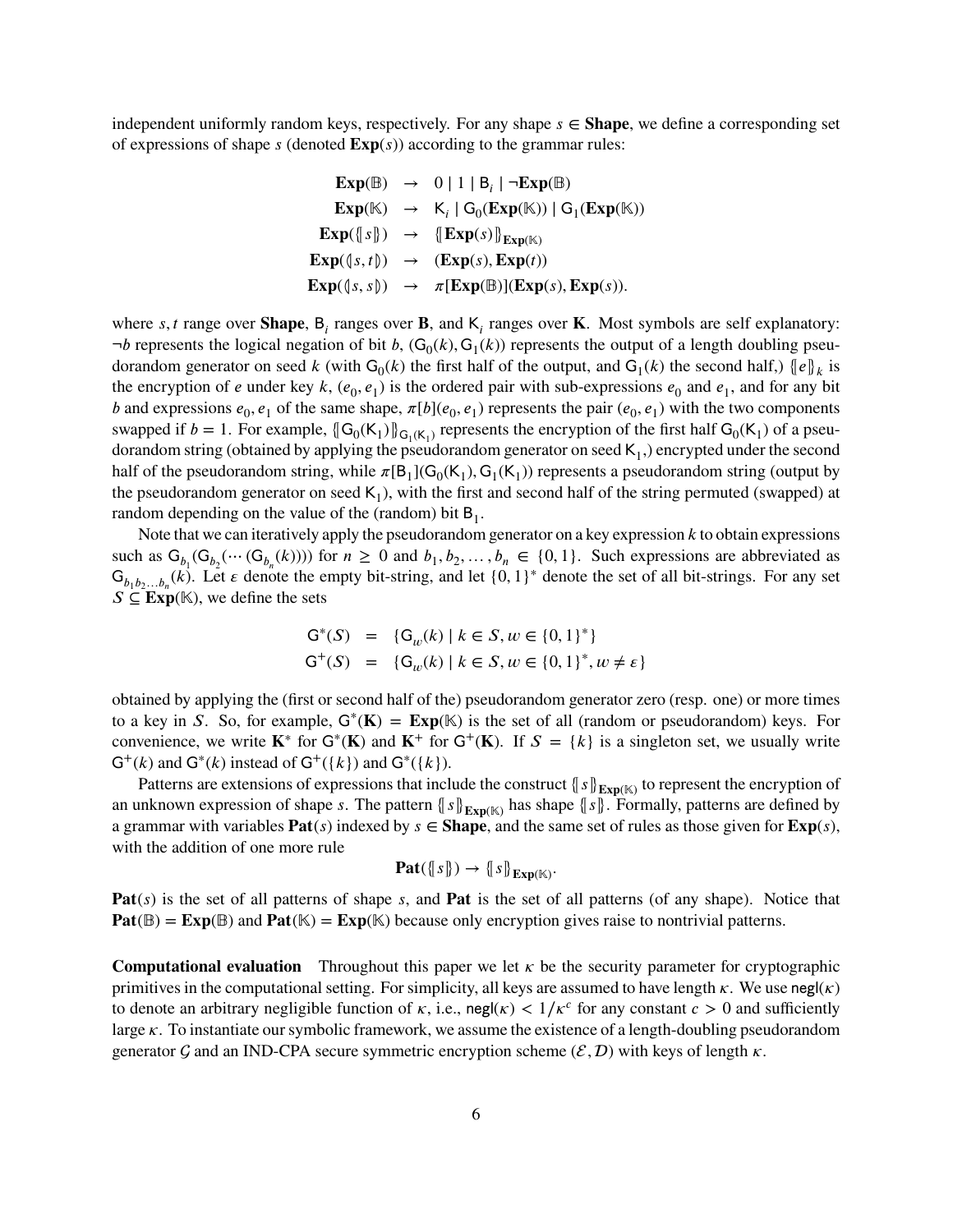**Definition 1** (Pseudorandom generator). A deterministic function  $G: \{0,1\}^k \to \{0,1\}^{2\kappa}$  is a secure length*doubling pseudorandom generator if it can be computed in polynomial time and, for any PPT distinguisher we have*

$$
\left|\Pr_{s \leftarrow \{0,1\}^{2\kappa}} \{ \mathcal{A}(s) = 1 \} - \Pr_{r \leftarrow \{0,1\}^{\kappa}} \{ \mathcal{A}(G(r)) = 1 \} \right| \le \mathsf{negl}(\kappa).
$$

For any symmetric encryption scheme  $(\mathcal{E}, \mathcal{D})$  and  $b \in \{0, 1\}$ , the *left-right encryption oracle*  $\mathcal{O}_{\mathcal{E},b}$  first samples a uniformly random key  $k \leftarrow \{0, 1\}^{\kappa}$ , and then it answers any encryption query of the form  $(m_0, m_1)$ with a ciphertext  $\mathcal{E}(k, m_b)$ , where  $m_0$  and  $m_1$  are of the same length.

**Definition 2** (IND-CPA secure symmetric encryption scheme). A pair of PPT algorithms  $(\mathcal{E}, \mathcal{D})$  is an IND-CPA secure *symmetric encryption scheme with key length*  $\kappa$  *if the followings hold:* 

- **Correctness:** *For any*  $k \in \{0, 1\}^k$  *and*  $m \in \{0, 1\}^*$ ,  $Pr\{D(k, \mathcal{E}(k, m)) = m\} = 1$ ;
- **Security:** For any PPT distinguisher  $A$ ,

$$
\left|\Pr\{\mathcal{A}^{\mathcal{O}_{\mathcal{E},0}}(1^{\kappa})=1\}-\Pr\{\mathcal{A}^{\mathcal{O}_{\mathcal{E},1}}(1^{\kappa})=1\}\right|\leq \mathsf{negl}(\kappa),
$$

*where the probability is over the random choices of A.* 

We assume that the size of a cipher-text  $\mathcal{E}(k, m)$  is a function of the size of the input *m*, i.e., if two messages have the same length, then their encryption also have the same length. We do not make any special assumption on the encoding of pairs  $(e_0, e_1)$ , except that  $e_0$  and  $e_1$  can be recovered from  $(e_0, e_1)$ , and that the size of  $(e_0, e_1)$  depends only on the size of  $e_0$  and the size of  $e_1$ . For any  $x \in \{0, 1\}^{\kappa}$ , let  $\mathcal{G}_0(x)$  and  $\mathcal{G}_1(x)$  be the first and second halves of the bit-string  $G(x)$ , so that  $G(x) = G_0(x)G_1(x)$ . Let  $\sigma$  be a function mapping **B** to  $\{0, 1\}$ , and **K** to  $\{0, 1\}^{\kappa}$ . We can extend  $\sigma$  to map any symbolic expression to a distribution on bit-strings as follows:

$$
\begin{aligned}\n\sigma(0) &= 0, & \sigma(1) &= 1, \\
\sigma(G_0(k)) &= \mathcal{G}_0(\sigma(k)), & \sigma(\neg b) &= 1 - (\sigma(b)), \\
\sigma(G_1(k)) &= \mathcal{G}_1(\sigma(k)), & \sigma(\lVert e \rVert_k) &= \mathcal{E}(\sigma(k), \sigma(e)), \\
\sigma((e_0, e_1)) &= (\sigma(e_0), \sigma(e_1)), & \sigma(\pi[b](e_0, e_1)) &= \left\{ \begin{array}{cl} (\sigma(e_0), \sigma(e_1)) & \text{if } \sigma(b) = 0 \\
(\sigma(e_1), \sigma(e_0)) & \text{if } \sigma(b) = 1 \end{array} \right.\n\end{aligned}
$$

where  $k \in \text{Exp}(\mathbb{K})$ , and  $b \in \text{Exp}(\mathbb{B})$ . The computational evaluation  $\lbrack e \rbrack$  of an expression *e* is defined as the probability distribution obtained by first choosing a uniformly random key and bit assignment  $\sigma$ , and then picking a sample from  $\sigma(e)$ .<sup>[1](#page-6-0)</sup> It is easy to check (by induction) that any two expressions of the same shape evaluate to bit-strings of the same length.

**Lemma 1.** For any shape *s*, all strings in  $[\mathbf{Exp}(s)]$  have the same bit-length.

Using this property, we can associate a bit-length to any shape *s* as the bit-length |*s*| of any string in the set  $[\mathbf{Exp}(s)]$ , and extend the evaluation of expressions to evaluation of patterns by defining

$$
\sigma(\{\!\!\{s\}\!\!\}_k) = \mathcal{E}(\sigma(k), 0^{|s|}).
$$

<span id="page-6-0"></span><sup>&</sup>lt;sup>1</sup>Notice that, even for fixed  $\sigma$  and  $e$ , the image  $\sigma(e)$  is a probability distribution because it involves the use of a probabilistic encryption scheme  $\mathcal{E}$ .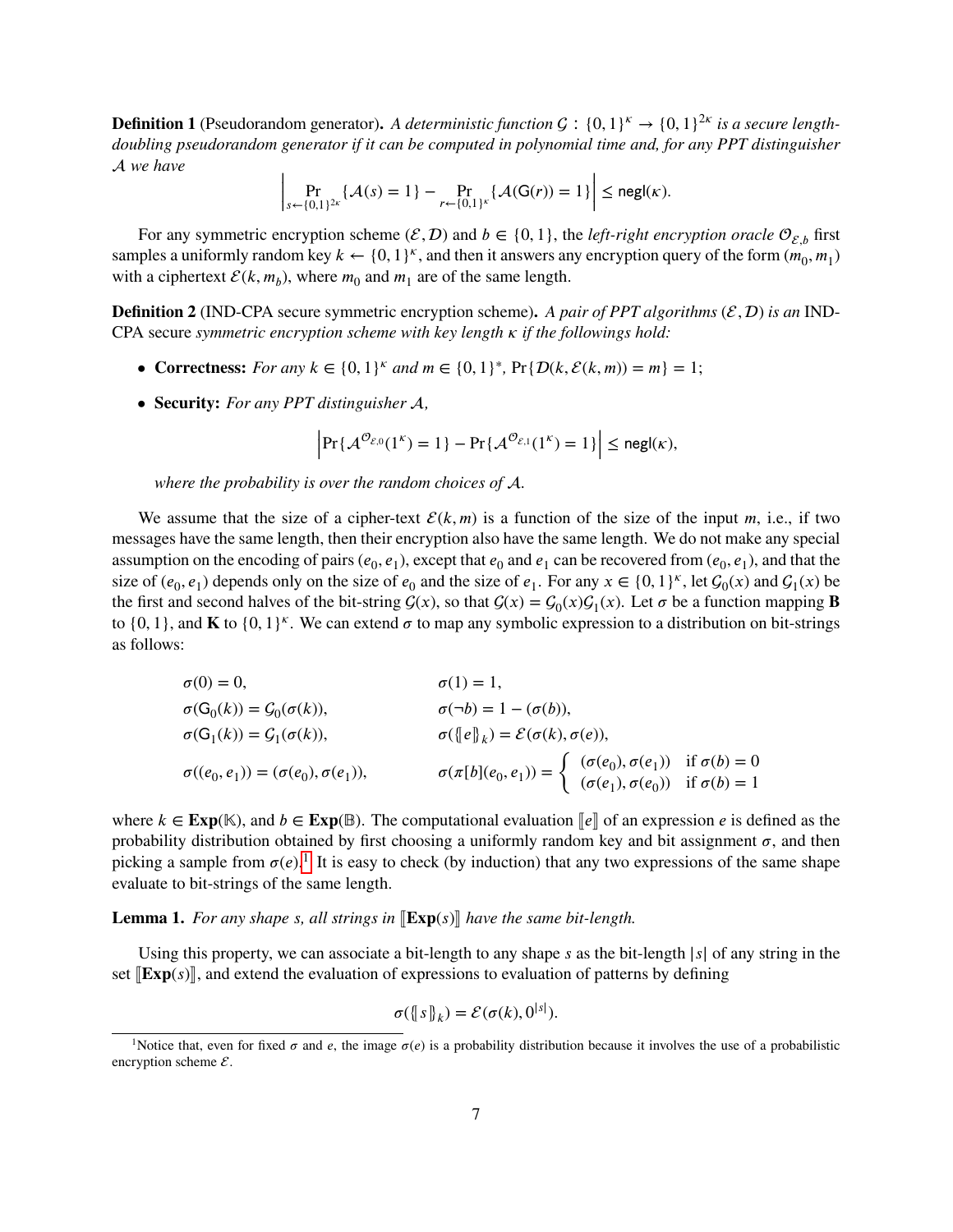**Independence of pseudorandom keys** The following definitions are given in [\[Mic09\]](#page-25-4) to provide a (computationally sound) treatment of symbolic pseudorandom generators. For any two keys  $k_1, k_2 \in \mathbf{K}^*$ , if  $k_2 \in G^*(k_1)$  then we say that  $k_1$  *yields*  $k_2$ , and denote this as  $k_1 \leq k_2$ , meaning that  $k_2$  can be obtained from  $k_1$  by repeated application of the pseudorandom generator. By  $k_1 \leq k_2$  we mean that  $k_1 \leq k_2$  and  $k_1 \neq k_2$ . We say that  $k_1$  and  $k_2$  are *independent* if neither  $k_1 \leq k_2$  nor  $k_2 \leq k_1$ . The keys  $\{k_1, \ldots, k_n\}$  form an independent set if  $k_i$  and  $k_j$  are independent for all  $i \neq j$ . The root of any set of keys *S* is **Roots**(*S*) =  $S \setminus G^+(S)$ . Thus *S* is independent if and only if  $S = \text{Roots}(S)$ . We recall the following theorem from [\[Mic09\]](#page-25-4) which shows that independent symbolic keys correspond to (computational) pseudorandom bit-strings.

<span id="page-7-0"></span>**Theorem 1** ([\[Mic09,](#page-25-4) Theorem 1]). Let  $k_1, \ldots, k_n \in \mathbf{K}^*$  be a sequence of symbolic keys. Then for any secure *length-doubling pseudorandom generator*  $C$ *, the following two conditions are equivalent:* 

- *1. The keys*  $k_1, \ldots, k_n$  *are symbolically independent (i.e.,*  $k_i \leq k_j$  *if and only if*  $i = j$ *).*
- 2. *The probability distribution*  $[\![k_1, \ldots, k_n]\!]$  *is computationally indistinguishable from*  $[\![r_1, \ldots, r_n]\!]$  where  $r_1, \ldots, r_n \in \mathbf{K}$  *are distinct atomic key symbols.*

**Equivalence and Renaming of patterns** We consider patterns up to simple operations that do not change the probability distributions associated to them. First, let  $\equiv$  be the smallest congruence relation on **Pat** such that

$$
\neg 0 \equiv 1 \qquad \qquad \pi[0](e_0, e_1) \equiv (e_0, e_1)
$$
  

$$
\neg 1 \equiv 0 \qquad \qquad \pi[1](e_0, e_1) \equiv (e_1, e_0)
$$
  

$$
\neg(\neg b) \equiv b \qquad \qquad \pi[\neg b](e_0, e_1) \equiv \pi[b](e_1, e_0)
$$

for all  $e_0, e_1 \in \textbf{Pat}(s)$ , and  $b \in \textbf{Pat}(\mathbb{B})$ . It should be clear from the computational interpretation of  $\pi[b]$  and  $\neg b$  that for any two equivalent patterns  $e_0 \equiv e_1$  and any assignment  $\sigma$ , the probability distributions  $\sigma(e_0)$  and  $\sigma(e_1)$  are identical. Similarly, we define a *random bit renaming* as a function  $\alpha_B : \mathbf{B} \to \{b, \neg b \mid b \in \mathbf{B}\}\$ such that its projection  $\alpha'$  $\mathbf{B}'_B$  :  $\mathbf{B} \to \mathbf{B}$  (defined by the condition  $\alpha_B(b) \in \{\alpha'_B\}$  $\frac{J}{B}(b)$ , ¬ $\alpha'_{I}$  $\mathcal{L}'_B(b)$ }) is a bijection on **B**. Random bit renamings are extended to patterns  $\alpha_B$ : **Pat**(*s*)  $\rightarrow$  **Pat**(*s*) in the obvious way, and it is easy to check that for any pattern  $e \in \textbf{Pat}(s)$  and assignment  $\sigma$ , the distributions  $\sigma(e)$  and  $\sigma(\alpha_R(e))$  are identical.

For keys, we consider a form of renaming that may change the distribution associated to an expression or pattern, but in a computationally indistinguishable way. Following [\[Mic09\]](#page-25-4), we define a *pseudorandom key renaming* as a mapping  $\alpha_K : S \to \mathbf{K}^*$  on  $S \subseteq \mathbf{K}^*$  that preserves G, i.e.,

$$
\mathsf{G}_w(k_1) = k_2 \qquad \Longleftrightarrow \qquad \mathsf{G}_w(\alpha_K(k_1)) = \alpha_K(k_2)
$$

for all  $w \in \{0, 1\}^*$  and  $k_1, k_2 \in S$ . We restate some useful properties of key renamings proved in [\[Mic09\]](#page-25-4):

- 1. [\[Mic09,](#page-25-4) Lemma 1] Any pseudorandom key renaming  $\alpha_K : S \to \mathbf{K}^*$  is a bijection from *S* to  $\alpha_K(S)$ . Moreover, *S* is independent if and only if  $\alpha_K(S)$  is independent.
- 2. [\[Mic09,](#page-25-4) Lemma 2] Any pseudorandom key renaming  $\alpha_K$  with domain *S* can be uniquely extended to a pseudorandom key renaming  $\bar{\alpha}_K$  with domain  $G^*(S)$ . In particular, any pseudorandom key renaming can be uniquely specified as an extension  $\bar{\alpha}_K$  of a bijection  $\alpha_K : A \rightarrow B$  between independent sets  $A = \text{Roots}(S)$  and  $B = \alpha_K(A)$ .
- 3. [\[Mic09,](#page-25-4) Lemma 5] For any pseudorandom key renaming  $\alpha_K : S \to \mathbf{K}^*$  and set of keys  $A \subseteq S$ ,  $\alpha_K(\text{Roots}(A)) = \text{Roots}(\alpha_K(A)).$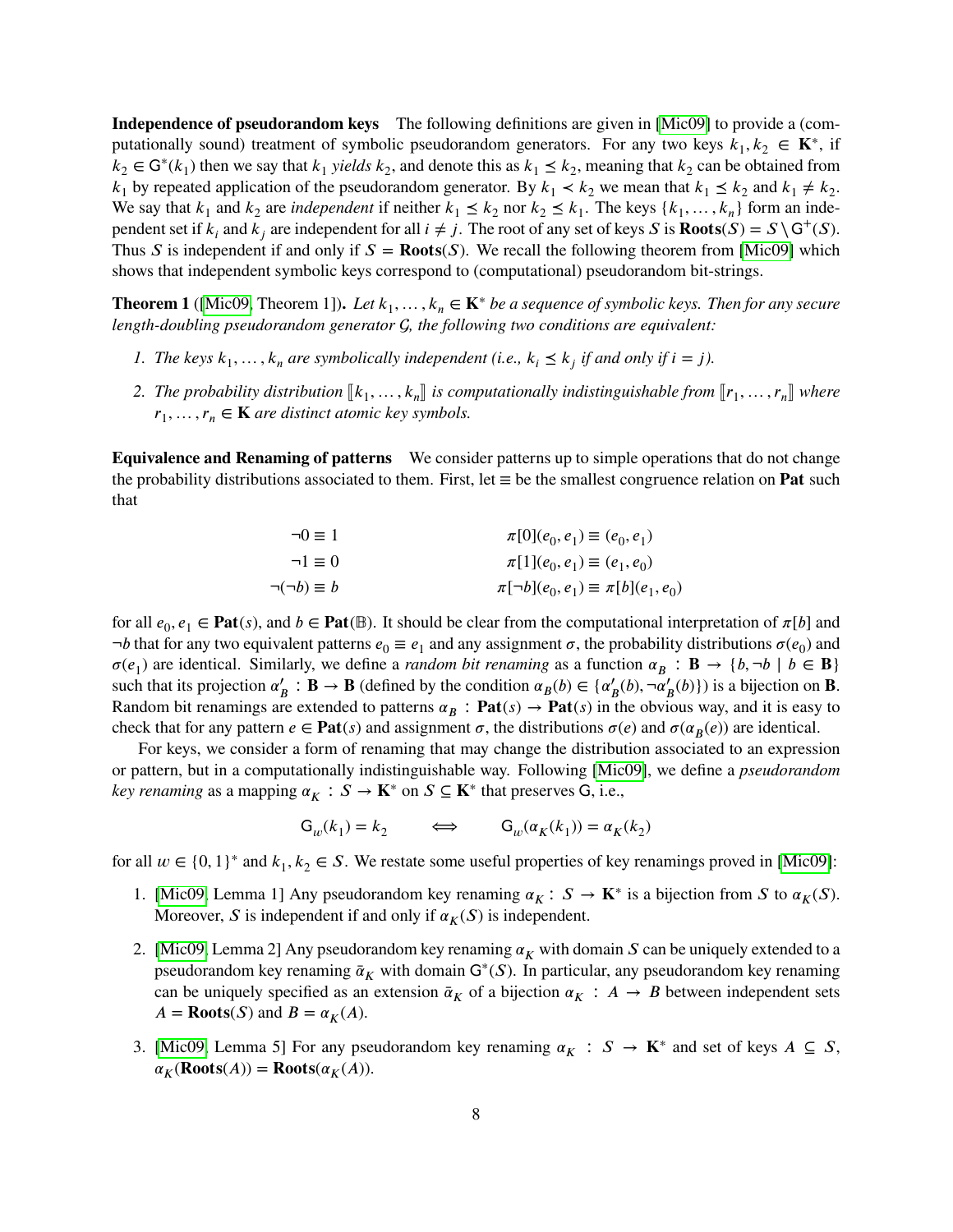$$
\mathbf{p}(b, S) = b
$$
\n
$$
\mathbf{p}(k, S) = k
$$
\n
$$
\mathbf{p}(\pi[b](e, e_0), S) = \pi[b](\mathbf{p}(e, S), \mathbf{p}(e_1, S))
$$
\n
$$
\mathbf{p}(\{\sigma[s]_k, S) = \{\sigma[s]_k\}
$$
\n
$$
\mathbf{p}(\{\sigma[s]_k, S) = \{\sigma[s]_k\}
$$
\n
$$
\mathbf{p}(\{\sigma[s]_k, S) = \{\sigma[s]_k\}
$$
\n
$$
\mathbf{p}(\{\sigma[s]_k, S) = \{\sigma[s]_k\}
$$
\n
$$
\mathbf{p}(\{\sigma[s]_k, S) = \{\sigma[s]_k\}
$$
\n
$$
\mathbf{p}(\{\sigma[s]_k, S) = \{\sigma[s]_k\}
$$
\n
$$
\mathbf{p}(\{\sigma[s]_k, S) = \{\sigma[s]_k\}
$$
\n
$$
\mathbf{p}(\{\sigma[s]_k, S) = \{\sigma[s]_k\}
$$
\n
$$
\mathbf{p}(\{\sigma[s]_k\}, S) = \{\sigma[s]_k\}
$$

<span id="page-8-1"></span>Figure 1: The pattern function **p** : **Pat**  $\times$  ⊗(Pat(<sup> $K$ </sup>))  $\rightarrow$  Pat, defined for all  $b \in Exp(E)$ ,  $k \in Exp(K)$ ,  $e, e_0 \in \text{Exp}(s), e_1 \in \text{Exp}(t)$ 

Pseudorandom key renamings  $\alpha_K$  can also be extended to patterns  $\alpha_K$ : **Pat**(*s*)  $\rightarrow$  **Pat**(*s*) in the obvious way, and while the distributions  $\sigma(e)$  and  $\sigma(\alpha_K(e))$  may, in general be different, they are always computationally indistinguishable.

The following lemma is an easy consequence of Theorem [1,](#page-7-0) and, despite the fact that we use a larger class of expressions, the proof is virtually identical to that of [\[Mic09,](#page-25-4) Corollary 1]. For completeness, a formal proof can be found in the appendix.

**Lemma 2.** For any pattern *e* and pseudorandom key renaming  $\alpha_K$ , the distributions  $\llbracket e \rrbracket$  and  $\llbracket \alpha_K(e) \rrbracket$  are *computationally indistinguishable.*

We refer to a pair of mappings  $\alpha = (\alpha_B, \alpha_K)$  (consisting of a random bit renaming  $\alpha_B$  and a pseudorandom key renaming  $\alpha_K$ ) as a *pseudorandom renaming*, or simply a *renaming*. For any pattern  $e \in \text{Pat}(s)$ , we write  $\alpha(e) = \alpha_K(\alpha_B(e)) = \alpha_B(\alpha_K(e))$  for the result of applying the renamings to the pattern *e*.<sup>[2](#page-8-0)</sup> Two patterns *e*<sub>0</sub> and  $e_1$  are *equivalent up to renaming*, denoted as  $e_0 \approx e_1$ , if there exists a renaming  $\alpha = (\alpha_B, \alpha_K)$  such that  $e_0 \equiv \alpha(e_1)$ . When we want to emphasize the renaming  $\alpha$ , we write  $e_0 \approx_\alpha e_1$ . It follows from the previous statements that patterns that are equivalent up to renaming evaluate to probability distributions that are computationally indistinguishable.

**Pattern computation** Following [\[Mic10\]](#page-25-3), the mapping from expressions to patterns is defined by two functions:

- A function  $\mathbf{p}(e, S)$  mapping an expression (or pattern) *e* and set of keys  $S \subseteq \mathbf{K}^*$  to the pattern representing the view of *e* to an adversary that can decrypt under (all and only) the keys in *S*.
- A function  $\mathbf{r}(p)$  mapping a pattern  $p$  to a corresponding set of keys, which may be recoverable by an adversary that sees all the parts of *p*.

The definition of these functions is virtually identical to the one given in [\[Mic09\]](#page-25-4) for expressions with pseudorandom keys, extended with an additional case for our "controlled swap" expressions. Informally,  $\mathbf{p}(e, S)$ replaces all subexpressions of *e* of the form  $\llbracket e' \rrbracket_k$  for some  $k \notin S$  and  $e' \in \textbf{Pat}(s)$ , with the pattern  $\llbracket s \rrbracket_k$ . The formal definition is given in Fig. [1.](#page-8-1)

The formal definition of **r** is more technical, and uses the auxiliary functions **Keys** and **Parts** describing the keys and parts of an expression given in Fig. [2.](#page-9-0) As a matter of notation, for any two expressions *e'* and *e*, we say that *e'* is a *sub-expression* of *e*, denoted as *e'* ∈ *e*, if *e'* ∈ **Parts**(*e*). Notice that encryption keys *k* are not considered sub-expressions of  $\llbracket e \rrbracket_k$ , as, even an adversary with unlimited decryption capabilities

<span id="page-8-0"></span><sup>&</sup>lt;sup>2</sup>Notice that the mappings  $\alpha_B$  and  $\alpha_K$  commute, so they can be applied in any order.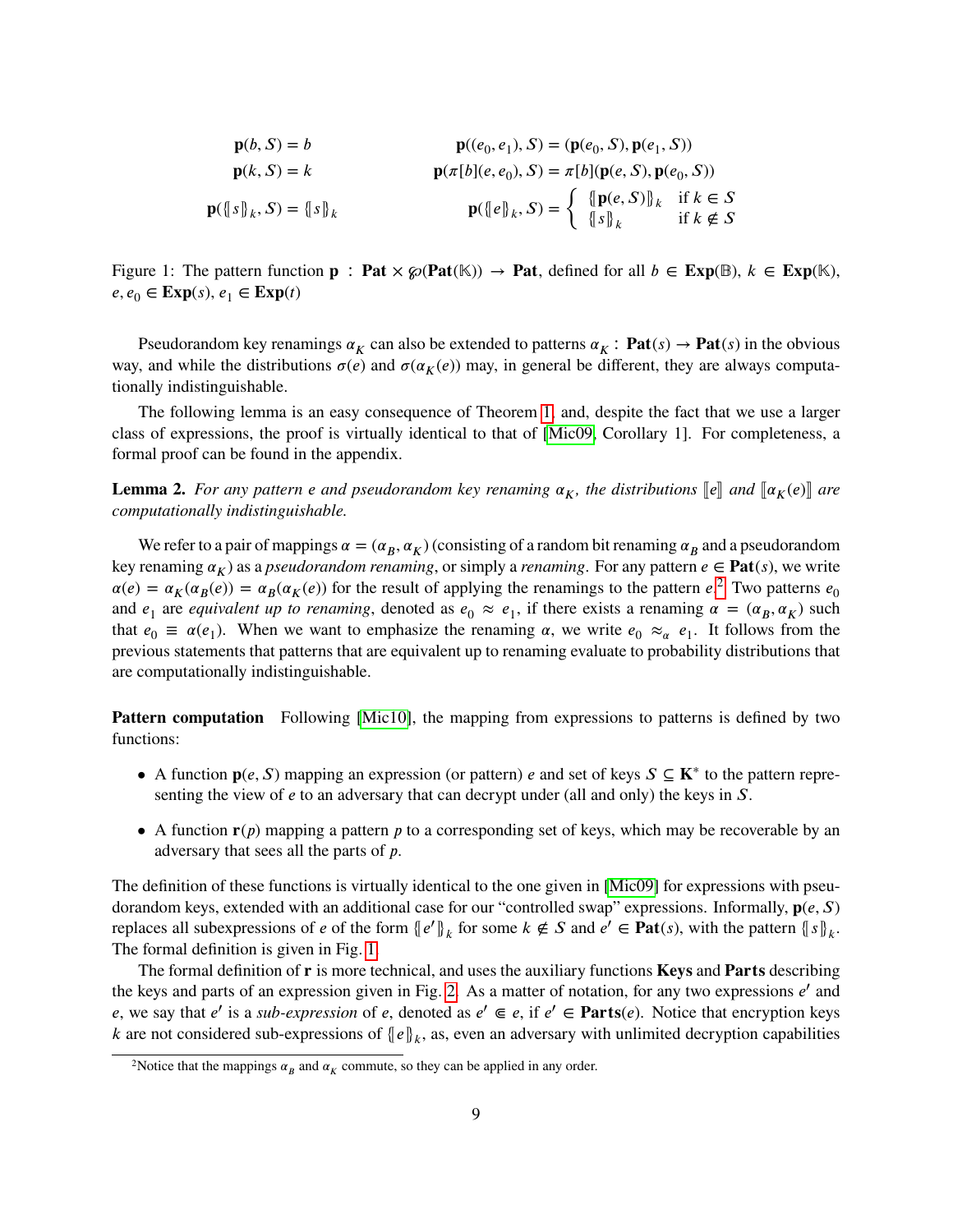$\textbf{K} \textbf{e} \textbf{y} \textbf{s}(b) = \emptyset$  **Parts** $(b) = \{b\}$ **Example 1**  $k$  = { $k$ } **Parts**( $k$ ) = { $k$ }  $\textbf{K} \textbf{e} \textbf{y} = \{k\} \cup \textbf{K} \textbf{e} \textbf{y} \textbf{s}(\textbf{e})$   $\textbf{Parts}(\{\textbf{e}\}_{k})$ ) = { {|*e* }<sub>*k*</sub> } ∪ **Parts**(*e*)  $\textbf{Keys}(\{ s \}_k) = \{ k \}$  $) = {k}$  **Parts** $(\{s\})_k$  = { $\{[s\}]_k$ }  $\textbf{Keys}((e_0, e_1)) = \textbf{Keys}(e_0) \cup \textbf{Keys}(e_1)$ (*o*<sub>0</sub>, *e*<sub>1</sub>) = {(*e*<sub>0</sub>, *e*<sub>1</sub>)} ∪ **Parts**(*e*<sub>0</sub>) ∪ **Parts**(*e*<sub>1</sub>)  $\text{Keys}(\pi[b](e_0, e_1)) = \text{Keys}(e_0) \cup \text{Keys}(e_1)$   $\text{Parts}(\pi[b](e_0, e_1)) = {\pi[b](e_0, e_1)} \cup \text{Parts}((e_0, e_1))$ 

<span id="page-9-0"></span>Figure 2: The definition of the keys and parts of a sub-expression. As usual  $b \in \text{Exp}(\mathbb{B})$ ,  $k \in \text{Exp}(\mathbb{K})$ .

cannot, in general, recover *k* from  $\llbracket e \rrbracket_k$ . Informally,  $\mathbf{r}(e)$  is defined as the set of all keys that can be potentially recovered from  $Parts(e)$ . In [\[Mic09\]](#page-25-4), this is defined using a general framework to model partial information in symbolic security analysis. For simplicity, here we only give the definition specialized to our class of expressions.

**Definition 3.** *For any*  $e \in \textbf{Pat}$ *, we define the key recovery function*  $\mathbf{r} : \textbf{Pat} \rightarrow \mathcal{G}(\textbf{Pat}(\mathbb{K}))$  *as follows:* 

$$
\mathbf{r}(e) = \mathbf{G}^* \left( \{ k \in \mathbf{Keys}(e) \mid (k \in e) \lor (\exists k' \in \mathbf{Keys}(e).k \prec k') \} \right)
$$

Informally,  $\mathbf{r}(e)$  contains all keys k from **Keys** $(e)$  (and pseudorandom keys that can be derived from k) such that either  $k$  appears in  $e$  as a sub-expression, or  $k$  is related to some other key in  $\mathbf{Kevs}(e)$ . The intuition behind this definition is that the adversary can learn a key *k* either by reading it directly from the parts of *e*, or by combining different pieces of partial information about *k*. We refer the reader to [\[Mic09\]](#page-25-4) for further discussion and justification of this definition.

One can check by induction that the following commutative properties hold for **p** and **r**: For any pattern  $e \in \textbf{Pat}, \text{ set of keys } S \subseteq \mathbf{K}^*$ , and pseudorandom renaming  $\alpha$ , we have  $\alpha(\mathbf{p}(e, S)) = \mathbf{p}(\alpha(e), \alpha(S))$ , and  $\alpha(\mathbf{r}(e)) = \mathbf{r}(\alpha(e)).$ 

**Computational soundness** We can now return to the framework of [\[Mic10\]](#page-25-3) to associate computationally sound symbolic patterns to cryptographic expressions. The functions **p** and **r** are used to define, for any *e* ∈ **Pat**, a key recovery operator

$$
\mathcal{F}_e(S) = \mathbf{r}(\mathbf{p}(e, S))
$$

mapping any set of keys  $S \subseteq G^*(K)$ , to the set of keys potentially recoverable by an adversary that is capable of decrypting under the keys in *S*. This operator is used in [\[Mic10\]](#page-25-3) to prove the following general computational soundness result.

<span id="page-9-1"></span>**Theorem 2** ([\[Mic10,](#page-25-3) Theorem 1]). Assume the functions **p**, **r** satisfy the following properties:

- *1.*  $p(e, K^*) = e$
- *2.*  $$
- *3.*  $\mathbf{r}(\mathbf{p}(e,T)) \subseteq \mathbf{r}(e)$  *for all*  $T \subseteq \mathbf{K}^*$
- *4. The distributions*  $\llbracket e \rrbracket$  *and*  $\llbracket \mathbf{p}(e, \mathbf{r}(e)) \rrbracket$  *are computationally indistinguishable.*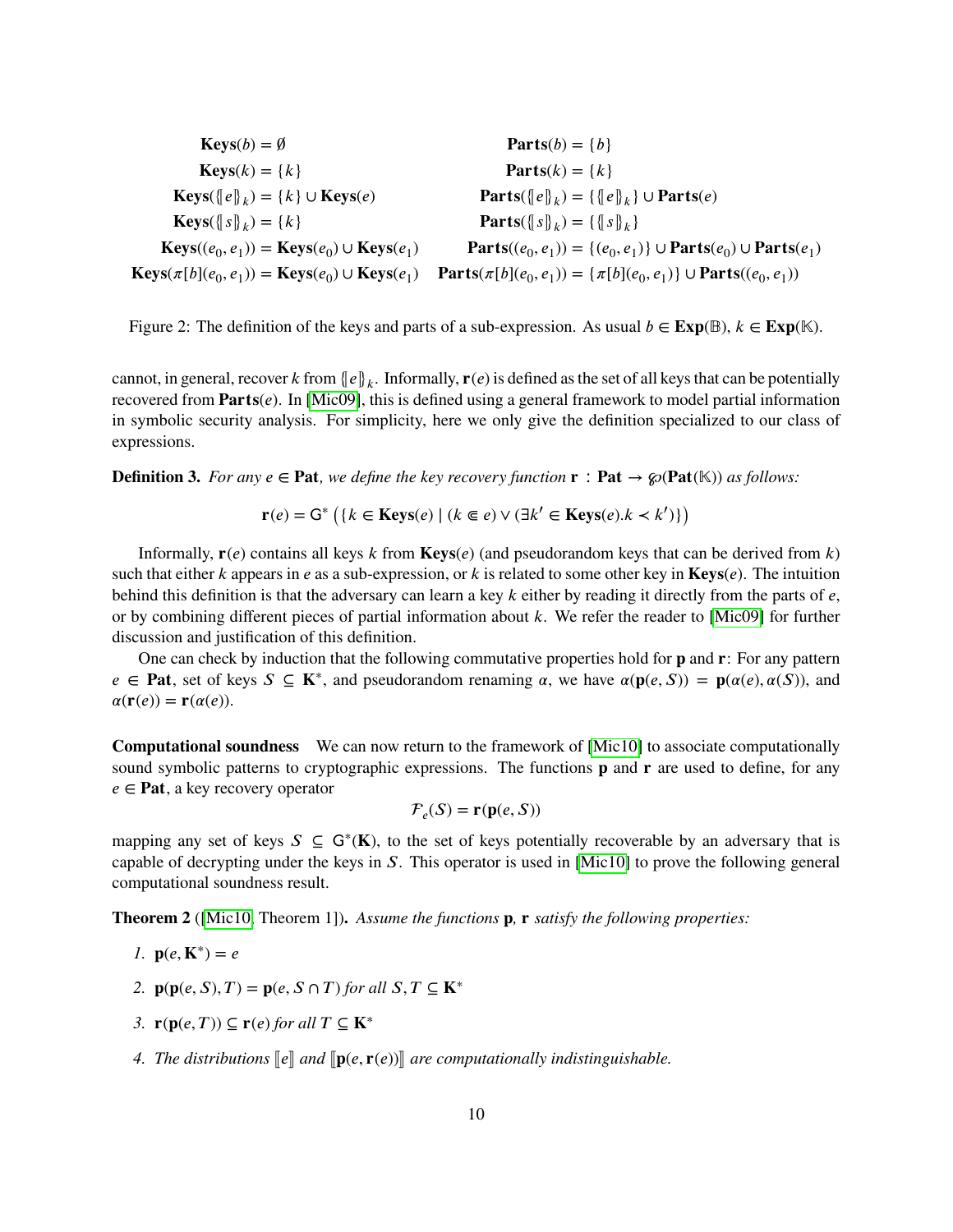*Then, the key recovery operator*  $\mathcal{F}_e$  *has a (unique) greatest fixed point*  $Fix(\mathcal{F}_e) = \cap_{i>0} \mathcal{F}_e^{(i)}(\mathbf{K}^*)$ *, and the pattern*

$$
Pattern(e) = p(e, Fix(\mathcal{F}_e))
$$

is computationally sound, in the sense that  $\mathbf{Pattern}(e)$  and  $\mathbf{[}e\mathbf{]}$  are computationally indistinguishable dis*tributions.*

One can check that the functions **p** and **r** satisfy all the conditions 1 to 3 in Theorem [2.](#page-9-1) For the last condition, the following lemma shows that  $\llbracket e \rrbracket$  and  $\llbracket \mathbf{p}(e, \mathbf{r}(e)) \rrbracket$  are indistinguishable for all patterns *e*. The proof is omitted due to space constraint. Using the soundness theorem of the general symbolic framework of [\[Mic10\]](#page-25-3) we can then conclude that our symbolic semantics is computationally sound.

**Lemma 3.** For any  $e \in \textbf{Pat}$ , the probability distributions  $\llbracket e \rrbracket$  and  $\llbracket \textbf{p}(e, \textbf{r}(e)) \rrbracket$  are computationally indistin*guishable.*

Recall that renamings commute with the pattern function **p**, i.e., for any expression *e* and for any set of keys  $S \subseteq \mathbf{K}^*$ ,  $p(\alpha(e), \alpha(S)) = \alpha(p(e, S))$ . It follows that **Pattern** $(\alpha(e)) = \alpha(\mathbf{Pattern}(e))$ , and therefore we can extend the computational soundness theorem to pattern equivalence up to renaming. That is, for any two expressions  $e_1$  and  $e_2$ , symbolic equivalence (up to pseudorandom renaming) of their patterns **Pattern**( $e_1$ ) and **Pattern**( $e_2$ ) implies that the two probability distributions  $\llbracket e_1 \rrbracket$  and  $\llbracket e_2 \rrbracket$  are computationally indistinguishable.

<span id="page-10-1"></span>**Theorem 3.** For any two symbolic expressions  $e_0, e_1$ , if  $\textbf{Pattern}(e_0) \approx \textbf{Pattern}(e_1)$ , then  $\llbracket e_0 \rrbracket$  and  $\llbracket e_1 \rrbracket$  are<br>computationally indistinguishable. *computationally indistinguishable.*

### <span id="page-10-0"></span>**3 Inductive Circuits**

Traditionally, boolean circuits are described by two sets of gates  $\{g_i\}_{i=1}^q$  and wires  $\{w_i\}_{i=1}^p$  and a description of how they are connected together. Each wire carries a boolean value, that is either given as part of the input to the circuit, or is computed by a gate. Each gate is associated to a number of input and output wires, and sets the value of the output wires to some fixed function of the values of the input wires. For simplicity, we consider circuits using just two types of gates:

- a NAND gate that on input two boolean values  $x_0$ ,  $x_1$ , computes the output  $y = x_0 \uparrow x_1$ , and
- a DUP gate, which duplicates the value on its single input wire *x* to its two output wires  $y_0 = y_1 = x$ .

The NAND function itself is complete for the set of all boolean functions, and the DUP gate can be used to implement arbitrary fan-out. So any boolean circuit can be converted to this notation. A circuit with  $n$  input wires and *m* output wires computes a boolean function  $f : \{0, 1\}^n \to \{0, 1\}^m$ .

This traditional formalization of circuits is completely unstructured, making it inconvenient to use in symbolic constructions and proofs of security. Below we present an alternative way to describe boolean circuits, which is inductive (larger circuits are built from smaller ones), and supports definitions and proofs by structural induction.

We begin by putting some structure on the set of input and output wires of a circuit, by defining the notion of a *wire bundle*. Informally, the shape of a wire bundle is defined by a well parenthesized expression like  $(\circ, (\circ, \circ))$ . Formally, we can define bundle to be either a single wire (represented by the symbol  $\circ$ ), or an ordered pair  $(u, v)$  where *u* and *v* are wire bundles. The size of a bundle is simply the number of wires in it,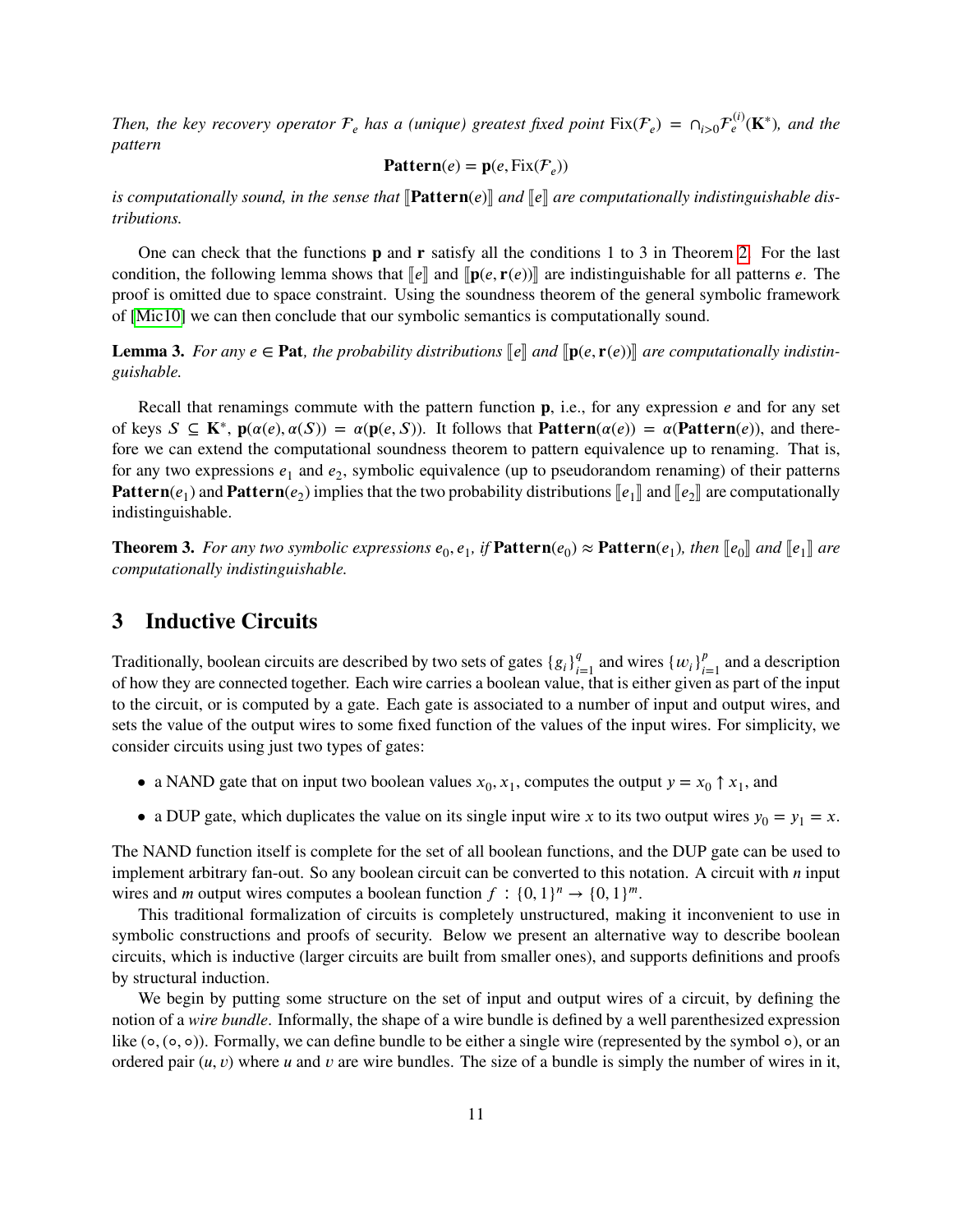i.e., the number of ∘ subexpressions. Each wire ∘ carries a bit  $b \in \{0, 1\}$ , and a bundle of *n* wires naturally carries a bit vector in  $\{0, 1\}^n$ , but the additional bundle structure will give us easier access to individual bits, without having to index them. We remark that the grouping of wires is not associative, i.e.,  $((u, v), w)$  is different from  $(u, (v, w))$ .

We define circuits inductively, specifying a number of basic circuits, and some general operations to combine them together. Each circuit takes as input a bundle of wires, and produces as output another bundle. The set of circuits with input shape *s* and output shape *t* is denoted by Circuit( $s, t$ ). Circuits, their inputs and outputs, and the functions they compute, are formally specified in the following definition, with the base and inductive cases illustrated in Fig. [3](#page-12-0) and [4.](#page-12-1)

**Definition 4.** *A* circuit *is either a basic circuit from the set* {**Swap**, **Assoc**, **Unassoc**, **Dup**, **NAnd**}*, or it is a composite circuit built using operations*  $\gg$  *and* **First**. The semantics of basic circuits are:

- **Swap** consumes wires  $(u, v)$  and produces wires  $(v, u)$ .
- **Assoc** consumes wires  $(u, (v, w))$  and produces wires  $((u, v), w)$ .
- **Unassoc** consumes wires  $((u, v), w)$  and produces wires  $(u, (v, w))$ .
- **Dup** consumes a single wire  $w$  and produces wires  $(w, w)$ .
- *•* **𝐍𝐀𝐧𝐝** *consumes wires* (*𝑢, 𝑣*)*, where 𝑢 and 𝑣 are single wires carrying bits 𝑥 and 𝑦, and its output is a single wire that carries the bit*  $x \uparrow y$ *.*

For composite circuits, assume  $C_0$  is a circuit that takes  $u$  as input wires and produces output wires  $w$ , *and 𝐶*<sup>1</sup> *a circuit that takes 𝑤 as input wires and produces output wires 𝑣. Then*

- $C_0 \ggg C_1$  *is a circuit that takes input <i>u* and produces output *v*, *obtained by first applying*  $C_0$  *on u to get an intermediate result w*, and then applying  $C_1$  *on w* to get *v*.
- First( $C_0$ ) *is a circuit that takes input wires*  $(u, u')$  *and produces output wires*  $(w, u')$  *for any wires*  $u'$ *,* where  $w$  is the output of  $C_0$  on input  $u$ , and  $u'$  is left unchanged by the circuit.

To evaluate a circuit, we define the function  $\mathbf{Ev}(C, w)$  that takes a circuit  $C \in \text{Circuit}(s, t)$  and a wire bundle *w* of shape *s*, and return a bundle of shape *t* according to the above semantics. For simplicity, we usually just write  $C(x)$  for the boolean value carried on the wires  $u = Ev(C, w)$  where x is the value carried on  $w$ .

We remark that the circuit concatenation operation  $\gg$  is associative, i.e.,  $(C_0 \ggg C_1) \ggg C_2$  and  $C_0 \ggg$  $(C_1 \ggg C_2)$  produce the same circuit. So, we may omit the parentheses when writing a sequence of concatenations  $C_0 \ggg C_1 \ggg C_2$ .

For a circuit *C*, we say that *C'* is a *sub-circuit* of *C* if one of the following holds:

- $C' = C$ , or
- $C = C_0 \ggg C_1$  and  $C'$  is a sub-circuit of  $C_0$  or  $C_1$ , or
- $C = \text{First}(C_0)$  and  $C'$  is a sub-circuit of  $C_0$ .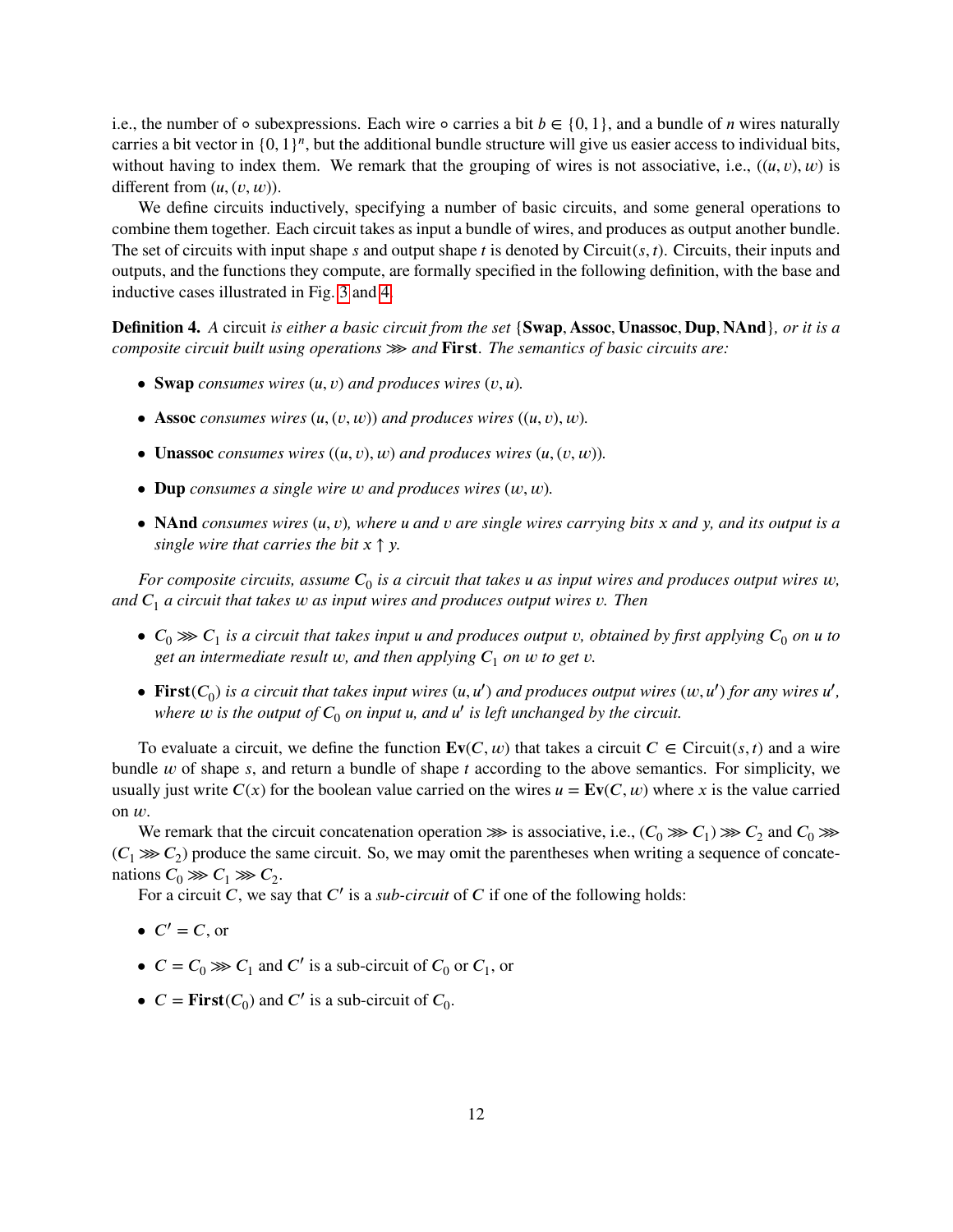

<span id="page-12-0"></span>Figure 3: The atomic circuits **Swap, Assoc, Unassoc, Dup,** and **NAnd**. The dotted lines indicate how values are transferred from input wires to output wires. For **Swap**, **Assoc**, and **Unassoc**, an arrow may represent a bundle of more than one wires.



<span id="page-12-1"></span>Figure 4: Composite circuits  $C_0 \ggg C_1$  and **First**(*C*) using operations  $\ggg$  and **First** on circuits  $C_0, C_1, C$ . Dotted lines draw the boundaries of composite circuits.

*Example* 1. To illustrate our circuit notation, consider the function  $f((x, y), z) = (x \wedge y, y \rightarrow z)$ , where *y* → *z*  $\equiv$   $\neg$ *y*  $\lor$  *z* is the logical implication operation. First we define an operation **Second** on circuits such that **Second**(*C*) is a circuit that takes as input a wire bundle  $(u, v)$  and produces as output a bundle  $(u, w)$ , where  $\nu$  is the input of  $C$  and  $\omega$  is the output of  $C$ :

#### $\textbf{Second}(C) = \textbf{Swap} \gg \textbf{First}(C) \gg \textbf{Swap}$

Since  $x \uparrow x = \neg x$ , the circuit **Not = Dup**  $\gg$  **NAnd** computes the negation of an input bit, and the circuit **And** = **NAnd** ≫ Not = **NAnd** ≫ Dup ≫ NAnd computes the function  $(x, y) \mapsto (x \wedge y)$ . Since  $y \rightarrow z =$  $(\neg y) \lor z = y \uparrow (\neg z)$ , the circuit **Imp = Second**(**Not**)  $\gg$  **NAnd** computes the function  $(y, z) \mapsto (y \rightarrow z)$ . Putting them together, we obtain a circuit

## $$  $\gg$  **First(And)** $\gg$  **Second(Imp)**

for the function  $f((x, y), z) = (x \wedge y, y \rightarrow z)$ , illustrated graphically in Fig. [5.](#page-13-1) Notice how the first part of the computation consisting of the **Dup, Assoc** and **Unassoc** gates is used to route the input wires to the appropriate subcircuit.

*Remark* 1. With our circuit notation, a circuit with *q* gates and *p* wires can be represented using a string of size  $O(qd \log q)$ , where *d* is the depth of the circuit. We can convert the traditional DAG-like circuit notation to our inductive circuit representation by organizing gates into layers according to their depth. For a layer with  $q_i$  gates, the computation of these gates can be described using  $q_i \log q_i$  many **First** and **Second** operations together with  $q_i$  basic circuits. To rearrange wires after a layer of  $q_i$  gates, we can add  $O(q_i \log q_i)$  many **Swap, Assoc, and <b>Unassoc** gates. The entire circuit can be concatenated from layers using  $\gg$  operations. So the size of such representation is  $O(qd \log q)$ .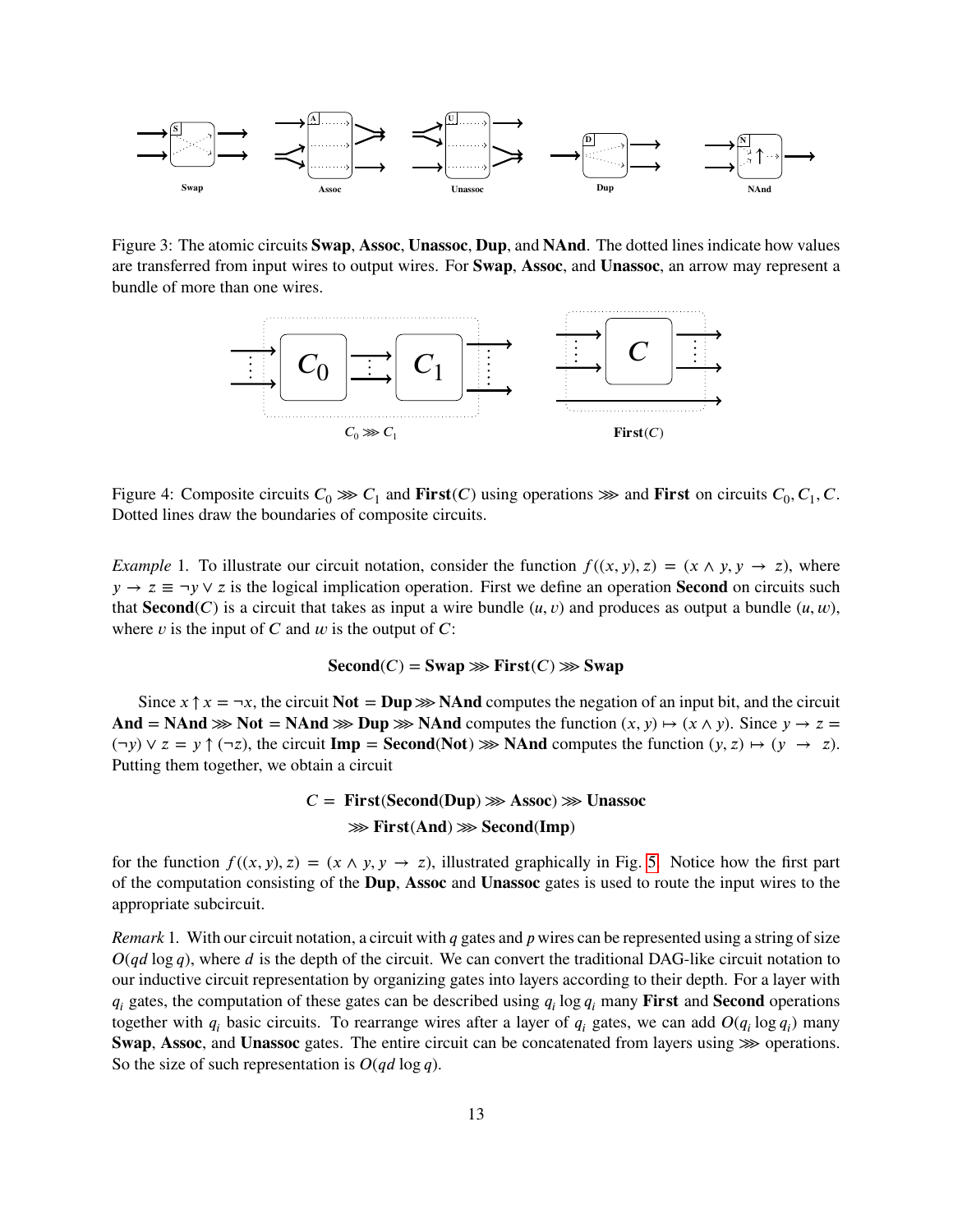

<span id="page-13-1"></span>Figure 5: The circuit that computes the function  $f((x, y), z) = (x \wedge y, y \rightarrow z)$ .

# <span id="page-13-0"></span>**4 Symbolic Garbling**

Let us first recall the definition of circuit garbling schemes in the computational setting [\[LP09,](#page-25-2) [BHR12a\]](#page-24-5).

**Definition 5** (Syntax). A garbling scheme *is defined by a pair of PPT algorithms* (Garble, GEval)<sup>[3](#page-13-2)</sup> where

- Garble $(C, x) = (\widetilde{C}, \widetilde{x})$ : The circuit garbling algorithm takes a circuit *C* and a boolean vector *x* as *input, and it produces a garbled circuit*  $\widetilde{C}$  *and a garbled input*  $\widetilde{x}$ *.*
- $GExal(\widetilde{C}, \widetilde{x}) = y$ : The garbled circuit evaluation algorithm takes a garbled circuit  $\widetilde{C}$  and a garbled *input ̃𝑥 as input, and it produces a boolean vector 𝑦 as output.*

**Definition 6** (Correctness and security). *For a garbling scheme* (Garble, GEval), we say that

- *it is* correct *if*  $GEval(Garble(C, x)) = C(x)$  *for all circuits C and boolean vectors x*;
- *it is* (selectively) secure *if there exists a PPT simulator* Simulate( $·$ , ·) *such that for any circuit C and input x*, the distributions  $Simulate(C, C(x))$  and  $Garble(C, x)$  are computationally indistinguish*able.*

Strictly speaking, a simulator should not gain access to a circuit, and instead, it should take the topology of a circuit as input. To simplify discussion, we use the actual circuit as its topology representation rather than introducing new notations. This can be justified by the facts that 1) there is only one primitive gate in our circuit notation, namely the NAND gate, and 2) our simulator (defined later) does not exploit the function computed by the NAND gate.

**Symbolic garbled circuit** We consider garbling schemes where the output of all algorithms Garble, GEval, and Simulate are expressions in our symbolic language **Exp**. This will allow us to analyze both the correctness and security properties of the scheme in a purely symbolic manner, without resorting to the power (and complications) of the full computational model of cryptography. The circuit garbling construction described here is essentially the one with the point-and-permute technique as described in [\[BMR90\]](#page-24-10). In this section we present Garble and GEval, and we will define Simulate and prove security in the next section.

<span id="page-13-2"></span><sup>&</sup>lt;sup>3</sup>Usually a garbling scheme consists of three algorithms (GCircuit, GInput, GEval) such that GCircuit( $C$ ) = ( $\tilde{C}$ , L) produces a garbled circuit  $\tilde{C}$  and labels *L* for the input wires, and  $GInput(L, x) = \tilde{x}$  produces garbled input  $\tilde{x}$  using the labels. Such a syntax is useful to define adaptive security. However, we choose a simplified syntax of two algorithms that is sufficient to define selective security and convenient for our analysis.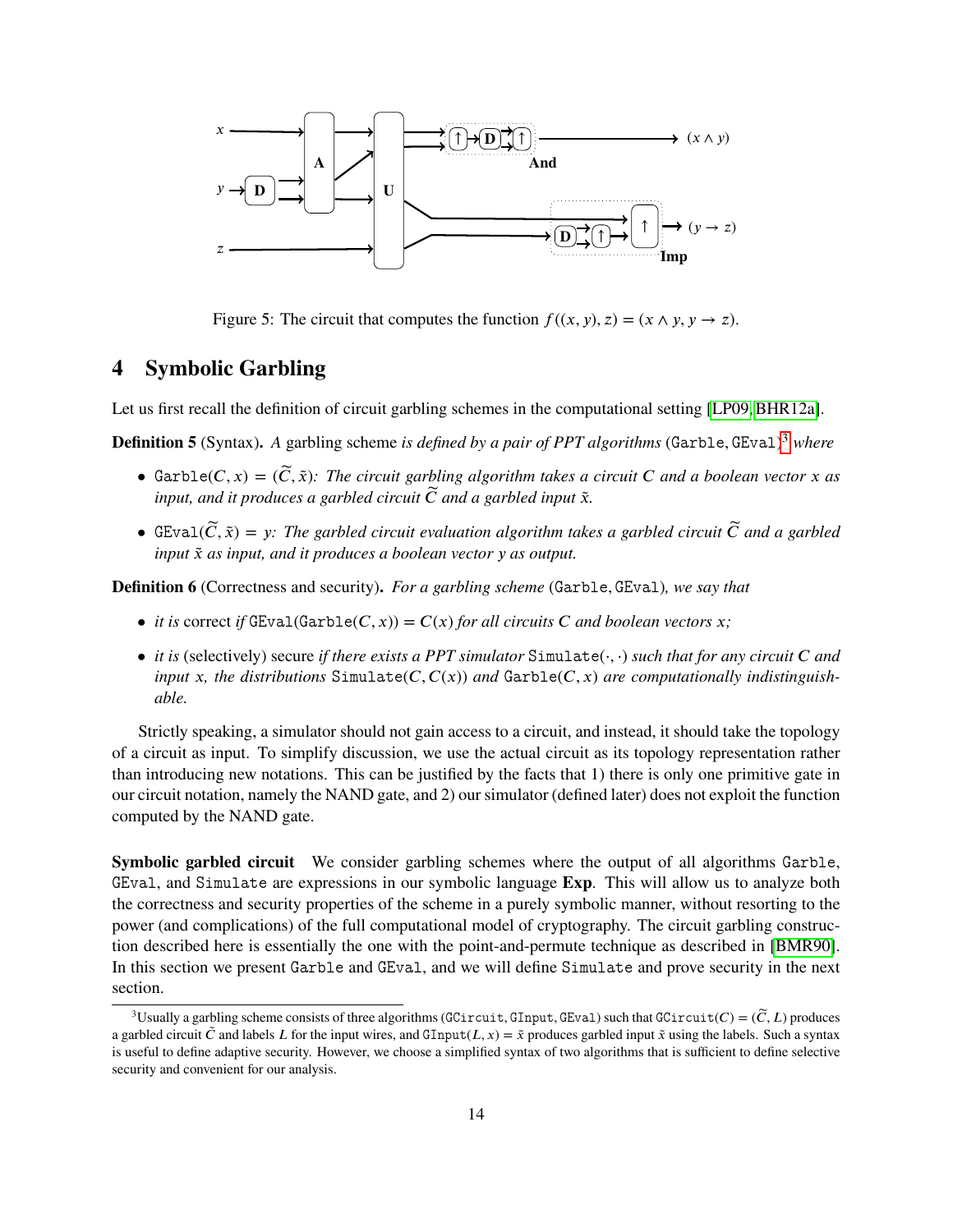Let  $\epsilon$  denote a special symbolic expression whose computational evaluation is the empty string. We slightly change the notation of atomic key symbols by using both subscripts and superscripts to index them: an atomic key is a symbol  $K_i^j$  where  $i \in \{1, 2, ...\}$  and  $j \in \{0, 1\}$ . With this notation, the set of atomic keys is now  $\mathbf{K} = \{K_1^0\}$  $^{0}_{1}$ , K<sub>1</sub>  $^{1}_{1}$ , K<sub>2</sub><sup>0</sup>  $^{0}_{2}$ , K<sub>1</sub><sup>1</sup>  $\frac{1}{2}$ , ...}. To hide the input of a circuit, the garbling algorithm encodes values carried on wires using *labels* of shape  $(\mathbb{B}, (\mathbb{K}, \mathbb{K}))$ , one for each wire. We call a bundle of labels a *label expression*.

Formally, we first define a function Label that on input a bundle shape *s*, outputs a collection of wire labels:

Label(o) = 
$$
(B_h, (K_h^0, K_h^1))
$$
 where  
\n $h \leftarrow$  new  
\nLabel $((s, t))$  = (Label $(s)$ , Label $(t)$ )

The instruction  $h \leftarrow$  **new** picks a fresh index  $h$  (e.g., using a counter), used to define a new symbolic label  $(\mathsf{B}_h, (\mathsf{K}_h^0))$  $_h^0$ , K $_h^1$ *h*<sup>)).</sup>

A garbled input has two parts: an encoded input expression that is a bundle of shape ( $\mathbb{B}, \mathbb{K}$ ), and an output mask expression that is a bundle of bits. The function GEnc encodes a boolean vector using bits and keys in a label expression:

$$
GEnc((B, (K^0, K^1)), 0) = (B, K^0)
$$
  
\n
$$
GEnc((B, (K^0, K^1)), 1) = (\neg B, K^1)
$$
  
\n
$$
GEnc((L_0, L_1), (x_0, x_1)) = (GEnc(L_0, x_0), GEnc(L_1, x_1))
$$

The output masks are used to decode an encoded expression. It is formed by the bits in a label expression:

$$
\begin{aligned} &\text{GMask}((\mathsf{B},(\mathsf{K}^0,\mathsf{K}^1))) = \mathsf{B} \\ &\text{GMask}((L_0,L_1)) = (\text{GMask}(L_0),\text{GMask}(L_1)) \end{aligned}
$$

The core of the garbling algorithm is a recursive function Gb, which takes as input a circuit and a label expression for the input wires, and outputs a symbolic expression of the garbled circuit and a label expression for the output wires.

GE 3: Circuit(s, t) × **Exp** → **Exp** × **Exp**

\nGb(**Swap**, (u, v)) = 
$$
\epsilon
$$
, (v, u)

\nGb(**Assoc**, (u, (v, w))) =  $\epsilon$ , ((u, v), w)

\nGb(**Unassoc**, ((u, v), w)) =  $\epsilon$ , (u, (v, w))

\nGb( $C_0 \gg C_1, u$ ) = ( $\widetilde{C}_0, \widetilde{C}_1$ ), v where

\n $\widetilde{C}_0, w = \text{Gb}(C_0, u)$ 

\n $\widetilde{C}_1, v = \text{Gb}(C_1, w)$ 

\nGb(**First**(C), (u, w)) =  $\widetilde{C}$ , (v, w) where

\n $\widetilde{C}, v = \text{Gb}(C, u)$ 

\nGb(**Dup**, (b, (k<sup>0</sup>, k<sup>1</sup>))) =  $\epsilon$ , w where

\n $w = ((b, G_0(k^0), G_0(k^1)), (b, G_1(k^0), G_1(k^1)))$ 

\nGb(**NAnd**, ((b<sub>i</sub>, (k<sup>0</sup>, k<sup>1</sup>)), (b<sub>j</sub>, (k<sup>0</sup>, k<sup>1</sup>))) =  $\widetilde{C}$ , w where

\n $h \leftarrow$  new

\n $\widetilde{C} = \pi[b_i](\pi[b_j] (\{\{(\neg B_h, K_h^1)\}_{k^0_j})_{k^0_j}, \{\{\neg (B_h, K_h^1)\}_{k^1_j})_{k^1_j}\}_{k^1_j})$ 

\n $w = (B_h, (K_h^0, K_h^1))$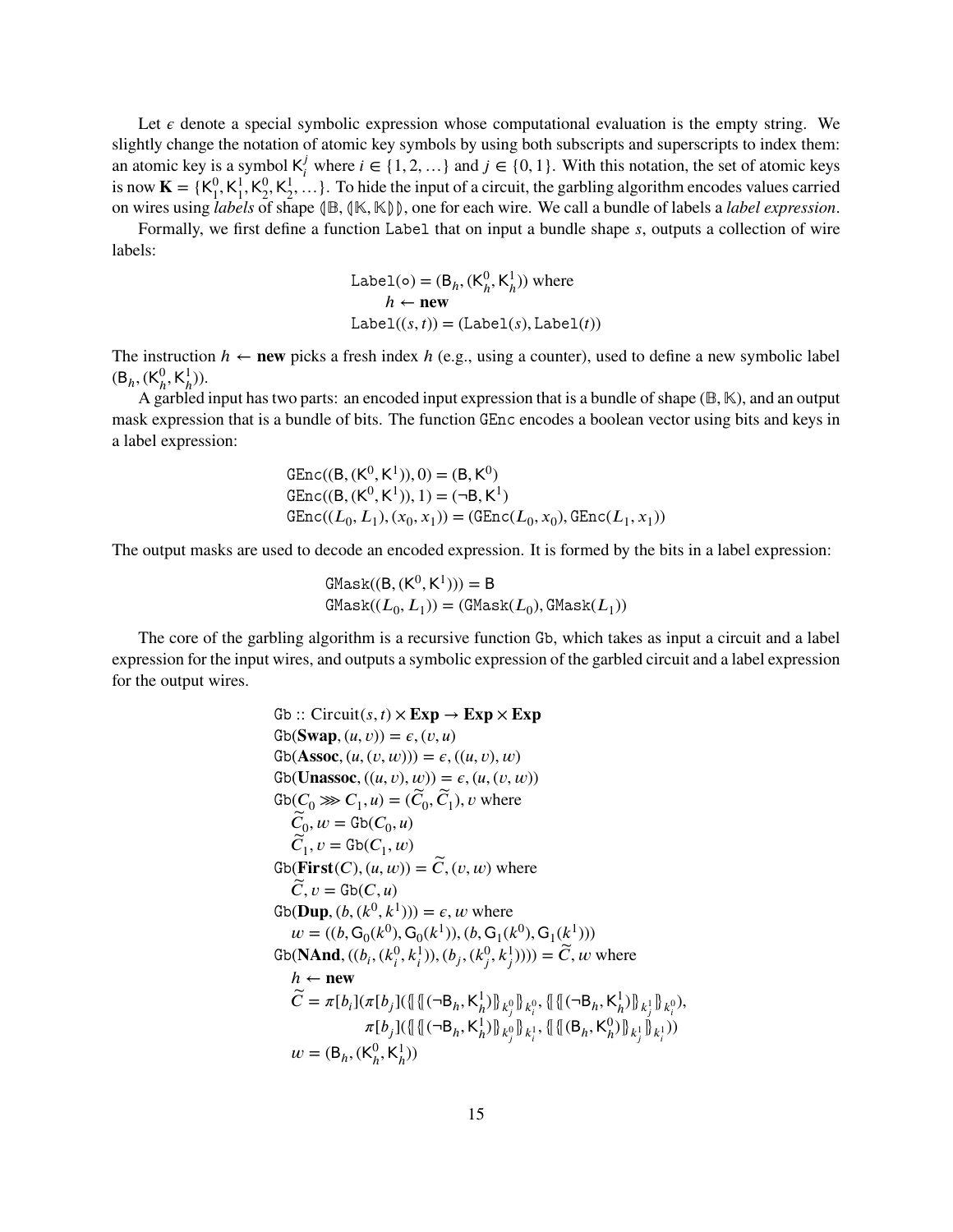The full garbling procedure can be obtained by composing the above functions. On input a circuit *C* and a boolean vector *x*, it picks random labels for the input wires using Label, calls Gb to generate a garbled circuit *C* and output labels, and then calls GEnc and GMask to produce a garbled input  $\tilde{x}$ . Note that the second parameter of GEnc is a bundle of bits rather than a boolean vector. In the definition of Garble below we slightly abuse notation and use *x* to denote a bundle of bits  $x_1, \ldots, x_n$  of a suitable shape, which can be efficiently constructed from *x* and *s*.

Garble :: Circuit(s, t) × {0, 1}<sup>n</sup> → **Exp**  
Garble(C, x) = (
$$
\widetilde{C}
$$
,  $\widetilde{x}$ ) where  
 $u \leftarrow$  Label(s)  
 $\widetilde{C}$ ,  $v =$  Gb(C, u)  
 $\widetilde{x} =$  (GEnc(u, x), GMask(v))

Next, we consider the garbled circuit evaluation algorithm GEval. The core part of GEval is a recursive function GE<sub>V</sub> that takes a garbled circuit and an encoded input expression, producing an encoded output expression. Any encoded output is also an encoded input for evaluating subsequent garbled circuits. We include a circuit as another input of GE<sub>V</sub>, which is used to determine the shapes of output wires. Ideally we can use the circuit's topology instead, but for simplicity we just use the circuit itself and we do not exploit the function computed by a circuit.

GEv :: Circuit(s, t) × **Exp** × **Exp** → **Exp**  
\nGEv(**Swap**, 
$$
\epsilon
$$
,  $(u, v)$ ) =  $(v, u)$   
\nGEv(**Assoc**,  $\epsilon$ ,  $(u, (v, w)) = ((u, v), w)$   
\nGEv(**Unassoc**,  $\epsilon$ ,  $(u, (v, w)) = ((u, v), w)$   
\nGEv(**Dup**,  $\epsilon$ ,  $(b, k) = ((b, G_0(k)), (b, G_1(k)))$   
\nGEv(**NAnd**,  $\widetilde{C}$ ,  $((b'_0, k_0), (b'_1, k_1))) = (b, k)$  where  
\n $\pi[b_0](r_0, r_1) = \widetilde{C}$   
\n $\pi[b_1](e_0, e_1) = \text{if } b'_0 \equiv b_0 \text{ then } r_0 \text{ else } r_1$   
\n $\{\{\{(b, k)\}_{k_1}\}_{k_0} = \text{if } b'_1 \equiv b_1 \text{ then } e_0 \text{ else } e_1$   
\nGEv( $C_0 \gg C_1$ ,  $(\widetilde{C}_0, \widetilde{C}_1)$ ,  $u) = \text{GEv}(C_1, \widetilde{C}_1, w)$  where  
\n $w = \text{GEv}(C_0, \widetilde{C}_0, u)$   
\nGEv(**First**(*C*),  $\widetilde{C}$ ,  $(u, w)) = (v, w)$  where  
\n $v = \text{GEv}(C, \widetilde{C}, u)$ 

We briefly explain how GEv works. For the basic circuits **Swap**, **Assoc**, **Unassoc**, and **Dup** whose corresponding garbled circuits are  $\epsilon$ , it simply rearranges the bits and keys in the encoded input to form an encoded output, except for **Dup** where it generates and then splits a pseudo-random key in the encoded output. For NAnd, it parses the corresponding garbled circuit as permutations controlled by atomic bits  $b_0, b_1$ , and it selects the entry corresponding to the bits  $b'_0$  $\mathcal{L}_0$ ,  $\mathcal{b}'_1$ . In the above definition, we use pattern matching syntax that is usually found in functional programming languages to parse  $\tilde{C}$  and select the subexpression  $\{\{(b, k)\}_{k_1}\}_{k_0}$ . One can verify that, if  $(b'_i, k_i)$  is in the encoded input to **NAnd** for  $i \in \{0, 1\}$ , then  $b'_i \in$  ${b_i, \neg b_i}$  and the entry selected using bits  $b'_i$  $\int_0^b$ ,  $b'_1$  are doubly encrypted under keys  $k_0, k_1$ . So the expression  $(b, k)$  extracted by GEv is well-defined. For the composite circuits  $C_0 \ggg C_1$  and  $\textbf{First}(C)$ , GEv produces an encoded output expression recursively in a way similar to how Ev evaluates these circuits.

Notice that the output of GEv are bit symbols rather than boolean values. The function Decode uses the output masks to decode a garbled output into a boolean vector: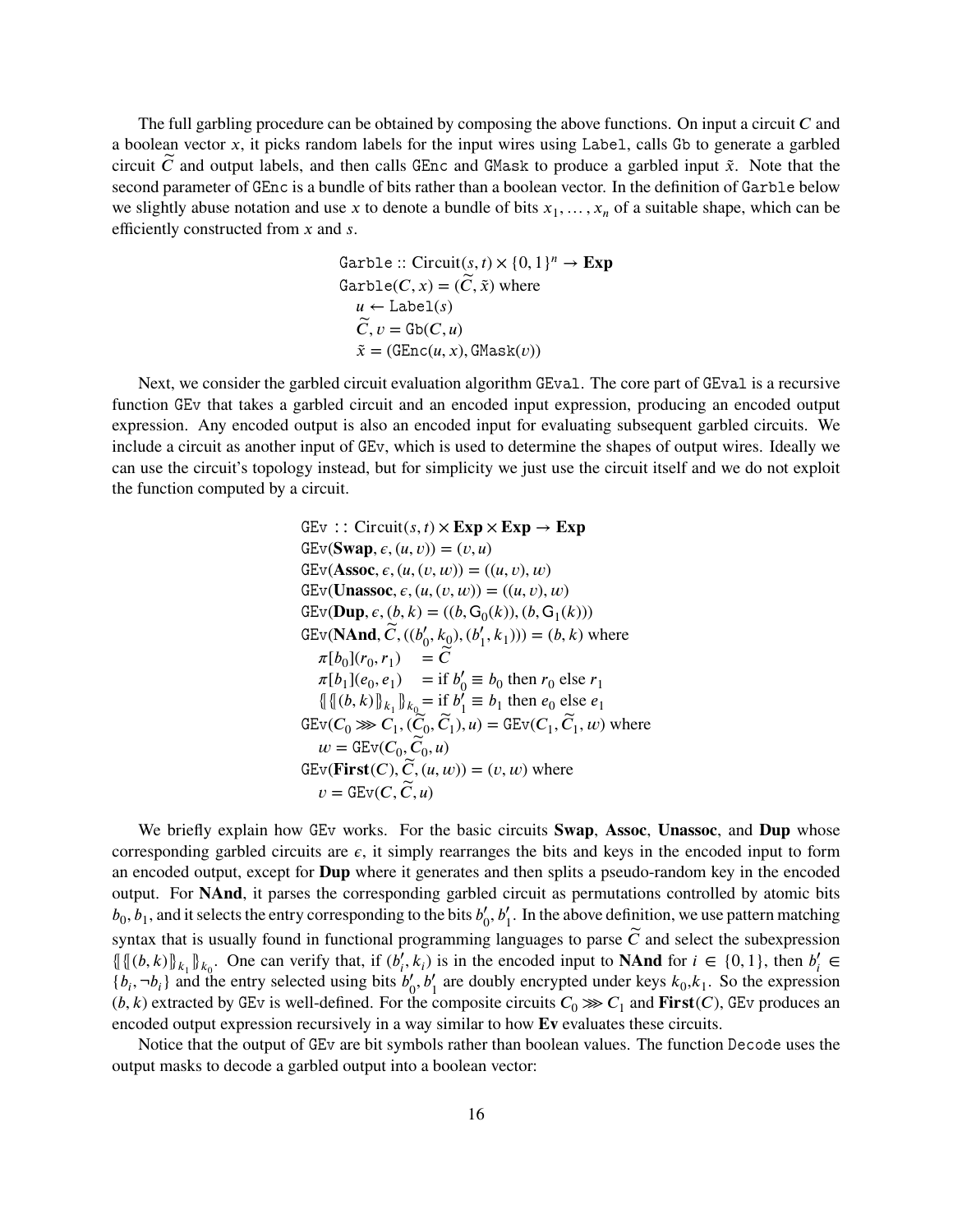$Decode((b, k), b') =$  if  $b \equiv b'$  then 0 else 1  $\textsf{Decode}((u_0, u_1), (d_0, d_1)) = (\textsf{Decode}(u_0, d_0), \textsf{Decode}(u_1, d_1))$ 

Finally, the full evaluation algorithm GEval is defined as<sup>[4](#page-16-1)</sup>:

 $GEval$  :: Circuit(*s*, *t*)  $\times$  **Exp**  $\times$  **Exp**  $\rightarrow$  {0, 1}<sup>*n*</sup>  $GEval(C, \widetilde{C}, \widetilde{x}) = Decode(GEv(C, \widetilde{C}, u), d)$  where  $(u, d) = \tilde{x}$ 

The following theorem shows that our garbling scheme is correct. Briefly speaking, the encoded input expressions contain the sufficient bits and keys to obtain the encoded output from the garbled circuit expression, and the output masks provide information for decoding the encoded output.

**Theorem 4.** For any circuit  $C \in$  Circuit $(s, t)$  and any boolean vector  $x$  of shape  $s$ ,  $GEval(C, Garble(C, x)) =$  $C(x)$ .

# <span id="page-16-0"></span>**5 Symbolic simulation and proof of security**

In this section we define a simulator  $Simulate(·, ·)$ , and we then present our proof that, for any circuit *C* and any boolean vector *x*, the expressions  $\text{Garble}(C, x)$  and  $\text{Simulate}(C, C(x))$  are equivalent up to renaming. Together with the computational soundness theorem of our symbolic framework, such proof implies that the garbled circuit scheme of the previous section is computationally secure.

**Symbolic simulator** Recall that a simulator must output a symbolic expression that represents a garbled circuit and a garbled input, and a garbled input consists of an encoded input and output masks. The simulator has no access to the circuit input values, so it picks the random bit and the first random key from each label to form the encoded input:

> $\text{SEnc}((B, (K^0, K^1))) = (B, K^0)$  $\text{SEnc}(L_0, L_1)$ ) = ( $\text{SEnc}(L_0)$ ,  $\text{SEnc}(L_1)$ )

In order to correctly evaluate the simulated garbled circuit on the simulated garbled input, we adjust the output masks according to the circuit output value. Given a label expression and a boolean vector representing the circuit output value, the function SMask computes the output masks:

$$
SMask((B, (K^0, K^1)), 0) = B
$$
  
\n
$$
SMask((B, (K^0, K^1)), 1) = \neg B
$$
  
\n
$$
SMask((L_0, L_1), (y_0, y_1)) = (SMask(L_0, y_0), SMask(L_1, y_1))
$$

The core of our simulator is a recursive function  $Sim$  that consumes a circuit and a label expression for input wires, and produces a symbolic expression of the simulated garbled circuit and a label expression for output wires:

<span id="page-16-1"></span><sup>&</sup>lt;sup>4</sup>Notice that Decode outputs a bundle of bits. Here we slightly abuse notation and assume a boolean vector can be extracted from a bundle of bits.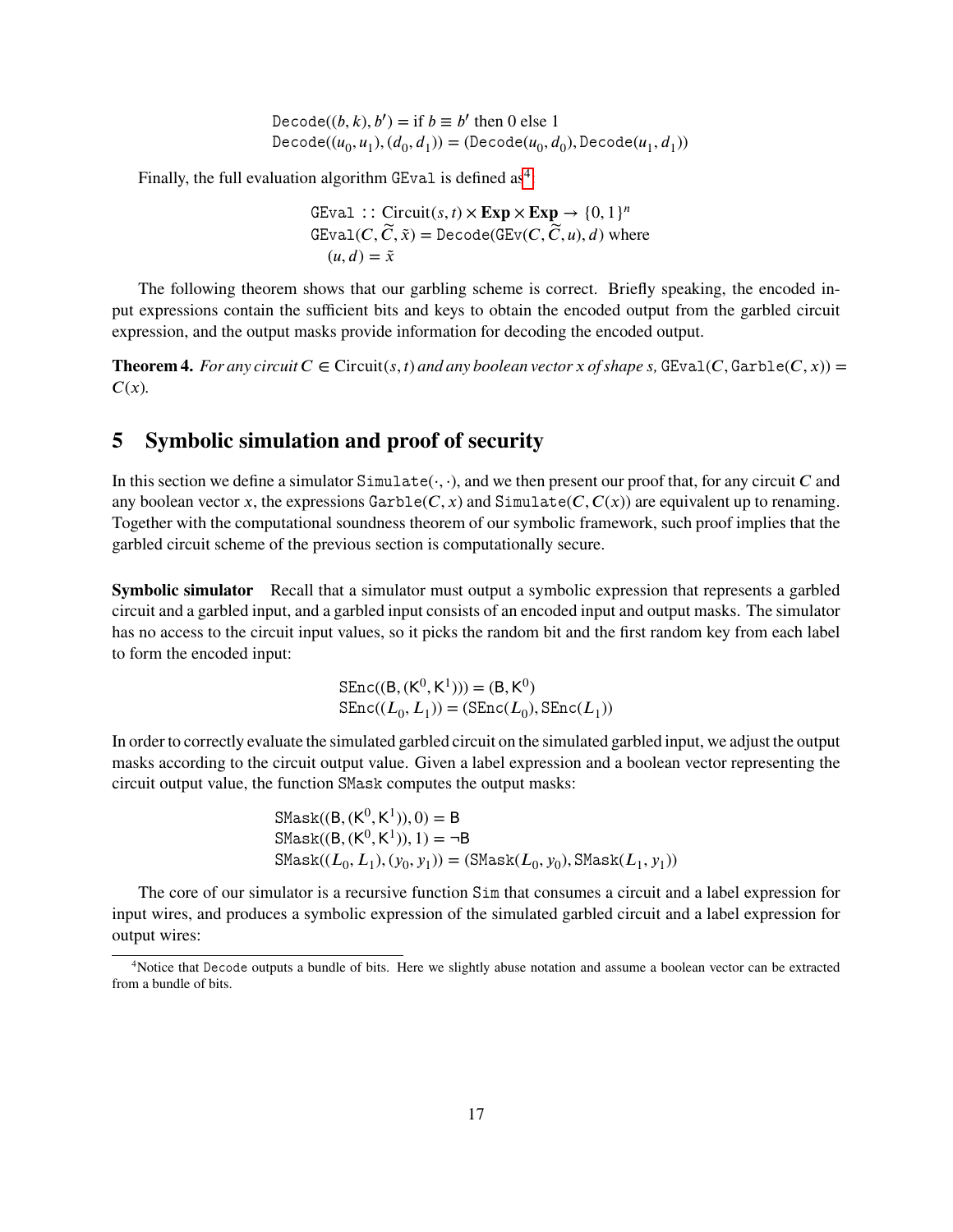Sim :: Circuit(*s*, *t*) × **Exp** → **Exp** × **Exp**  
\nSim(Swap, (*u*, *v*)) = 
$$
\epsilon
$$
, (*v*, *u*)  
\nSim(Assoc, (*u*, *v*, *w*))) =  $\epsilon$ , ((*u*, *v*), *w*)  
\nSim(Unassoc, ((*u*, *v*), *w*)) =  $\epsilon$ , (*u*, (*v*, *w*))  
\nSim( $C_0 \gg C_1, u$ ) = ( $\hat{C}_0, \hat{C}_1$ ), *v* where  
\n $\hat{C}_0, w = \text{Sim}(C_0, u)$   
\n $\hat{C}_1, v = \text{Sim}(C_1, w)$   
\nSim(First(C), (*u*, *w*)) =  $\hat{C}$ , (*v*, *w*) where  $\hat{C}$ , *v* = Sim(C, *u*)  
\nSim(Dup, (*b*, (*k*<sup>0</sup>, *k*<sup>1</sup>))) =  $\epsilon$ , *w* where  
\n $w = ((b, (G_0(k^0), G_0(k^1))), (b, (G_1(k^0), G_1(k^1))))$   
\nSim(NAnd, ((*b*<sub>i</sub>, (*k*<sup>0</sup>, *k*<sup>1</sup>)), (*b*<sub>j</sub>, (*k*<sup>0</sup>, *k*<sup>1</sup>)))) =  $\hat{C}$ , *w* where  
\n $h \leftarrow$  new  
\n $\hat{C} = \pi[B_i] (\pi[B_j] (\{[(B_h, K_h^0)]_{k^0}\}_{k^0} B_k^0, {\{[(B_h, K_h^0)]_{k^1}\}_{k^1}^B}_{k^1})},$   
\n $\pi[B_j] (\{[(B_h, K_h^0)]_{k^0} B_k^1, {\{[(B_h, K_h^0)]_{k^1}\}_{k^1}^B}_{k^1})})$   
\n $w = (B_h, (K_h^0, K_h^1))$ 

Notice that, for any circuit *C* and any label expression *u*, if  $\tilde{C}$ ,  $v = \text{Gb}(C, u)$  and  $\hat{C}$ ,  $w = \text{Sim}(C, u)$ , then the subscript *h* of any atomic key symbol  $K_i^i$ *h* that appears in  $(\widetilde{C}, v)$  and  $(\widehat{C}, w)$  follows the same ordering.

Our simulator is composed of the above functions. It takes a circuit  $C$  and a boolean vector  $y$  as input, and it generates a simulated garbled circuit using Sim and a simulated garbled input using SEnc and SMask:

Simulate :: Circuit(s, t) × {0, 1}<sup>m</sup> → **Exp**  
Simulate(C, y) = 
$$
(\hat{C}, \hat{x})
$$
 where  
 $u \leftarrow$  Label(s)  
 $\hat{C}, v =$ Sim(C, u)  
 $\hat{x} = ($ SEnc(u), Mask(v, y))

**Symbolic proof of security** For this paper we present a pen-and-paper symbolic security proof, which can also be adapted to a machine-checked proof using verification tools. For any bit expression  $b \in Pat(\mathbb{B})$  and any  $x \in \{0, 1\}$ , we introduce the notation  $b^{\oplus x}$  to shorten our proofs:

$$
b^{\oplus x} = \begin{cases} b & \text{if } x = 0\\ \neg b & \text{if } x = 1 \end{cases}
$$

We say that a label expression *w* is *strongly independent* if  $\mathbf{Keys}(w)$  is a set of independent keys and, if  $w = (b, (k^0, k^1))$  is a single label then  $k^0 \neq k^1$ , and if  $w = (u, v)$  where *u* and *v* are label expressions, then *u* and *v* are both strongly independent and  $\mathbf{Keys}(u) \cap \mathbf{Keys}(v) = \emptyset$ .

Let us start with some technical lemmas that are helpful to derive our main result. The first lemma can be easily verified by induction on the definition of Gb.

<span id="page-17-0"></span>**Lemma 4.** *For any circuit C* and label expression *u*, if  $\widetilde{C}$ ,  $v = \text{Gb}(C, u)$  and  $k \in \text{Keys}(\widetilde{C}) \cap \text{Parts}(\widetilde{C})$ , then  $k \in \mathbf{K}$  *is an atomic key symbol.* 

Our next lemma shows that Gb produces strongly independent output labels from strongly independent input labels. Furthermore, any key in the output label expression is yielded from either a new atomic key introduced in the garbled circuit or a key in the input labels, and it does not yield any other key in the garbled circuit. The formal proof is done using structural induction on circuits, and it is omitted due to space constraint.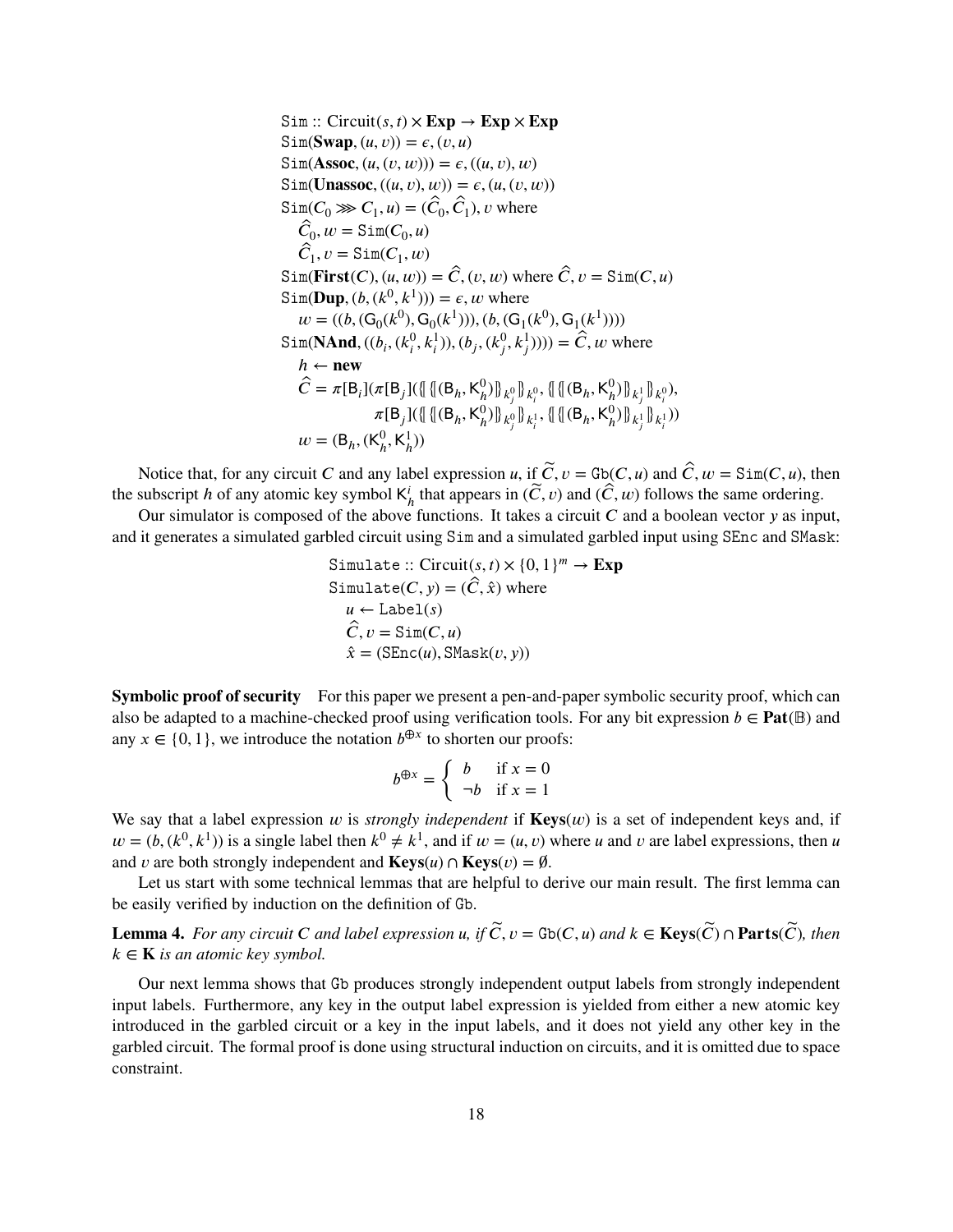<span id="page-18-8"></span>**Lemma 5.** For any circuit C and any strongly independent label expression *u* such that  $\widetilde{C}$ ,  $v = \text{Gb}(C, u)$ ,  $v$ *is strongly independent, and the following hold for all*  $k \in \text{Keys}(v)$ *:* 

- <span id="page-18-3"></span>*1.*  $G^+(k) \cap \text{Keys}((\widetilde{C}, u)) = \emptyset$ ;
- <span id="page-18-4"></span>*2.* ∃ $k' \in \mathbf{Keys}((\widetilde{C}, u)) \cap \mathbf{Parts}((\widetilde{C}, u))$ . $k' \leq k$ .

A quick observation on Gb is that, for any circuit *C*, if  $k \in$  **Pat**( $\mathbb{K}$ ) appears in  $\widetilde{C}$ , then either *k* is in a plaintext message and so  $k \in$  **Parts** $(\overline{C})$ , or  $k$  is used as an encryption key. The former case has been considered in Lemma [4.](#page-17-0) The following lemma characterizes the latter case, and it can be proved using structural induction on circuits.

<span id="page-18-0"></span>**Lemma 6.** For any circuit C and any label expression *u* such that *u* is strongly independent and  $\tilde{C}$ ,  $v =$  $Gb(C, u)$ , if  $\{e\}_k \in$  **Parts** $(\widetilde{C})$  *for some expression e and some key*  $k \in$  **Pat**( $\mathbb{K}$ )*, then the following hold:* 

- <span id="page-18-5"></span>*1.*  $G^+(k) \cap \text{Keys}(\widetilde{C}) = \emptyset$ ;
- <span id="page-18-7"></span>*2.* **G**<sup>\*</sup>(*k*) ∩ **Keys**(*v*) = Ø*;*
- <span id="page-18-6"></span>*3.* ∃ $k' \in \mathbf{Keys}((\widetilde{C}, u)) \cap \mathbf{Parts}((\widetilde{C}, u))$ . $k' \leq k$ .

For the rest of paper, let us fix a circuit  $C \in$  Circuit(*s, t*) and a boolean vector  $x \in \{0, 1\}^n$ , where *s* is a shape of *n* wires and *t* is a shape of *m* wires. Let  $e = (\tilde{C}, \tilde{x}) =$  Garble(*C*, *x*) be the symbolic expression of the garbled circuit and the garbled input of *C* on input *x*. Since  $\mathcal{F}_e$  is monotone, the greatest fixed point of  $\mathcal{F}_e$  exists and it can be computed in polynomially many steps. Let  $S = Fix(\mathcal{F}_e)$  and  $e' = \mathbf{p}(e, S)$ . Then **Roots**(S)  $\subseteq$  **Keys**(e) and  $S = \mathcal{F}_e(S) = \mathbf{r}(\mathbf{p}(e, S)) = \mathbf{r}(e')$ . For any label  $(b, (k^0, k^1))$ , we say that it satisfies the *label invariant* if

<span id="page-18-1"></span>
$$
b \in \mathbf{B}, \exists z \in \{0, 1\} \text{ such that } k^z \in S, k^{1-z} \notin S,
$$
\n
$$
(1)
$$

and we call *z* the *actual value* of the label  $(b, (k^0, k^1))$ .

<span id="page-18-2"></span>**Lemma 7.** For any sub-circuit C' of C, and for any label expression  $u$ , if  $\widetilde{C}'$ ,  $v = \text{Gb}(C', u)$  and all labels  $(b, (k^0, k^1)) \in u$  satisfy the label invariant, then all labels  $(\bar{b}, (\bar{k}^0, \bar{k}^1)) \in v$  satisfy the label invariant.

*Proof.* We use induction on the structure of circuit  $C'$ . For the base case,  $C'$  is an atomic circuit:

- $C' = \textbf{Swap}, \textbf{Assoc}, \text{ or } \textbf{Unassoc}: \textbf{Any label } (\bar{b}, (\bar{k}^0, \bar{k}^1)) \in v \text{ is also a sub-expression of } u. \textbf{ So the } \textbf{C} \text{ to } \bar{b} \text{ and } \bar{b} \text{ to } \bar{b} \text{ to } \bar{b} \text{ to } \bar{b} \text{ to } \bar{b} \text{ to } \bar{b} \text{ to } \bar{b} \text{ to } \bar{b} \text{ to } \bar{b} \text{ to } \bar{b} \text{ to } \bar{b} \text{ to } \bar{b} \text{ to } \bar$ lemma holds.
- $C' = \text{Dup}$ : Suppose  $u = (b, (k^0, k^1))$  satisfies the label invariant with an actual value *z*. If  $(\bar{b}, (\bar{k}^0, \bar{k}^1)) \in$ *v*, then  $\bar{b} = b$ ,  $\bar{k}^0 = G_h(k^0)$ , and  $\bar{k}^1 = G_h(k^1)$  for some  $h \in \{0, 1\}$ . So  $\bar{b} \in \mathbf{B}$ . Let  $\bar{z} = z$ . Then  $\bar{k}^{\bar{z}} = G_h(k^z) \in S$ . Assume towards a contradiction that  $\bar{k}^{1-\bar{z}} \in S$ . Then  $G_h(k^{1-z}) = \bar{k}^{1-\bar{z}} \in G^*(k')$ for some  $k' \in \text{Keys}(e')$  where  $k' \in \text{Parts}(e')$  or  $\exists k'' \in \text{Keys}(e')$  such that  $k' \prec k''$ . Notice that  $e' =$  $\mathbf{p}((\widetilde{C}, \widetilde{x}), S) = (\mathbf{p}(\widetilde{C}, S), \mathbf{p}(\widetilde{x}, S))$ , and  $\widetilde{x}$  contains only atomic keys. So  $k'' \in \mathbf{Keys}(\widetilde{C}') \subseteq \mathbf{Keys}(\widetilde{C})$ . We have two cases:
	- **−**  $G_h(k^{1-z}) \neq k'$ :  $k^{1-z} \in G^*(k') \subseteq S$ , a contradiction.
	- $\mathsf{G}_h(k^{1-z}) = k'$ : Now  $k' \notin \text{Parts}(e'),$  and thus  $\{g'\}_{k'} \in \text{Parts}(e')$  for some pattern *g'*. So  $\{ [g']\}_{k'} \in \textbf{Parts}(p(\widetilde{C}, S)) \text{ and } \{ [g]\}_{k'} \in \textbf{Parts}(\widetilde{C}) \text{ for some expression } g \text{ such that } g' = p(g, S).$ By Lemma [6,](#page-18-0)  $G^+(k') \cap \textbf{Keys}(\widetilde{C}) = \emptyset$  and hence  $k'' \notin \textbf{Keys}(\widetilde{C})$ , a contradiction.

Therefore  $(\bar{b}, (\bar{k}^0, \bar{k}^1))$  satisfies the label invariant.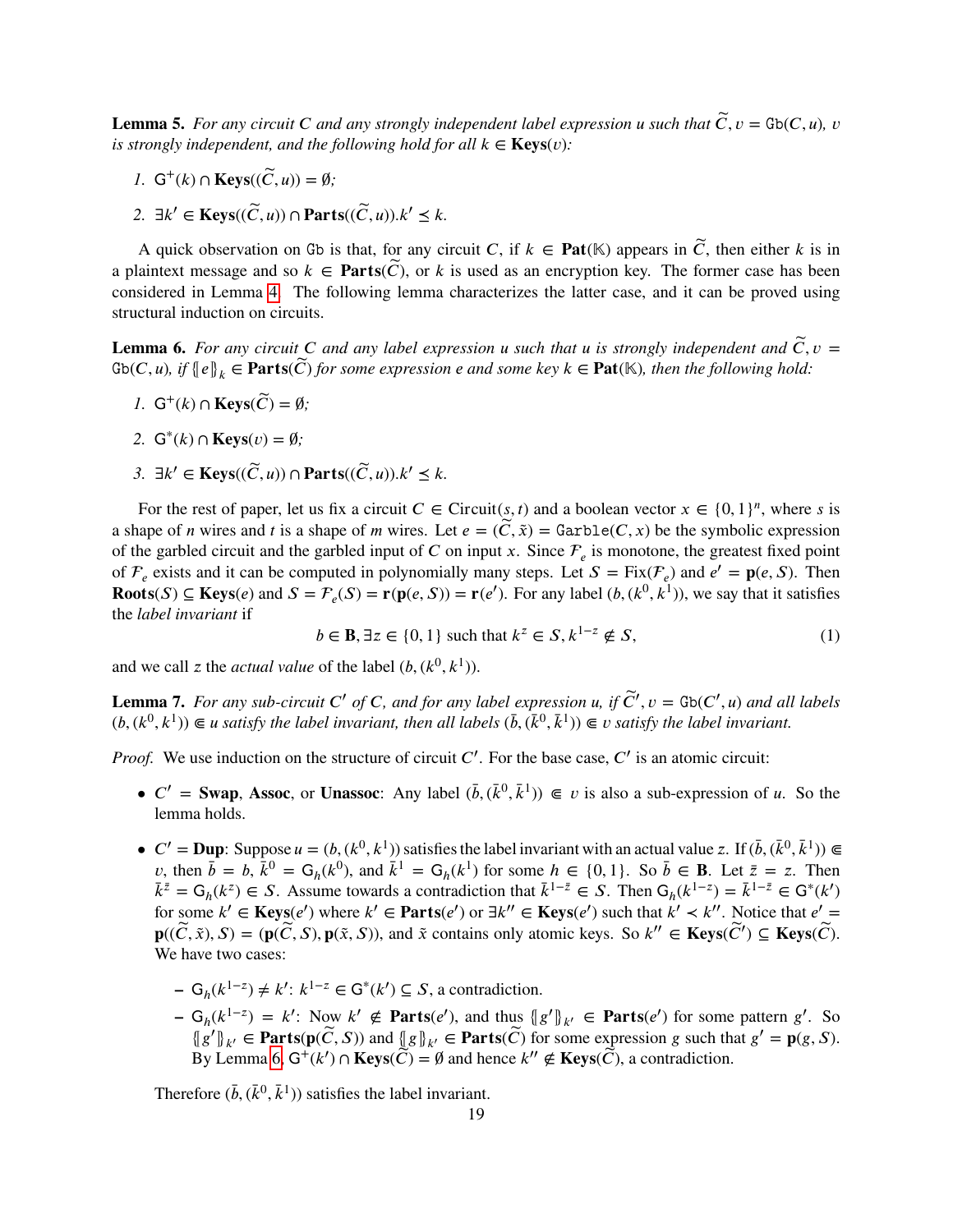•  $C' = \textbf{NAnd:}$  The only label in *v* is  $(\mathsf{B}_h, (\mathsf{K}_h^0))$  $h^0$ , K $h^1$  $\mathbf{h}^{(1)}$ ). Notice that the expressions in **Parts**(*e*) that contain  $\mathsf{K}^0_\mathsf{h}$  $_h^0$ , K $_h^1$  $\frac{1}{h}$  are the following and their sub-expressions:

$$
\begin{aligned} & \left\{ \left\{ \left( \neg \mathsf{B}_{h}, \mathsf{K}_{h}^{1} \right) \right\}_{k_{j}^{0}} \right\}_{k_{i}^{0}}, \left\{ \left\{ \left( \neg \mathsf{B}_{h}, \mathsf{K}_{h}^{1} \right) \right\}_{k_{j}^{0}} \right\}_{k_{i}^{1}}, \\ & \left\{ \left\{ \left( \neg \mathsf{B}_{h}, \mathsf{K}_{h}^{1} \right) \right\}_{k_{j}^{1}} \right\}_{k_{i}^{0}}, \left\{ \left\{ \left( \mathsf{B}_{h}, \mathsf{K}_{h}^{0} \right) \right\}_{k_{j}^{1}} \right\}_{k_{i}^{1}}, \end{aligned}
$$

where  $((b_i, (k_i^0, k_i^1)), (b_j, (k_j^0, k_j^1))) = u$ . Observe that these four expressions can be generated as

$$
\{\{\{\mathbf{B}_{h}^{\oplus(x_i \uparrow x_j)}, \mathbf{K}_h^{x_i \uparrow x_j})\}_{k_j}^{x_j}\}_{k_i}^{x_i} \text{ for } x_i, x_j \in \{0, 1\}.
$$

Let  $\bar{z} = z_i \uparrow z_j$ . By assumption, we have  $k_i^{z_i}$  $\mathbf{z}_i^{\mathbf{z}_i}, \mathbf{k}_j^{\mathbf{z}_j} \in S$  and  $\mathbf{k}_i^{1-\mathbf{z}_i}$  $j^{1-z_i}, k_j^{1-z_j} \notin S$ , so  $k^{\bar{z}} = K_h^{\bar{z}}$  $\frac{\bar{z}}{h} \in S$  and  $k^{1-\bar{z}} = {\sf K}_h^{1-\bar{z}}$  $h_h^{1-\bar{z}} \notin S$ , and Condition [1](#page-18-1) holds for  $(\mathsf{B}_h, (\mathsf{K}_h^0))$  $_h^0$ , K $_h^1$ *h*<sup>)).</sup>

Next, consider composite circuits. Assume the lemma holds for all sub-circuits of  $C'$ . Then we have these cases:

- $C' = C'_0 \ggg C'_1$  $C'_{1}$ : Suppose  $\widetilde{C} = (\widetilde{C}'_{0}, \widetilde{C}'_{1})$  where  $\widetilde{C}'_{0}, w = \text{Gb}(C'_{0})$  $\tilde{C}'_1$ ,  $v = \text{Gb}(C'_1)$  $'_{1}$ , *w*). Since  $C'_{0}$ and  $C'_1$  are both sub-circuits of C', by assumption we see that Condition 1 holds for all labels in u and  $C'_1$  are both sub-circuits of C', by assumption we see that Condition 1 holds for all labels in u and  $\frac{1}{1}$  are both sub-circuits of *C'*, by assumption we see that Condition [1](#page-18-1) holds for all labels in *u* and consequently, for all labels in  $w$ , and so it holds for all labels in  $v$ .
- $C' = \text{First}(C'')$ : Suppose  $u = (u'', w)$  and  $v = (v'', w)$  such that  $\tilde{C}, v'' = \text{Gb}(C'', u'')$ . For any label  $(\bar{b}, (\bar{k}^0, \bar{k}^1)) \in \nu$ , it is either a sub-expression of  $\nu''$  or it is a sub-expression of  $\omega$ . For the former case, since  $C''$  is a sub-circuit of  $C'$ , Condition [1](#page-18-1) holds for  $(\bar{b}, (\bar{k}^0, \bar{k}^1))$  by induction hypothesis. For the latter case, since  $w \in u$ , Condition [1](#page-18-1) holds for this label by assumption.

Therefore the lemma holds for any circuit *C*.

Let  $f = (\hat{C}, \hat{x})$  = Simulate(*C*, *C*(*x*)) be the symbolic expression of simulated garbled circuit of *C* on output  $C(x)$ . Let  $T = Fix(\mathcal{F}_f)$ , which satisfies  $\mathcal{F}_f(T) = \mathbf{r}(\mathbf{p}(f,T)) = T$ . The following lemma shows that, for each key pair  $k^0$ ,  $k^1$  in f, exactly one of  $k^0$  and  $k^1$  is in T.

<span id="page-19-0"></span>**Lemma 8.** For any sub-circuit  $C'$  of C and any label expression  $u$  such that  $\hat{C}'$ ,  $v = \text{Sim}(C', u)$ , if all labels  $(b, (k^0, k^1)) \in u$  satisfy the label invariant with actual value 0, then all labels  $(\bar{b}, (\bar{k}^0, \bar{k}^1)) \in v$  satisfy the *label invariant with actual value 0.*

*Proof.* We can directly apply the proof of Lemma [7](#page-18-2) except for the base case when  $C' = \textbf{NAnd}$ :

•  $C' = \textbf{NAnd:}$  The label in *v* is  $(\mathsf{B}_h, (\mathsf{K}_h^0))$  $_h^0$ , K $_h^1$  $\frac{1}{h}$ )). The expressions in **Parts** $(f)$  that contain  $K_h^0$  $_h^0$ , K $_h^1$  $\frac{1}{h}$  are the following and their sub-expressions:

$$
\begin{aligned}\n\{\{\{\mathbf{B}_h, \mathbf{K}_h^0\}\}_{k_j^0}\}_{k_i^1}, \{\{\{\mathbf{B}_h, \mathbf{K}_h^0\}\}_{k_j^0}\}_{k_i^1}, \\
\{\{\{\mathbf{B}_h, \mathbf{K}_h^0\}\}_{k_i^1}\}_{k_i^0}, \{\{\{\mathbf{B}_h, \mathbf{K}_h^0\}\}_{k_i^1}\}_{k_i^1},\n\end{aligned}
$$

where  $((b_i, (k_i^0, k_i^1)), (b_j, (k_j^0, k_j^1))) = u$ . Let  $\bar{z} = 0$ . By assumption,  $k_i^0, k_j^0 \in T$  and  $k_i^1, k_j^1 \notin T$ . So  $k^{\bar{z}} = \mathsf{K}^0_{\mu}$  $h_h^0 \in T$  and  $k^{1-\bar{z}} = K_h^1$  $\frac{1}{h} \notin T$ , and Condition [1](#page-18-1) holds for  $(\mathsf{B}_h, (\mathsf{K}_h^0))$  $_h^0$ , K $_h^1$  $\binom{1}{h}$ ) with actual value 0.

For the rest of the cases, the proof of Lemma [7](#page-18-2) applies with actual value 0.

 $\Box$ 

 $\Box$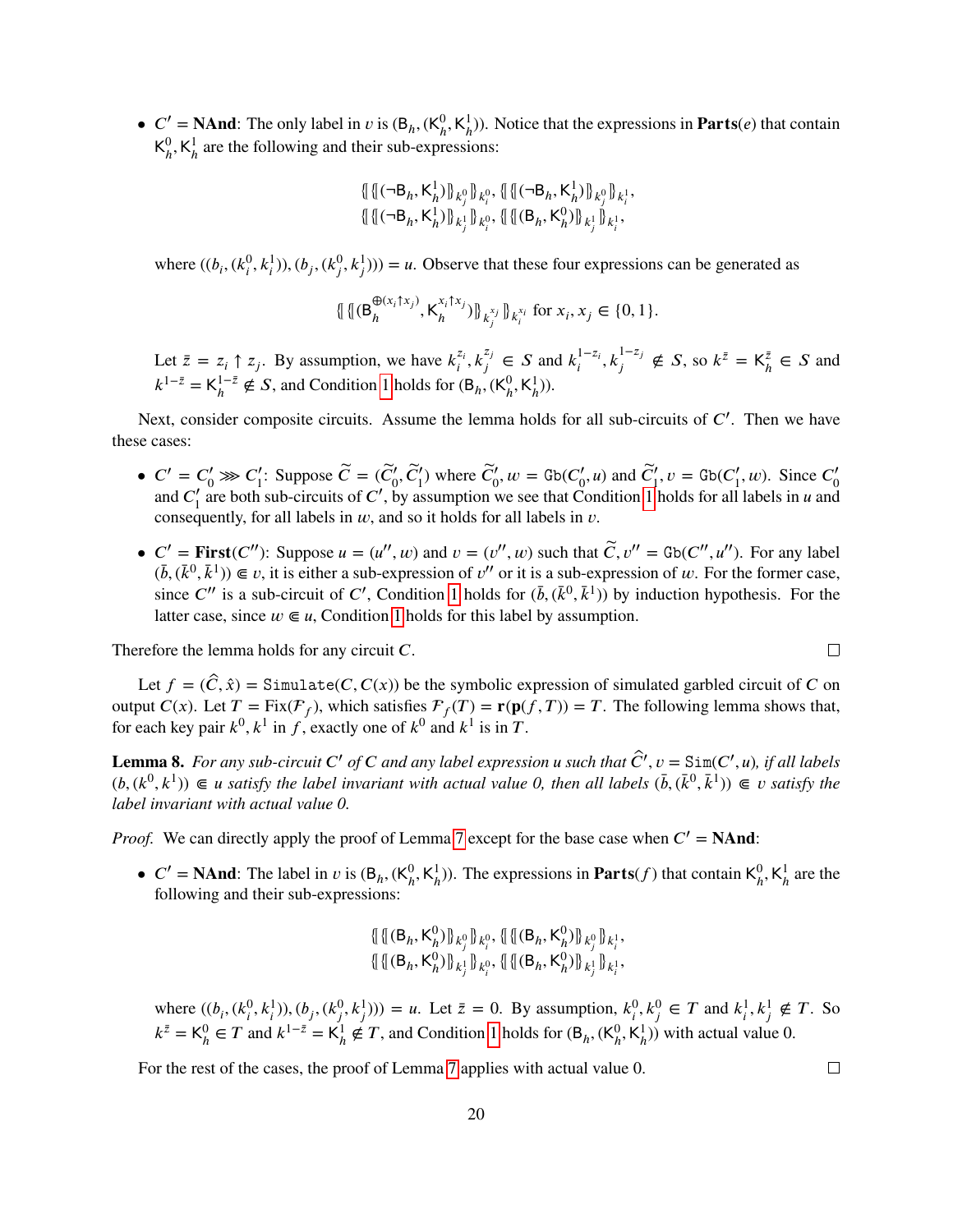Now we are ready to prove our main result that the patterns of the real garbled circuit and the simulated garbled circuit are equivalent up to renaming.

<span id="page-20-0"></span>**Theorem 5.** For any circuit  $C \in$  Circuit( $s, t$ ) and any boolean vector  $x \in \{0, 1\}^n$ , where  $s$  is a shape of  $n$ *wires,* **Pattern**(Garble( $C, x$ ))  $\approx$  **Pattern**(Simulate( $C, C(x)$ )).

*Proof.* Let  $u = ((B_1, (K_1^0))$  $^{0}_{1}$ , K<sub>1</sub>  $\binom{1}{1}$ ,...,  $(B_n, (K_n^0, K_n^1))$  be the label expression in Garble. Let  $\widetilde{C}$ ,  $v = \text{Gb}(C, u)$ . One can check that, for any sub-circuit *C'* of *C*, if  $\tilde{C}'$ ,  $v' = \text{Gb}(C', u')$  and  $\hat{C}'$ ,  $w' = \text{Sim}(C', u')$  for any label expression  $u'$  of an appropriate shape, then  $v' = w'$ . Since  $\texttt{Sim}$  is also applied on *C* and *u* in Simulate, we can write  $\hat{C}$ ,  $v = \text{Sim}(C, u)$ .

Let  $e = (\widetilde{C}, \tilde{x}) = \text{Garble}(C, x), f = (\widehat{C}, \hat{x}) = \text{Simulate}(C, C(x)), S = \text{Fix}(\mathcal{F}_e), \text{ and } T = \text{Fix}(\mathcal{F}_f).$ We can write  $\widetilde{C} = (\widetilde{C}_1, \ldots, \widetilde{C}_q)$  and  $\widehat{C} = (\widehat{C}_1, \ldots, \widehat{C}_q)$ , where  $\widetilde{C}_i, v_i = \text{Gb}(C_i, u_i)$  and  $\widehat{C}_i, v_i = \text{Sim}(C_i, u_i)$  for some atomic sub-circuit  $C_i$  of  $C$  and some label expression  $u_i$ . To show  $Pattern(e) = p(e, S) \approx p(f, T) =$ **Pattern**(f), we first show  $(\mathbf{p}(\widetilde{C}_1, S), \dots, \mathbf{p}(\widetilde{C}_q, S)) \approx (\mathbf{p}(\widehat{C}_1, T), \dots, \mathbf{p}(\widehat{C}_q, T))$  with respect to a pseudorandom renaming  $\alpha = (\alpha_B, \alpha_K)$ , and then we show  $\mathbf{p}(\tilde{x}, S) \approx_{\alpha} \mathbf{p}(\hat{x}, T)$ .

For the first part, let  $\alpha_B$  be the random bit renaming  $\alpha_B(\mathsf{B}_i) = \mathsf{B}_i^{\oplus z_i}$  $\mathbf{E}_i^{\oplus z_i}$  for all  $\mathbf{B}_i \in \mathbf{B}$ , where  $z_i$  is the actual value of the label that contains  $B_i$ . Let  $\alpha_K$  be the bijection on **K** such that  $\alpha_K(K_i^{\mathbb{Z}_i})$  $\alpha_{i}^{z_{i}}$  = K<sub>i</sub><sup>0</sup> and  $\alpha_{K}$ (K<sub>i</sub><sup>1-*z<sub>i</sub>*</sup>)</sup>  $j^{1-z_i}$ ) = K<sup>1</sup> for each  $K_i^0$ ,  $K_i^1$ . We claim that, for any sub-circuit *C'* of *C* and for any label expression *u'*, if  $\tilde{C}'$ ,  $v' =$  $Gb(C', u')$  and  $\hat{C}', v' = \text{Sim}(C', u')$ , then Condition [1](#page-18-1) holds for all labels in  $v'$  and  $\mathbf{p}(\tilde{C}', S) \approx_{\alpha} \mathbf{p}(\hat{C}', T)$ .

**Proof of claim**: Notice that all labels in *u* satisfy Condition [1.](#page-18-1) By Lemma [7,](#page-18-2) all labels in *v'* also satisfy Condition [1.](#page-18-1) We use induction on the structure of *C'* to show  $\mathbf{p}(\widetilde{C}', S) \approx_{\alpha} \mathbf{p}(\widehat{C}', T)$ . For the base case, *C'* is an atomic circuit:

- $C' = \textbf{Swap}, \textbf{Assoc}, \textbf{Unassoc}, \textbf{or Dup}: \textbf{Both } \widetilde{C}' \text{ and } \widehat{C}' \text{ are the empty garbled circuit } \epsilon, \textbf{so } \mathbf{p}(\widetilde{C}', \mathbf{S}) = \epsilon$  $\mathbf{p}(\widehat{C}',T)$ .
- $C'$  = **NAnd**: Suppose  $u'$  =  $((b_i, (k_i^0, k_i^1)), (b_j, (k_j^0, k_j^1)))$  and  $v'$  =  $(B_h, (K_h^0, k_i^1))$  $h^0_h$ , K $h^1_h$  $\binom{1}{h}$ ). Let  $z_i$ ,  $z_j$  and  $z_h$ be the actual values of the labels  $(b_i, (k_i^0, k_i^1)), (b_j, (k_j^0, k_j^1))$  and  $(\mathsf{B}_h, (\mathsf{K}_h^0, k_j^1))$  $h^0$ , K $h^1$  $\binom{1}{h}$ ), respectively. We know from the proof of Lemma [7](#page-18-2) that  $z_h = z_i \uparrow z_j$ . So we can apply  $\alpha_K$  and get

$$
\widetilde{C}' = \pi [B_i] (\pi [B_j] (\{ \{ (\mathbf{B}_h^{\Theta(0\uparrow 0)}, \mathbf{K}_h^{0\uparrow 0} ) \}_{k_j^0} \}_{k_i^0}, \{ \{ (\mathbf{B}_h^{\Theta(0\uparrow 1)}, \mathbf{K}_h^{0\uparrow 1} ) \}_{k_i^1} \}_{k_i^0}), \n\pi [B_j] (\{ \{ (\mathbf{B}_h^{\Theta(1\uparrow 1)}, \mathbf{K}_h^{1\uparrow 0} ) \}_{k_j^0} \}_{k_i^1}, \{ \{ (\mathbf{B}_h^{\Theta(1\uparrow 1)}, \mathbf{K}_h^{1\uparrow 1} ) \}_{k_i^1} \}_{k_i^1}) \}) \n\approx_{\alpha} \pi [B_i^{\Theta z_i} ] (\pi [B_j^{\Theta z_j} ] (\{ \{ (\mathbf{B}_h^{\Theta(0\uparrow 0) \oplus z_h}, \mathbf{K}_h^{(0\uparrow 0) \oplus z_h} ) \}_{k_j^0} \}_{k_i^0}, \n\{ \{ (\mathbf{B}_h^{\Theta(z_i)} ] (\{ \{ (\mathbf{B}_h^{\Theta(0\uparrow 1) \oplus z_h}, \mathbf{K}_h^{(0\uparrow 1) \oplus z_h} ) \}_{k_i^1} \}_{k_i^0}), \n\pi [B_j^{\Theta z_j} ] (\{ \{ (\mathbf{B}_h^{\Theta(1\uparrow 0) \oplus z_h}, \mathbf{K}_h^{(1\uparrow 0) \oplus z_h} ) \}_{k_j^0} \}_{k_i^1}, \{ \{ (\mathbf{B}_h^{\Theta(1\uparrow 1) \oplus z_h}, \mathbf{K}_h^{(1\uparrow 1) \oplus z_h} ) \}_{k_i^1} \}_{k_i^1}) \}) \n\equiv_{\pi [B_i] (\pi [B_j] (\{ \{ (\mathbf{B}_h^{\Theta(uz_i,z_j)}, \mathbf{K}_h^{\Theta(uz_i,z_j}) ) \}_{k_i^0} \}_{k_i^0} \}_{k_i^1}, \n\{ \{ (\mathbf{B}_h^{\Theta(uz_i,1-z_j)}, \mathbf{K}_h^{\Theta(u(z_i,1-z_j)} ) \}_{k_i^0} \}_{k_i^0}), \n\pi [B_j] (\{ \{ (\mathbf{B}_h^{\Theta(u(z_i,1-z_j)}, \mathbf{K}_h^{\Theta(u(z
$$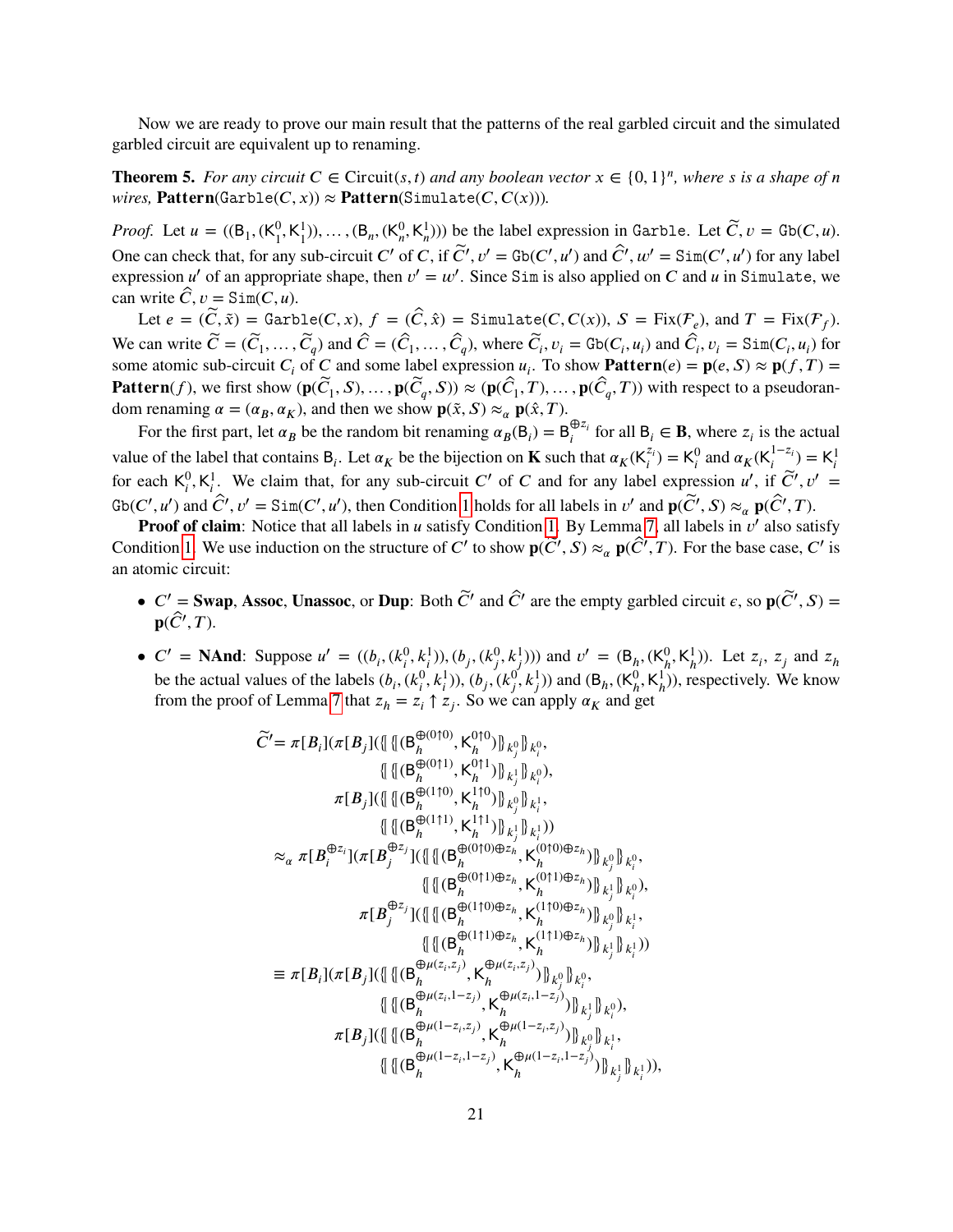where  $\mu(d_i, d_j) = (d_i \uparrow d_j) \oplus z_h$  for  $d_i, d_j \in \{0, 1\}$ . In particular,  $\mu(z_i, z_j) = 0$ . By Condition [1,](#page-18-1)  $k_i^{z_i}$  $\frac{z_i}{i}, k_j^{z_j}, K_h^{z_h}$  $\frac{z_h}{h} \in S$ ,  $k_i^{1-z_i}$  $i^{1-z_i}, k_j^{1-z_j}, K_h^{1-z_h}$  $h^{1-z_h} \notin S$ , and  $b_i^{\oplus z_i}$  $\bigoplus_{i}^{\oplus z_i}, b_j^{\oplus z_j} \in \textbf{Parts}(p(e, S)).$  So  $k_i^0, k_j^0 \in \alpha(S), k_i^1, k_j^1 \notin \alpha(S)$  $\alpha(S)$ , and the pattern  $\alpha(\mathbf{p}(\widetilde{C}', S)) = \mathbf{p}(\alpha(\widetilde{C}'), \alpha(S))$  is equivalent to

$$
\pi[B_i](\pi[B_j](\{\{\{\mathbb{B}_h, \mathsf{K}_h^0\}\}_{k_i^0}\}_{k_i^0}, \{\{\{\{\mathbb{B}, \mathbb{K}\}\}_{k_i^1}\}_{k_i^0}),
$$

$$
\pi[B_j](\{\{\{\{\mathbb{B}, \mathbb{K}\}\}\}_{k_i^1}, \{\{\{\{\mathbb{B}, \mathbb{K}\}\}\}_{k_i^1})
$$

On the other hand, by Lemma [8,](#page-19-0)  $k_i^0, k_j^0, K_h^0$  $h_h^0 \in T$  and  $k_i^1, k_j^1, K_h^1$  $h_h^1 \notin T$ . So the pattern  $p(\hat{C}', S)$  of  $\hat{C}'$  is

$$
\pi[B_i] (\pi[B_j] (\{ \{ (B_h, K_h^0) \}_{k_j^0} \}_{k_i^0}, \{ \{ ( \{ \mathbb{B}, \mathbb{K} \}_{k_j^1} \}_{k_i^0}, \pi[B_j] (\{ \{ \{ \mathbb{B}, \mathbb{K} \}_{k_j^1} \}_{k_i^1}), \{ \{ ( \mathbb{B}, \mathbb{K} \}_{k_i^1} \}_{k_i^1}) )
$$

Thus  $\mathbf{p}(\widetilde{C}', S) \approx_{\alpha} \mathbf{p}(\widehat{C}', T)$ .

For the induction step, assuming the claim holds for sub-circuits  $C'_{0}$  $C_0'$  and  $C_1'$  $\frac{1}{1}$  of *C*, it is easy to check that the claim also holds for the cases  $C' =$  **First** $(C'_0)$  $C'_0$  and  $C' = C'_0 \gg c'_1$  $\frac{7}{1}$ . Therefore our claim follows.

For the second part, let  $y = C(x)$ . Then for any  $i \in [m]$ ,  $y_i$  is the actual value of the corresponding output wire. Since  $\tilde{x} = ((K_1^{x_1})^T)^T$  $\frac{x_1}{1}, \mathsf{B}_1^{\oplus x_1}$  $\frac{\oplus x_1}{1}$ , ...,  $(K_n^{x_n}, B_n^{\oplus x_n})$ ,  $(b_1, \ldots, b_m)$ ), we can calculate

$$
\alpha(\tilde{x}) = ((\mathsf{K}_1^0, \mathsf{B}_1), \dots, (\mathsf{K}_n^0, \mathsf{B}_n), (b_1^{\oplus y_i}, \dots, b_m^{\oplus y_m})) = \hat{x}.
$$

So  $\tilde{x} \approx_{\alpha} \hat{x}$ , and thus  $\mathbf{p}(\tilde{x}, S) \approx_{\alpha} \mathbf{p}(\hat{x}, T)$ .

Therefore the theorem holds.

As a corollary of Theorem [3](#page-10-1) and [5,](#page-20-0) we can now conclude that our garbled circuit scheme is computationally secure.

**Corollary 1.** For any circuit  $C \text{ } \in \text{Circuit}(s, t)$  and any  $x \in \{0, 1\}^n$  where *s* is a shape of *n* wires, the *probability distributions*  $\mathbb{G}$ arble $(C, x)$  *and*  $\mathbb{S}$ imulate $(C, C(x))$  *are computationally indistinguishable.* 

### <span id="page-21-0"></span>**6 Implementation and automated tests**

As a proof of concept, we have implemented our symbolic framework as well as the garbling scheme and the simulator in Haskell. The source code can be found at <https://github.com/b5li/SymGC>. Our symbolic framework implementation closely follows the definitions in Section [2.1.](#page-4-1) In addition, we added a normalization operation norm on patterns, for example:

| norm (Not (Bit False)) = Bit True                                         | norm (Perm (Bit False) $p q$ ) = Pair (norm q) (norm p)      |
|---------------------------------------------------------------------------|--------------------------------------------------------------|
| norm (Not (Bit True)) = Bit False                                         | norm (Perm (Bit True) $p q$ ) = Pair (norm $p$ ) (norm $q$ ) |
| $\texttt{norm} \ (\texttt{Not} \ (\texttt{Not} \ e)) = \texttt{norm} \ e$ | norm (Perm (Not b) $p q$ ) = norm (Perm b q p)               |

The equivalence relation  $\equiv$  on patterns, defined in Section [2.1,](#page-4-1) is checked using syntactic equality on normalized patterns. Random bit renaming and pseudo-random key renaming are implemented using maps on normalized bit and key patterns. Thus we can check equivalence up to renaming by first applying renaming maps to normalized patterns and then checking for equivalence.

 $\Box$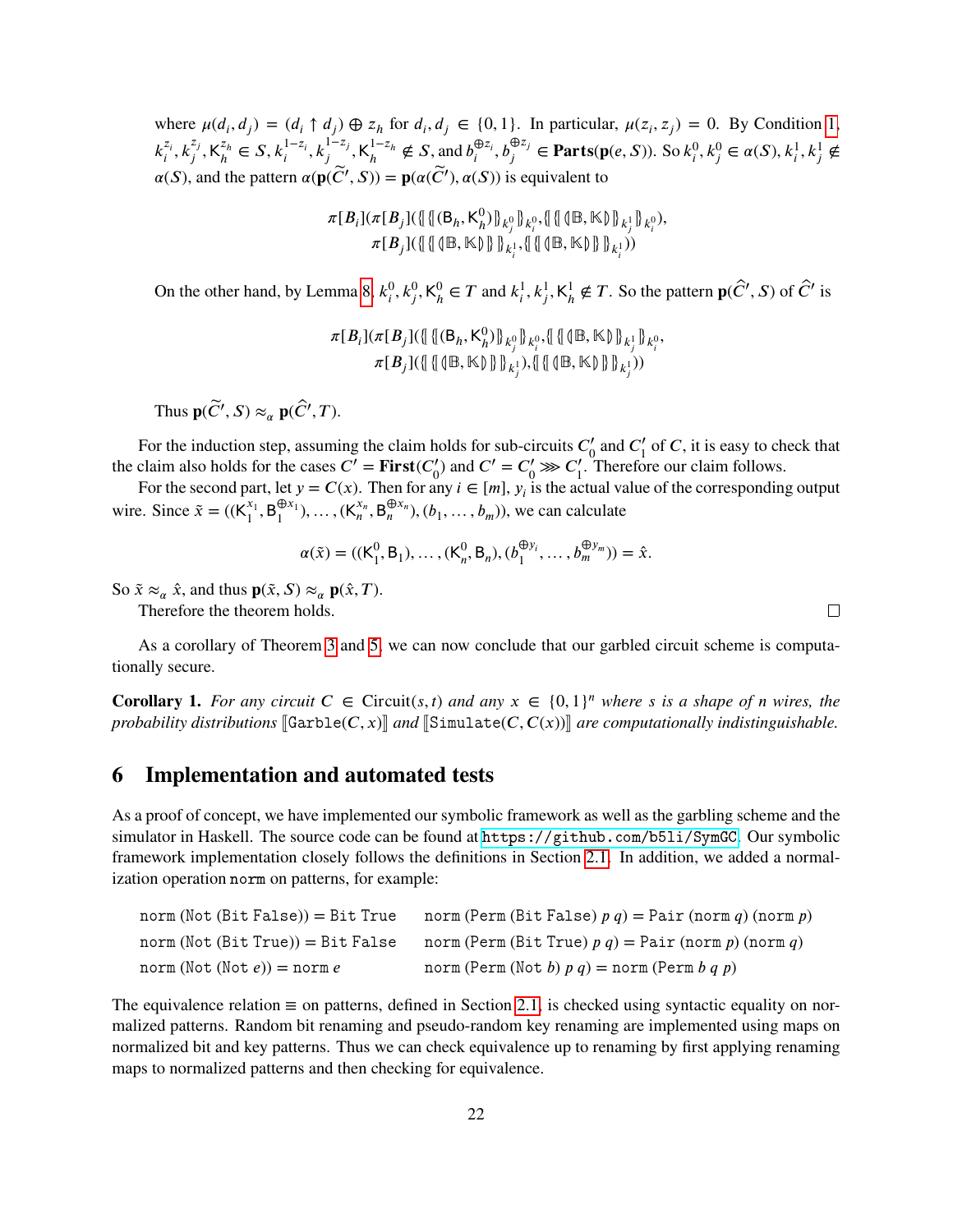To build symbolic expressions of the real and the simulated garbled circuits, the pseudo-code definitions of the garbling scheme and the simulator in Sections [4](#page-13-0) and [5](#page-16-0) were directly translated into Haskell code. The bit and key renamings  $\alpha_R$  and  $\alpha_K$  were constructed recursively as in the proof of Lemma [5.](#page-20-0)

So far, given a circuit and a boolean vector of an appropriate shape, our programs are able to produce symbolic expressions of the real and the simulated garbled circuits, compute their patterns, and check if these patterns are equivalent up to renaming. The whole implementation consists of about 500 lines of Haskell code, and its performance is fairly good: For example, with a randomly generated circuit that contains about 10000 NAND subcircuits and a 112-dimension boolean vector, the entire process of generating the real and the simulated garbled circuits, computing their patterns, and checking for symbolic equivalence runs in about 1.3 second on a Linux desktop with an Intel I7-4790 CPU running at 3.60GHz. Notice that the number of NAND subcircuits and the dimension of the input vector together determine the number of atomic keys in the garbled circuit expression, which affects how fast the greatest fixed point of the recoverable key set can be reached. Further optimization is possible, for example, we could expand our circuit notation by adding AND and XOR as basic circuits. As a reference, an AES encryption circuit usually consists of about 5k AND and 20k XOR gates, which can be implemented using about 90k NAnd inductively.

We conducted automated tests using the QuickCheck test framework to perform symbolic security analysis on randomly generated circuits and boolean vectors, and the performance results are shown in Fig. [6.](#page-23-4)

We remark that our automated tests run on a circuit-by-circuit basis, that is, given a circuit and a boolean vector, the test ensures that the resulting garbled circuit is computationally secure. In fact, our program can check that, for any cryptographic system that is built using primitives in our symbolic framework, an instance for a given input is computationally secure. It is also interesting to translate our proofs into a machine-checked flavor using verification tools, but such work is out of the scope of the current paper, and we would like to explore it in the future.

### <span id="page-22-0"></span>**7 Conclusion**

We presented a lightweight and sound symbolic security framework and an inductive notation for formal specification of boolean circuits. Our symbolic language extends on previous work by including random bits and controlled swap operation; such an extension is not trivial as we need the additional rules for equivalence on patterns and the pseudorandom bit renaming to build a sound language. We proved that Yao's garbled circuit scheme is symbolically secure, which can be translated into selective computational security thanks to the computational soundness theorem. By abstracting the probabilistic behaviors in the computational soundness theorem, one may find concise and clean descriptions of security properties, e.g., the label invariant in our proof of garbled circuit schemes. As a result, the complete security proof can be presented in a way that is not only easy to be mechanized by computer-aided verification tools but also manageable for human readers to understand and verify. We remark that helping cryptographers comprehend formal security proofs could be of great benefit to them to find optimization opportunities that might be hidden in complex computational proofs.

Our symbolic language does not limit us to just circuit garbling schemes. With a small extension to include the xor operation on key expressions, we can formally specify Yao's computational secret sharing scheme [\[Bei11](#page-23-5), VNS<sup>+</sup>03] and prove its security. We briefly present such analysis in the Appendix. As another example, we can formalize the protocol of OT length extension via a pseudorandom generator [\[LM18\]](#page-25-12) in this extended framework, and we can prove it is secure against a static semi-honest adversary. A natural but challenging upgrade is to consider active security of cryptographic protocols; we leave it to future work.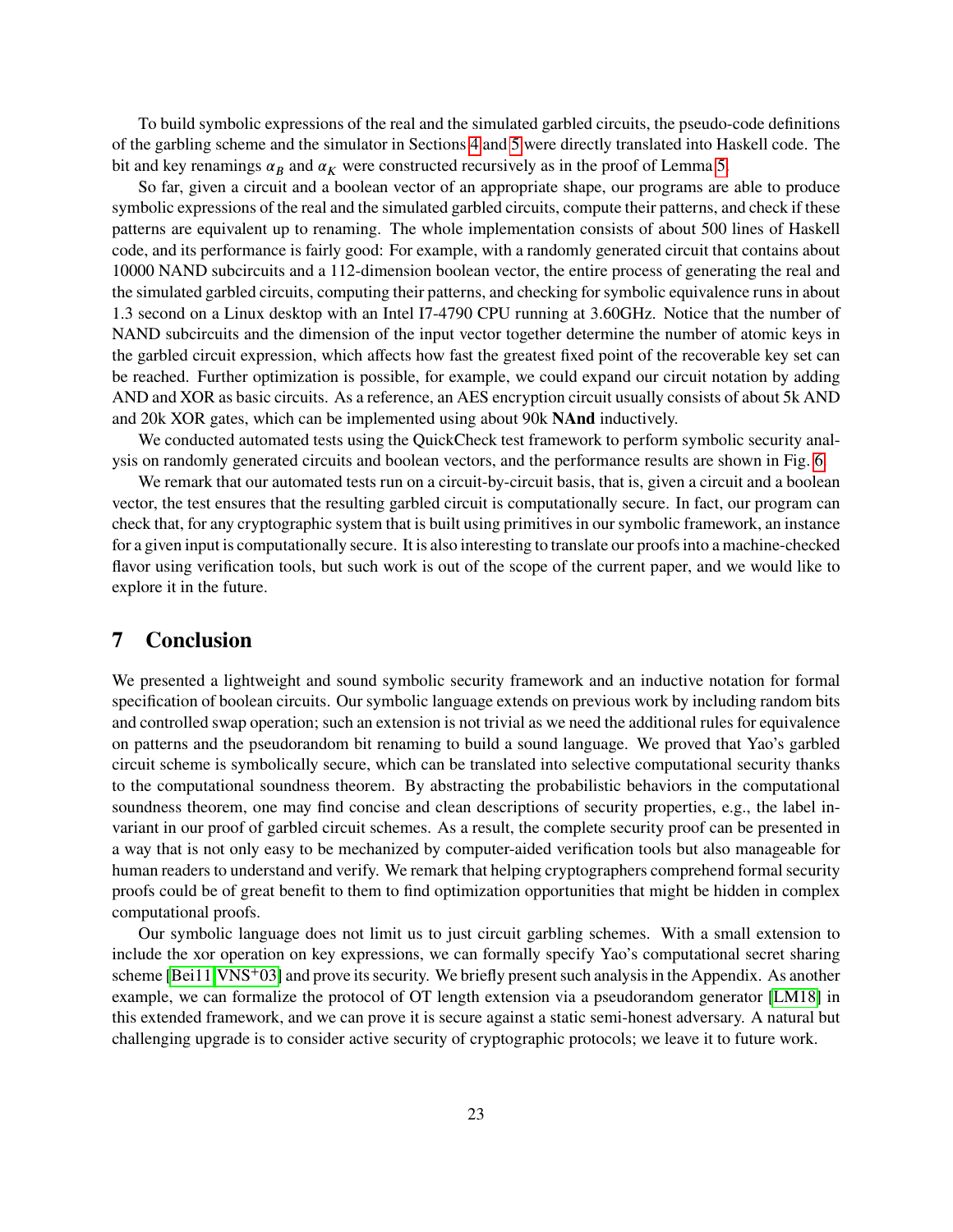

<span id="page-23-4"></span>Figure 6: Running times of proving symbolic security of the garbling scheme using our implementation. Experiments were run on a Linux desktop with an Intel I7-4790 CPU running at 3.60GHz. Each point corresponds to a randomly generated test case, where the circuit may contain up to 250k **NAnd** subcircuits and the input vector may have up to 128 components. For each test case we measure the total time spent on generating the real and the simulated garbled circuit expressions, computing their patterns, and then checking for symbolic equivalence on patterns. The horizontal axis measures the number of **NAnd** subcircuits in a circuit, and the vertical axis measures the time in seconds.

## **References**

- <span id="page-23-3"></span>[ABB+17] José Bacelar Almeida, Manuel Barbosa, Gilles Barthe, François Dupressoir, Benjamin Grégoire, Vincent Laporte, and Vitor Pereira. A fast and verified software stack for secure function evaluation. In *Proceedings of the 2017 ACM SIGSAC Conference on Computer and Communications Security, CCS 2017*, pages 1989–2006, 2017.
- <span id="page-23-0"></span>[AR07] Martín Abadi and Phillip Rogaway. Reconciling two views of cryptography (the computational soundness of formal encryption). *J. Cryptology*, 20(3):395, 2007.
- <span id="page-23-1"></span>[AW08] Martín Abadi and Bogdan Warinschi. Security analysis of cryptographically controlled access to XML documents. *J. ACM*, 55(2):6:1–6:29, 2008.
- <span id="page-23-5"></span>[Bei11] Amos Beimel. Secret-sharing schemes: A survey. In *Coding and Cryptology - Third International Workshop, IWCC 2011, Qingdao, China, May 30-June 3, 2011. Proceedings*, pages 11–46, 2011.
- <span id="page-23-2"></span>[BGG+14] Dan Boneh, Craig Gentry, Sergey Gorbunov, Shai Halevi, Valeria Nikolaenko, Gil Segev, Vinod Vaikuntanathan, and Dhinakaran Vinayagamurthy. Fully key-homomorphic encryption, arithmetic circuit ABE and compact garbled circuits. In *Advances in Cryptology - EUROCRYPT 2014 - 33rd Annual International Conference on the Theory and Applications of Cryptographic Techniques, Copenhagen, Denmark, May 11-15, 2014. Proceedings*, pages 533–556, 2014.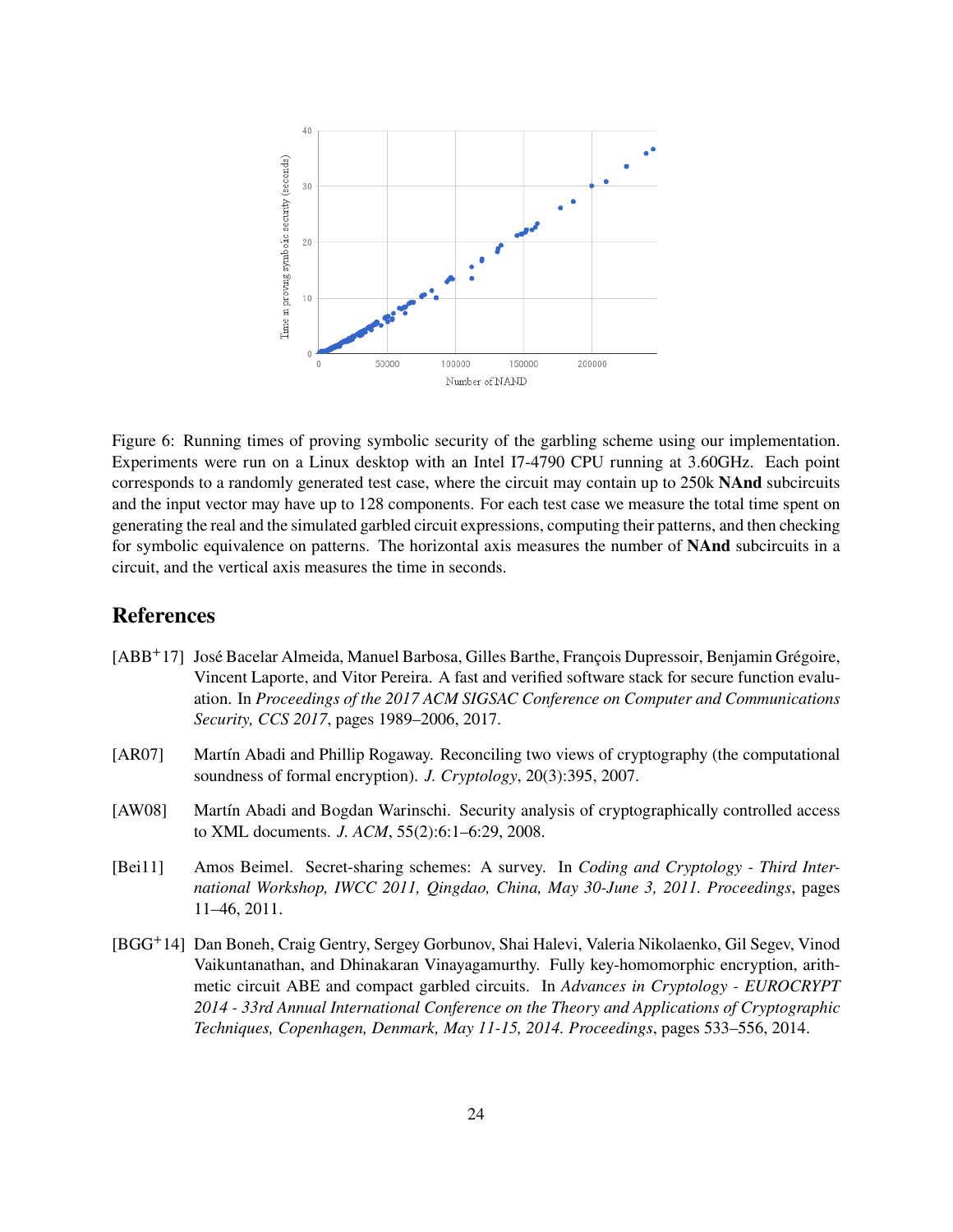- <span id="page-24-9"></span>[BGHB11] Gilles Barthe, Benjamin Grégoire, Sylvain Heraud, and Santiago Zanella Béguelin. Computeraided security proofs for the working cryptographer. In *Advances in Cryptology - CRYPTO 2011 - 31st Annual Cryptology Conference, Santa Barbara, CA, USA, August 14-18, 2011. Proceedings*, pages 71–90, 2011.
- <span id="page-24-0"></span>[BGW88] Michael Ben-Or, Shafi Goldwasser, and Avi Wigderson. Completeness theorems for noncryptographic fault-tolerant distributed computation (extended abstract). In *Proceedings of the 20th Annual ACM Symposium on Theory of Computing, May 2-4, 1988, Chicago, Illinois, USA*, pages 1–10, 1988.
- <span id="page-24-8"></span>[BGZB09] Gilles Barthe, Benjamin Grégoire, and Santiago Zanella Béguelin. Formal certification of codebased cryptographic proofs. In *Proceedings of the 36th Annual ACM SIGPLAN-SIGACT Symposium on Principles of Programming Languages*, POPL '09, pages 90–101, New York, NY, USA, 2009. ACM.
- <span id="page-24-6"></span>[BH92] Donald Beaver and Stuart Haber. Cryptographic protocols provably secure against dynamic adversaries. In *Advances in Cryptology - EUROCRYPT '92, Workshop on the Theory and Application of of Cryptographic Techniques, Balatonfüred, Hungary, May 24-28, 1992, Proceedings*, pages 307–323, 1992.
- <span id="page-24-5"></span>[BHR12a] Mihir Bellare, Viet Tung Hoang, and Phillip Rogaway. Adaptively secure garbling with applications to one-time programs and secure outsourcing. In *Advances in Cryptology - ASIACRYPT 2012 - 18th International Conference on the Theory and Application of Cryptology and Information Security, Beijing, China, December 2-6, 2012. Proceedings*, pages 134–153, 2012.
- <span id="page-24-4"></span>[BHR12b] Mihir Bellare, Viet Tung Hoang, and Phillip Rogaway. Foundations of garbled circuits. In *the ACM Conference on Computer and Communications Security, CCS'12, Raleigh, NC, USA, October 16-18, 2012*, pages 784–796, 2012.
- <span id="page-24-7"></span>[Bla06] Bruno Blanchet. A computationally sound mechanized prover for security protocols. In *IEEE Symposium on Security and Privacy*, pages 140–154, Oakland, California, May 2006.
- <span id="page-24-2"></span>[BLW08] Dan Bogdanov, Sven Laur, and Jan Willemson. Sharemind: A framework for fast privacypreserving computations. In *Computer Security - ESORICS 2008, 13th European Symposium on Research in Computer Security, Málaga, Spain, October 6-8, 2008. Proceedings*, pages 192– 206, 2008.
- <span id="page-24-10"></span>[BMR90] D. Beaver, S. Micali, and P. Rogaway. The round complexity of secure protocols. In *Proceedings of the Twenty-second Annual ACM Symposium on Theory of Computing*, STOC '90, pages 503– 513, New York, NY, USA, 1990. ACM.
- <span id="page-24-1"></span>[BNP08] Assaf Ben-David, Noam Nisan, and Benny Pinkas. Fairplaymp: a system for secure multi-party computation. In *Proceedings of the 2008 ACM Conference on Computer and Communications Security, CCS 2008, Alexandria, Virginia, USA, October 27-31, 2008*, pages 257–266, 2008.
- <span id="page-24-3"></span>[BWA10] Mathieu Baudet, Bogdan Warinschi, and Martín Abadi. Guessing attacks and the computational soundness of static equivalence. *Journal of Computer Security*, 18(5):909–968, 2010.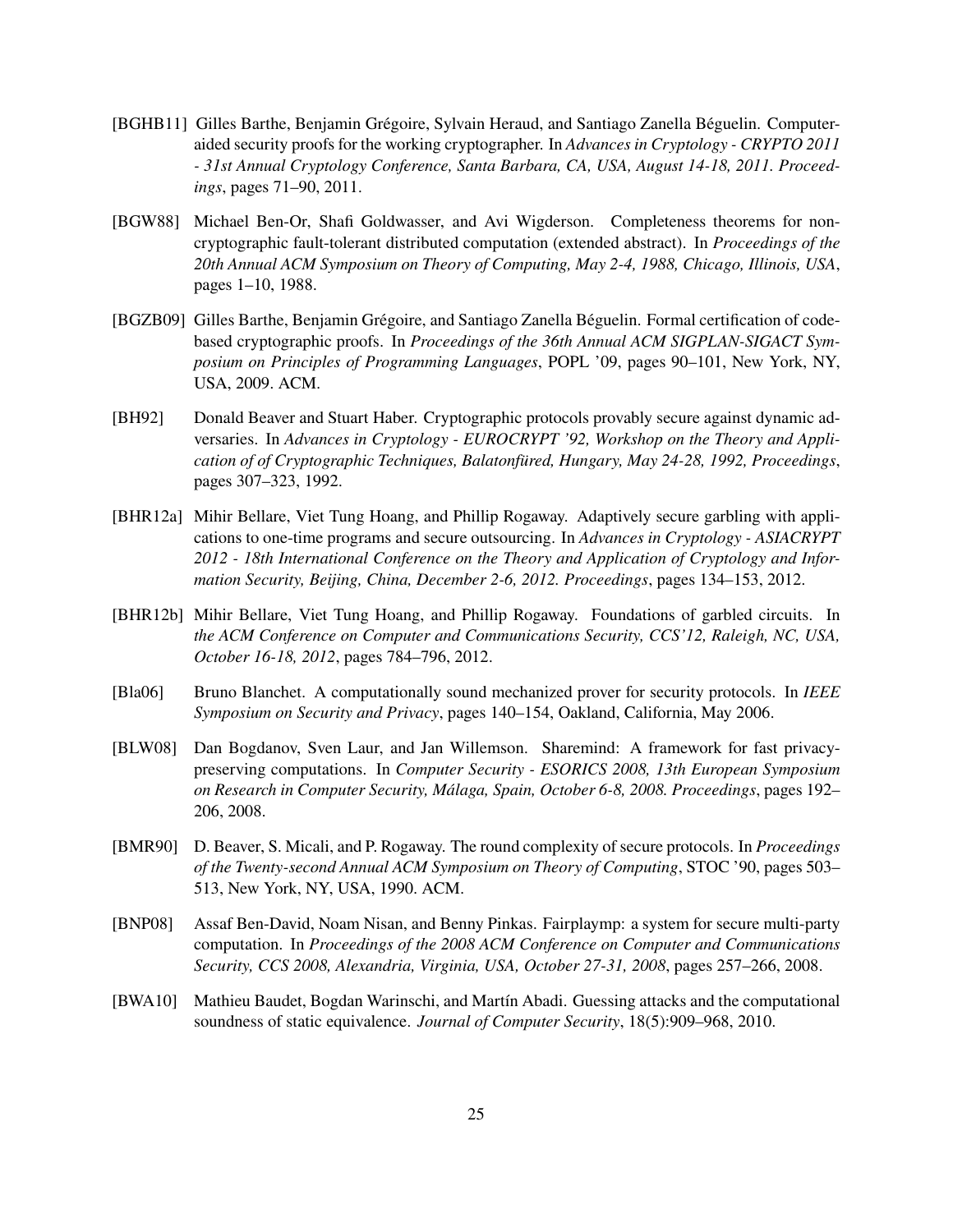- <span id="page-25-11"></span>[CFGN96] Ran Canetti, Uriel Feige, Oded Goldreich, and Moni Naor. Adaptively secure multi-party computation. In *Proceedings of the Twenty-Eighth Annual ACM Symposium on the Theory of Computing, Philadelphia, Pennsylvania, USA, May 22-24, 1996*, pages 639–648, 1996.
- <span id="page-25-0"></span>[GMW87] Oded Goldreich, Silvio Micali, and Avi Wigderson. How to play any mental game or A completeness theorem for protocols with honest majority. In *Proceedings of the 19th Annual ACM Symposium on Theory of Computing, 1987, New York, New York, USA*, pages 218–229, 1987.
- <span id="page-25-8"></span>[HJO+16] Brett Hemenway, Zahra Jafargholi, Rafail Ostrovsky, Alessandra Scafuro, and Daniel Wichs. Adaptively secure garbled circuits from one-way functions. In *Advances in Cryptology - CRYPTO 2016 - 36th Annual International Cryptology Conference, Santa Barbara, CA, USA, August 14-18, 2016, Proceedings, Part III*, pages 149–178, 2016.
- <span id="page-25-5"></span>[Hug00] John Hughes. Generalising monads to arrows. *Sci. Comput. Program.*, 37(1-3):67–111, 2000.
- <span id="page-25-6"></span>[Hug04] John Hughes. Programming with arrows. In *Advanced Functional Programming, 5th International School, AFP 2004, Tartu, Estonia, August 14-21, 2004, Revised Lectures*, pages 73–129, 2004.
- <span id="page-25-10"></span>[JKK+17] Zahra Jafargholi, Chethan Kamath, Karen Klein, Ilan Komargodski, Krzysztof Pietrzak, and Daniel Wichs. Be adaptive, avoid overcommitting. In *Advances in Cryptology - CRYPTO 2017 - 37th Annual International Cryptology Conference, Santa Barbara, CA, USA, August 20-24, 2017, Proceedings, Part I*, pages 133–163, 2017.
- <span id="page-25-9"></span>[JW16] Zahra Jafargholi and Daniel Wichs. Adaptive security of yao's garbled circuits. In *Theory of Cryptography - 14th International Conference, TCC 2016-B, Beijing, China, October 31 - November 3, 2016, Proceedings, Part I*, pages 433–458, 2016.
- <span id="page-25-12"></span>[LM18] Baiyu Li and Daniele Micciancio. Equational security proofs of oblivious transfer protocols. In *Public-Key Cryptography - PKC 2018 - 21st IACR International Conference on Practice and Theory of Public-Key Cryptography, Rio de Janeiro, Brazil, March 25-29, 2018, Proceedings, Part I*, pages 527–553, 2018.
- <span id="page-25-2"></span>[LP09] Yehuda Lindell and Benny Pinkas. A proof of security of yao's protocol for two-party computation. *J. Cryptology*, 22(2):161–188, 2009.
- <span id="page-25-7"></span>[LWY10] Sam Lindley, Philip Wadler, and Jeremy Yallop. The arrow calculus. *J. Funct. Program.*, 20(1):51–69, 2010.
- <span id="page-25-1"></span>[Mal11] Lior Malka. Vmcrypt: modular software architecture for scalable secure computation. In *Proceedings of the 18th ACM Conference on Computer and Communications Security, CCS 2011, Chicago, Illinois, USA, October 17-21, 2011*, pages 715–724, 2011.
- <span id="page-25-4"></span>[Mic09] Daniele Micciancio. Symbolic encryption with pseudorandom keys. Cryptology ePrint Archive, Report 2009/249, 2009. <https://eprint.iacr.org/2009/249>.
- <span id="page-25-3"></span>[Mic10] Daniele Micciancio. Computational soundness, co-induction, and encryption cycles. In *Advances in Cryptology - EUROCRYPT 2010, 29th Annual International Conference on the Theory and Applications of Cryptographic Techniques, French Riviera, May 30 - June 3, 2010. Proceedings*, pages 362–380, 2010.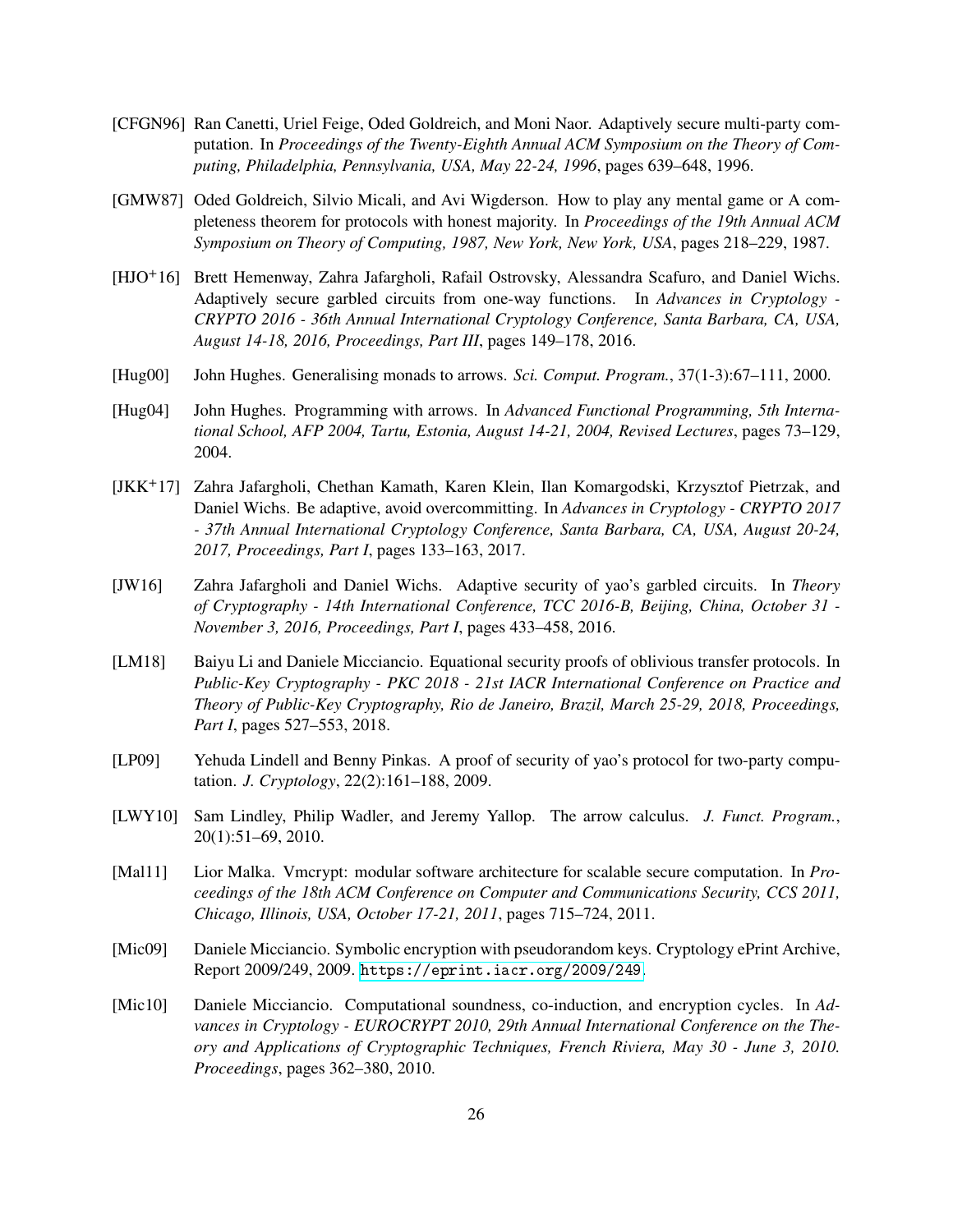- <span id="page-26-2"></span>[MNPS04] Dahlia Malkhi, Noam Nisan, Benny Pinkas, and Yaron Sella. Fairplay - secure two-party computation system. In *Proceedings of the 13th USENIX Security Symposium, August 9-13, 2004, San Diego, CA, USA*, pages 287–302, 2004.
- <span id="page-26-4"></span>[MP06] Daniele Micciancio and Saurabh Panjwani. Corrupting one vs. corrupting many: The case of broadcast and multicast encryption. In *Automata, Languages and Programming, 33rd International Colloquium, ICALP 2006, Venice, Italy, July 10-14, 2006, Proceedings, Part II*, pages 70–82, 2006.
- <span id="page-26-6"></span>[MP08] Daniele Micciancio and Saurabh Panjwani. Optimal communication complexity of generic multicast key distribution. *IEEE/ACM Trans. Netw.*, 16(4):803–813, 2008.
- <span id="page-26-3"></span>[MW04] Daniele Micciancio and Bogdan Warinschi. Completeness theorems for the abadi-rogaway language of encrypted expressions. *Journal of Computer Security*, 12(1):99–130, 2004.
- <span id="page-26-5"></span>[Pan07] Saurabh Panjwani. Tackling adaptive corruptions in multicast encryption protocols. In *Theory of Cryptography, 4th Theory of Cryptography Conference, TCC 2007, Amsterdam, The Netherlands, February 21-24, 2007, Proceedings*, pages 21–40, 2007.
- <span id="page-26-7"></span>[Pat01] Ross Paterson. A new notation for arrows. In *Proceedings of the Sixth ACM SIGPLAN International Conference on Functional Programming (ICFP '01), Firenze (Florence), Italy, September 3-5, 2001.*, pages 229–240, 2001.
- <span id="page-26-8"></span>[VNS+03] V. Vinod, Arvind Narayanan, K. Srinathan, C. Pandu Rangan, and Kwangjo Kim. On the power of computational secret sharing. In *Progress in Cryptology - INDOCRYPT 2003, 4th International Conference on Cryptology in India, New Delhi, India, December 8-10, 2003, Proceedings*, pages 162–176, 2003.
- <span id="page-26-0"></span>[Yao82] Andrew Chi-Chih Yao. Protocols for secure computations (extended abstract). In *23rd Annual Symposium on Foundations of Computer Science, Chicago, Illinois, USA, 3-5 November 1982*, pages 160–164, 1982.
- <span id="page-26-1"></span>[Yao86] Andrew Chi-Chih Yao. How to generate and exchange secrets (extended abstract). In *27th Annual Symposium on Foundations of Computer Science, Toronto, Canada, 27-29 October 1986*, pages 162–167, 1986.

# **A Proofs of Lemmas**

The proofs of some lemmas and theorems were omitted from the main paper due to space limit. We provide them in this section for completeness.

**Lemma 2.** For any pattern *e* and pseudorandom key renaming  $\alpha_K$ , the distributions  $\llbracket e \rrbracket$  and  $\llbracket \alpha_K(e) \rrbracket$  are *computationally indistinguishable.*

*Proof.* The pseudo-random renaming  $\alpha_K$  can be treated as an extension of a bijection  $\mu : A \rightarrow B$ , where  $A = \text{Roots}(\text{Keys}(e))$  and  $B = \alpha_K(\text{Roots}(\text{Keys}(e)))$  are independent sets of keys. Suppose  $A = \{k_1, \ldots, k_n\}$ . For every distinguisher *D* that can distinguish  $\llbracket e \rrbracket$  and  $\llbracket \alpha_K(e) \rrbracket$  with advantage  $\eta$ , we can build a distinguisher A for  $\llbracket A \rrbracket$  and  $\llbracket B \rrbracket$  with the same advantage. A takes as input a sample  $\delta$  of either  $\llbracket A \rrbracket$  or  $\llbracket B \rrbracket$ , where  $\delta = \{x_1, \ldots, x_n\}$  for bitstrings  $x_i$  of length  $\kappa$ . Given this sample, A computes an evaluation of *e* or  $\alpha_K(e)$  as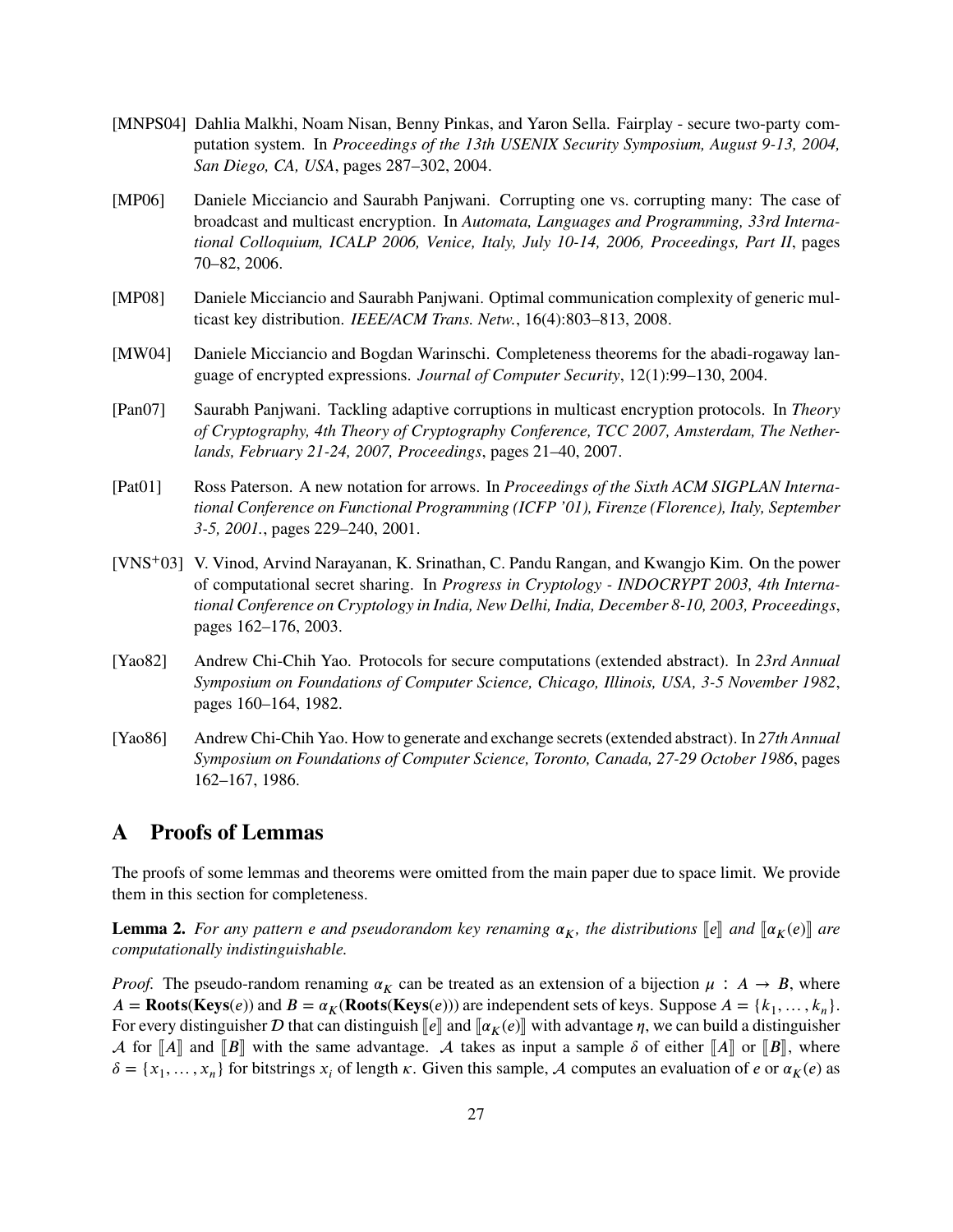follows: For every atomic bit symbol  $B \in B$ , evaluate it to 0, for every  $k_i \in \text{Roots}(\text{Keys}(e))$ ,  $i = 1, \ldots, n$ , evaluate it to  $x_i$ , and evaluate *e* as a natural extension according the computational evaluation rules of our expressions. Finally  $A$  runs  $D$  on the resulting evaluation, and returns whatever  $D$  returns.

Notice that the input to  $D$  is  $\llbracket e \rrbracket$  if and only if the input to  $A$  is  $\llbracket A \rrbracket$ . Since  $A$  (resp.  $B$ ) is an independent set of keys,  $\llbracket A \rrbracket$  (resp.  $\llbracket B \rrbracket$ ) is indistinguishable from a set of *n* truly random keys, and  $\llbracket A \rrbracket$  and  $\llbracket B \rrbracket$  are indistinguishable. Therefore *n* is negligible, and  $\llbracket E \rrbracket$  and  $\llbracket a_V(e) \rrbracket$ indistinguishable. Therefore  $\eta$  is negligible, and  $\llbracket E \rrbracket$  and  $\llbracket \alpha_K(e) \rrbracket$  are industinguishable.

**Theorem 4.** For any circuit  $C \in$  Circuit $(s, t)$  and any boolean vector  $x$  of shape  $s$ ,  $GEval(C, Garble(C, x)) =$  $C(x)$ .

*Proof.* Formally, the correctness of our garbling scheme can be seen as follows. Let  $\tau : \mathbf{Exp}(\mathbb{B}) \to \{0, 1\}$ be a function such that

$$
\tau(b) = \begin{cases} 0 & \text{if } b \equiv \mathsf{B}_i \text{ for some } \mathsf{B}_i \in \mathbf{B} \\ 1 & \text{if } b \equiv \neg \mathsf{B}_i \text{ for some } \mathsf{B}_i \in \mathbf{B} \end{cases}
$$

Suppose  $\tilde{C}$  and  $\tilde{x}$  are the garbled circuit and the garbled input expressions for a circuit  $C$  and a boolean vector x. We claim that, if  $(b, (k^0, k^1))$  is a label and  $(b', k')$  is an encoded input/output for a wire, and if *z* is the boolean value on that wire when evaluating *C* on *x*, then  $\tau(b) = z$  and  $k' = k^z$ . One can easily check that our claim holds for input wires of a circuit. We show the claim holds for output wires by structural induction:

- $C \in \{Swap, Assoc, Unassoc, Dup\}$ : The bits in the encoded output are exactly the bits in encoded input, so the claim holds.
- $C = \textbf{NAnd:}$  Suppose  $(b_0, (k_0^0))$  $\binom{0}{0}$ ,  $k_0^1$ ) and  $\binom{b_1}{1}$ ,  $\binom{k_0^0}{1}$  $_1^0, k_1^1$ )) are the input labels used by Gb to generate  $\widetilde{C}$ . Notice that  $\widetilde{C}$  is a permutation (as two swaps controlled by bits  $b_0, b_1$ ) of four ciphertexts  $\{\mathcal{A}(b, \mathsf{K}_h^z)\}$  $\{ \big\{ \}_{k_0}^{z} \big\} \}_{k_0^j}$ for  $i, j \in \{0, 1\}$  and  $z = i \uparrow j$ , such that  $b \equiv B_h$  for some  $B_h \in \mathbf{B}$  if and only if  $i \uparrow j = 0$ . Let  $(b_0^j, k_0^j)$  $'_{0}, k'_{0}$ and  $(b'_1)$  $\mathcal{L}'_1$ ,  $k'_1$ ) be the encoded input, and let  $z_0 = \tau(b'_0)$  $\tau'_{0}$ ) and  $z_{1} = \tau(b'_{1})$  $\binom{1}{1}$ . Then by assumption we see that the encoded output  $(b, K^z)$  $\frac{z}{h}$ ) is doubly encrypted under keys  $k_0^{z_0}$  $_{0}^{z_{0}},k_{1}^{z_{1}}$  $\frac{1}{1}$  in the ciphertext corresponding to  $b'$ <sub>c</sub>  $\mathbf{z}'_0$ ,  $\mathbf{b}'_1$ . So  $\tau(b) = z = z_0 \uparrow z_1$  and our claim holds for **NAnd**.
- $C = C_0 \ggg C_1$  or  $C = \text{First}(C')$ : These two cases can be easily verified by induction.

We can extend  $\tau$  to a bundle of bits in the obvious way. Our claim implies  $\tau(v) = y$  where *v* is the encoded output of evaluating  $\tilde{C}$  on  $\tilde{x}$  and  $y = C(x)$ . Notice that  $\tau(v)$  can be computed by Decode on *v* and the output mask *d*, so  $GEval(\widetilde{C}, \widetilde{x}) = C(x)$  and our garbling scheme is correct.  $\Box$ 

**Lemma 3.** For any  $e \in \textbf{Pat}$ , the probability distributions  $\llbracket e \rrbracket$  and  $\llbracket \textbf{p}(e, \textbf{r}(e)) \rrbracket$  are computationally indistin*guishable.*

*Proof.* We first prove the case where **Roots**(**Keys**(*e*))  $\subseteq$  **K**. Let  $e' = p(e, r(e))$ . By the definition of **p**, we see that *e'* is obtained from *e* by replacing all subexpressions of the form  $\{e''\}_k$ , where  $k \in \text{Keys}(e) \setminus \textbf{r}(e)$ and  $e'' \in \textbf{Pat}(s)$ , by the pattern  $\llbracket s \rrbracket_k$ . Let  $R = \textbf{Keys}(e) \setminus \textbf{r}(e)$ . For any  $k \in R$ , the following three properties must be satisfied:

- $k \in K$ : If  $k \notin K$ , then by assumption that **Roots** $(K \text{eys}(e)) \subseteq K$ , we have  $k \in K \text{eys}(e) \setminus R$ oots $(K \text{eys}(e))$ , and thus  $k' \leq k$  for some  $k' \in \mathbf{Keys}(e)$ . This implies that  $k \in \mathbf{r}(e)$ , a contradiction.
- $G^*(k) \cap \textbf{Parts}(e) = \emptyset$ : If  $k \in \textbf{Parts}(e)$ , then  $k \in \textbf{r}(e)$ . If  $G_w(k) \in \textbf{Parts}(e)$  for some non-empty bitstring *w*, then  $G_w(k)$  ∈ **Keys**(*e*) and  $G_w(k)$  < *k*, which implies  $k \in \mathbf{r}(e)$ .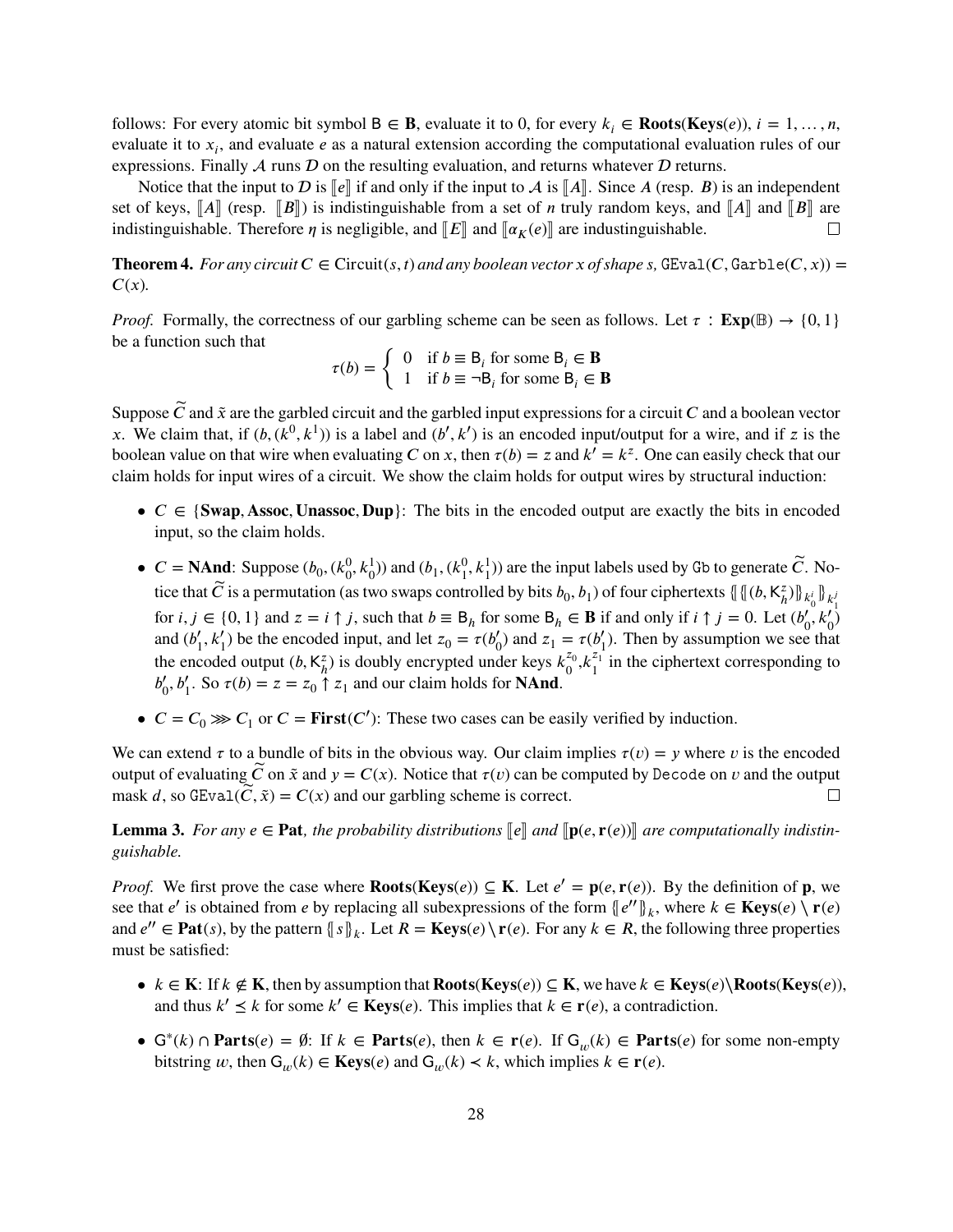•  $G^+(k) \cap \text{Keys}(e) = \emptyset$ : If  $G_w(k) \in \text{Keys}(e)$  for some non-empty bitstring *w*, then as in the previous property,  $G_w(k) \lt k$  and thus  $k \in \mathbf{r}(e)$ .

These properties show that we can obtain  $\llbracket e \rrbracket$  as follows: First we independently sample two random assignments  $\sigma$  and  $\delta$ . For each sub-expression of *e*, if it has the form  $\lbrack e' \rbrack_k$  for some  $k \in R$ , then we evaluate it using  $\delta$ ; otherwise we evaluate it using *σ*. Moreover, if we let *δ* be the assignment such that  $\delta(\llbracket e' \rrbracket_k) = \mathcal{E}(k, 0^{|s|})$ for all  $k \in R$ , where *s* is the shape of *e'*, then the resulting distribution is just  $[\![\mathbf{p}(e, \mathbf{r}(e))]$ . This means that we can turn a distinguisher for  $[\![a]\!]$  and  $[\![\mathbf{p}(e, \mathbf{r}(a))]$  into an edversery attacking th we can turn a distinguisher for  $\llbracket e \rrbracket$  and  $\llbracket \mathbf{p}(e, \mathbf{r}(e)) \rrbracket$  into an adversary attacking the IND-CPA security of the encryption scheme  $(\mathcal{E}, \mathcal{D})$ . Therefore  $\llbracket e \rrbracket$  and  $\mathbf{p}(e, \mathbf{r}(e))$  are computationally indistinguishable.

For the general case, suppose **Roots**( $Keys(e)$ ) = { $k_1, ..., k_n$ } and let  $\bar{\alpha}_K$  be the extension of the pseudorandom key renaming  $\alpha_K$ : **Roots**(**Keys**(*e*))  $\rightarrow$  {K<sub>1</sub>, ..., K<sub>n</sub>} such that  $\alpha_k(k_i) =$  K<sub>i</sub> for  $i = 1, ..., n$ . Notice that  $\alpha_K(\text{Roots}(\text{Keys}(e))) = \text{Roots}(\text{Keys}(\alpha_K(e))),$  so it follows from the above analysis that  $[\alpha_K(e)]$  and  $[\![\mathbf{p}(\alpha_K(e)), \mathbf{r}(\alpha_K(e))] \!]$  are indistinguishable. Since  $\mathbf{p}(\alpha_K(e), \mathbf{r}(\alpha_K(e))) = \mathbf{p}(\alpha_K(e), \alpha_K(\mathbf{r}(e))) = \alpha_K(\mathbf{p}(e, \mathbf{r}(e))),$ the distributions  $\llbracket \alpha_K(e) \rrbracket$  and  $\llbracket \alpha_K(p(e, \mathbf{r}(e))) \rrbracket$  are indistinguishable.

**Lemma 5.** For any circuit C and any strongly independent label expression *u* such that  $\widetilde{C}$ ,  $v = \text{Gb}(C, u)$ ,  $v$ *is strongly independent, and the following hold for all*  $k \in \text{Keys}(v)$ *:* 

- *1*.  $G^+(k) \cap \text{Keys}((\widetilde{C}, u)) = \emptyset$ ;
- *2.* ∃ $k' \in \mathbf{Keys}((\widetilde{C}, u)) \cap \mathbf{Parts}((\widetilde{C}, u))$ . $k' \leq k$ .

*Proof.* Assume *u* is strongly independent. We use induction on the structure of *C*. As the base cases, let us first consider atomic circuits:

- $C = \text{Swap}, \text{Assoc}, \text{Unassoc}, \text{or Dup}: \text{Since } \widetilde{C} = \epsilon, \text{Keys}(\widetilde{C}, u)) = \text{Keys}(u) \text{ and Parts}(\widetilde{C}, u)) = \epsilon$ **Parts**(*u*). Using directly the definition of Gb, it is easy to check that the lemma is satisfied for these circuits.
- $C = \textbf{NAnd: } v \text{ contains two distinct atomic keys } \mathsf{K}^0$  $\frac{0}{h}$  and  $\mathsf{K}^1_h$  $\frac{1}{h}$ , so *v* is strongly independent. Clearly  $\mathbf{Parts}(\widetilde{C}) = \{\mathsf{K}_{h}^{0}$  $_h^0$ , K $_h^1$  $\binom{1}{h}$  and  $G^+(K)$ <sup>i</sup>  $h_h^i$ )  $\cap$  **Keys**(( $\widetilde{C}, u$ )) = Ø for all  $i \in \{0, 1\}$ , so the lemma is satisfied.

Next, consider the composite circuits  $\textbf{First}(C')$  and  $C_0 \ggg C_1$ . Assume the lemma holds for all proper sub-circuits of *C*. Then:

•  $C = \text{First}(C')$ : Suppose  $u = (u', w)$ ,  $v = (v', w)$ , and  $\widetilde{C} = \widetilde{C}'$  such that  $\widetilde{C}'$ ,  $v' = \text{Gb}(C', u')$ . Since  $\mu$  is strongly independent,  $\mu'$  is strongly independent, and by induction we have that  $\nu'$  is strongly independent. Fix any  $k \in \mathbf{Keys}(w)$ , and assume towards a contradiction that  $\exists k' \in G^*(k) \cap \mathbf{Keys}(v')$ . Then by induction on  $\tilde{C}'$  and  $k'$ , there is  $k'' \in \mathbf{Keys}((\tilde{C}', u')) \cap \mathbf{Parts}((\tilde{C}', u'))$  such that  $k'' \leq k'$ , and so  $k'' \leq k$  or  $k \leq k''$ . If  $k'' \leq k$ , since *u* is independent, we have  $k'' \notin \text{Keys}(u')$ , and thus  $k''$  ∈ **Parts**( $\widetilde{C}'$ ), which contradicts  $k \in \textbf{Keys}(w)$ . If  $k \lt k''$ , then  $k''$  is not atomic and  $k'' \notin$ **Parts**( $\widetilde{C}'$ ), and so  $k'' \in \textbf{Keys}(u')$ , which implies *u* is not independent, a contradiction too. Therefore  $G^*(k) \cap \textbf{Keys}(v') = \emptyset$  and *v* is strongly independent.

To check [\(1\)](#page-18-3) and [\(2\)](#page-18-4), fix any  $k \in \text{Keys}(v)$ , and there are two cases:

 $- k \in \text{Keys}(v')$ : By induction on *C'* and *u'*, there exists  $k' \in \text{Keys}((\widetilde{C}', u')) \cap \text{Parts}((\widetilde{C}', u'))$  such that  $k' \leq k$ , and [\(2\)](#page-18-4) holds. Since *v* is strongly independent and  $G^+(k) \cap \textbf{Keys}((\tilde{C}', u')) = \emptyset$ , we have  $G^+(k) \cap \text{Keys}(w) = \emptyset$ . So [\(1\)](#page-18-3) holds.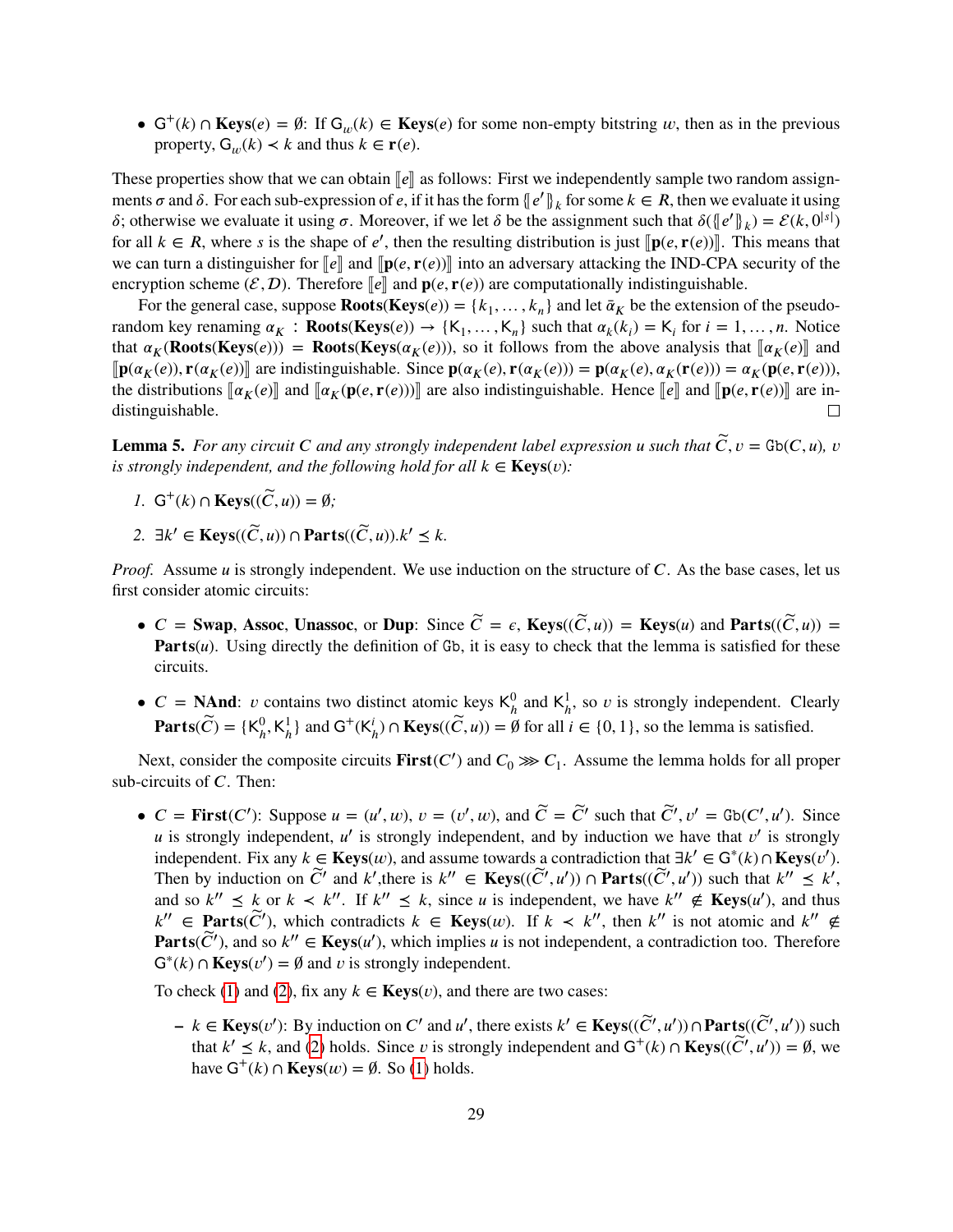- $\mathbf{F} \in \mathbf{Keys}(w)$ : [\(2\)](#page-18-4) holds immediately. Since *u* is strongly independent,  $\mathbf{G}^+(k) \cap \mathbf{Keys}(u) = \emptyset$ . Since *v* is strongly independent,  $G^*(k) \cap \textbf{Keys}(v') = \emptyset$  and thus  $G^+(k) \cap \textbf{Keys}(\widetilde{C}') = \emptyset$ . So [\(1\)](#page-18-3) also holds.
- $C = C_0 \ggg C_1$ : Suppose  $\widetilde{C} = (\widetilde{C}_0, \widetilde{C}_1)$  where  $\widetilde{C}_0, w = \text{Gb}(C_0, u)$  and  $\widetilde{C}_1, v = \text{Gb}(C_1, w)$ . By induction,  *is independent and so*  $*v*$  *is independent.*

Now fix any  $k \in \mathbf{Keys}(v)$ . By induction, we have  $G^+(k) \cap \mathbf{Keys}((\widetilde{C}_1, w)) = \emptyset$ , and there exists  $k' \in \text{Keys}((\widetilde{C}_1, w)) \cap \text{Parts}((\widetilde{C}_1, w))$  such that  $k' \leq k$ . There are two cases:

- $k' \in$  **Parts**( $\widetilde{C}_1$ ): Clearly [\(1\)](#page-18-3) holds. We also have that  $k'$  is atomic, and so  $k' = k$  and  $G^+(k') \cap$ **Keys**( $(\widetilde{C}_0, u)$ ) = Ø; hence [\(2\)](#page-18-4) holds.
- $\mathsf{I} \in \mathbb{R}^d$  **Parts** $(w)$ : By induction,  $G^+(k') \cap \mathbf{Keys}((\widetilde{C}_0, u)) = \emptyset$ , and there exists  $k'' \in \mathbf{Keys}((\widetilde{C}_0, u)) \cap \mathbb{R}$ **Parts**( $(\widetilde{C}_0, u)$ ) such that  $k'' \leq k' \leq k$ . So both [\(1\)](#page-18-3) and [\(2\)](#page-18-4) hold.

Therefore the lemma follows.

**Lemma 6.** For any circuit C and any label expression *u* such that *u* is strongly independent and  $\tilde{C}$ ,  $v =$  $Gb(C, u)$ , if  $\{e\}_k \in$  **Parts** $(\widetilde{C})$  *for some expression e and some key*  $k \in$  **Pat**( $\mathbb{K}$ ), *then the following hold:* 

- *1.*  $G^+(k) \cap \text{Keys}(\widetilde{C}) = \emptyset$ ;
- *2.* **G**<sup>\*</sup>(*k*) ∩ **Keys**(*v*) = Ø*;*
- *3.* ∃ $k' \in \mathbf{Keys}((\widetilde{C}, u)) \cap \mathbf{Parts}((\widetilde{C}, u))$ . $k' \leq k$ .

*Proof.* We use induction on the structure of *C*. For the base case, consider the atomic circuits: If  $C = \textbf{Swap}$ , **Assoc, Unassoc, or Dup, then**  $\tilde{C} = \epsilon$  **and the lemma holds trivially. If**  $C = \textbf{NAnd}$ **, then**  $k \in \textbf{Key}(u) \cap$ **Parts**(*u*), and one can easily verify that all three statements hold.

For a composite circuit *C*, assume the lemma holds for all proper sub-circuits of *C*. Then:

- $C = \text{First}(C')$ : Suppose  $u = (u', w)$  and  $v = (v', w)$  such that  $\tilde{C}', v' = \text{Gb}(C', u')$  and  $\tilde{C} = \tilde{C}'$ . If  $\{\{e\}_k \in \text{Parts}(\widetilde{C}) = \text{Parts}(\widetilde{C}')$ , by induction hypothesis we have  $G^+(k) \cap \text{Keys}(\widetilde{C}') = \emptyset$  and so [\(1\)](#page-18-5) holds, and there exists  $k' \in \text{Keys}((\tilde{C}', u')) \cap \text{Parts}((\tilde{C}', u'))$  such that  $k' \leq k$  and so [\(3\)](#page-18-6) holds. Furthermore, if  $k' \in$  **Parts**( $\widetilde{C}'$ ), then  $k'$  is a new atomic key introduced in  $\widetilde{C}'$  and  $G^*(k) \cap \textbf{Keys}(w) = \emptyset$ ; if  $k'$  ∈ **Parts**(*u'*), then by strongly independence of *u*, we also have  $G^*(k) \cap \textbf{Keys}(w) = \emptyset$ . So  $G^*(k) \cap \textbf{Keys}(v) = \emptyset$  and [\(2\)](#page-18-7) holds.
- $C = C_0 \gg C_1$ : Suppose  $\widetilde{C} = (\widetilde{C}_0, \widetilde{C}_1)$  where  $\widetilde{C}_0, w = \text{Gb}(C_0, u)$  and  $\widetilde{C}_1, v = \text{Gb}(C_1, w)$ . Fix  $\{e\}_k \in C_1$ **Parts**( $\widetilde{C}$ ), and we have two cases:
	- $\{e\}_k \in \textbf{Parts}(\widetilde{C}_0)$ : By induction hypothesis we have  $G^+(k) \cap \textbf{Keys}(\widetilde{C}_0) = \emptyset$ ,  $G^*(k) \cap \textbf{Keys}(w) = \emptyset$  $\emptyset$ , and  $\exists k' \in \mathbf{Keys}((\widetilde{C}_0, u)) \cap \mathbf{Parts}((\widetilde{C}_0, u))$  such that  $k' \leq k$ . So [\(3\)](#page-18-6) holds immediately.

Assume towards a contradiction that there exists  $k'' \in G^+(k) \cap \text{Keys}(\widetilde{C}_1)$ . Then  $k''$  is not atomic and  $\llbracket e' \rrbracket_{k''} \in \textbf{Parts}(\widetilde{C}_1)$  for some expression  $e'$ . So by induction on  $\widetilde{C}_1$ , there exists *r* ∈ **Keys**(( $\tilde{C}_1$ , *w*)) ∩ **Parts**(( $\tilde{C}_1$ , *w*)) such that *r* ≤ *k''*. Then either *k* ≤ *r* or *r* < *k*. There are two subcases:

∗ If  $r \in \text{Parts}(\widetilde{C}_1)$ , then *r* is a new atomic key introduced in  $\widetilde{C}_1$  and  $r \leq k$ . So  $k \notin \text{Keys}(\widetilde{C}_0)$ , a contradiction.

 $\Box$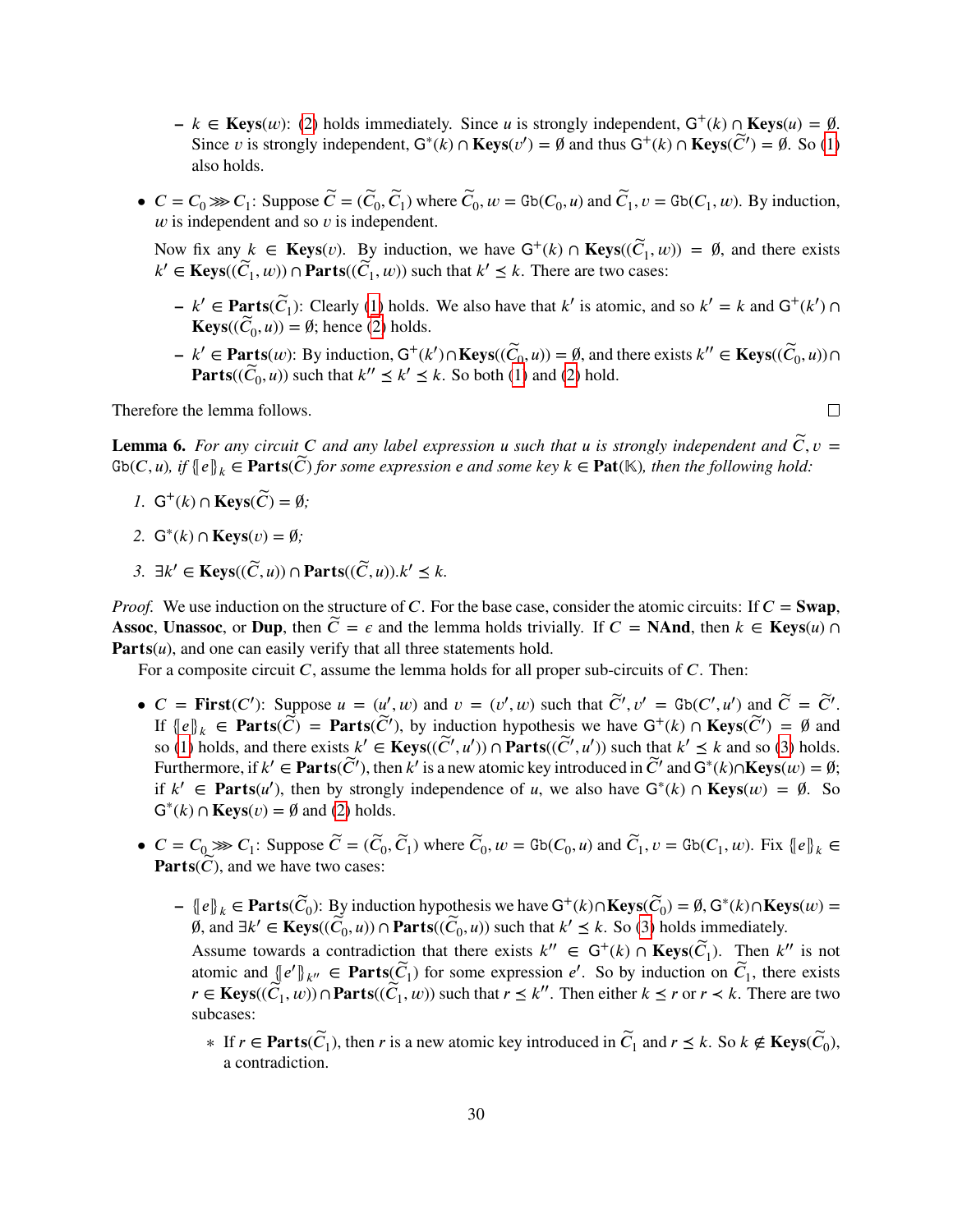$*$  If  $r \in$  **Parts**(*w*), then  $r \in$  **Keys**(*w*). By Lemma [5](#page-18-8) we have  $G^+(r) \cap$  **Keys**( $\widetilde{C}_0$ ) = Ø. Since  $G^*(k) \cap \text{Keys}(w) = \emptyset$ , we cannot have  $k \leq r$ . So  $r \leq k$ , which contradicts the fact that  $k \in \textbf{Keys}(\widetilde{C}_0).$ 

Both cases lead to a contradiction, so  $G^+(k) \cap \textbf{Keys}(\widetilde{C}) = \emptyset$  and [\(1\)](#page-18-5) holds.

To check [\(2\)](#page-18-7), assume there exists  $k'' \in G^*(k) \cap \text{Keys}(v)$ . By Lemma [5,](#page-18-8) there exists  $r \in$ **Keys**( $(\widetilde{C}_1, w)$ )  $\cap$  **Parts**( $(\widetilde{C}_1, w)$ ) such that  $r \leq k''$ . Using the same argument as above, we see that  $G^*(k) \cap \text{Keys}(v) = \emptyset$  and hence [\(2\)](#page-18-7) holds.

- $\{ [e] \}_k \in \text{Parts}(\widetilde{C}_1)$ : By induction hypothesis we have  $G^+(k) \cap \text{Keys}(\widetilde{C}_1) = \emptyset$ ,  $G^*(k) \cap \text{Keys}(v) = \emptyset$ Ø and so [\(2\)](#page-18-7) holds, and there exists  $k' \in \text{Keys}((\widetilde{C}_1, w)) \cap \text{Parts}((\widetilde{C}_1, w))$  such that  $k' \leq k$ . We consider two cases of  $k'$ :
	- $*$  *k*<sup> $′$ </sup> ∈ **Parts**( $\widetilde{C}_1$ ): [\(3\)](#page-18-6) holds immediately. By Lemma [4,](#page-17-0) *k*<sup> $′$ </sup> is a new atomic key in  $\widetilde{C}_1$ , and hence  $G^*(k') \cap \text{Keys}(\widetilde{C}_0) = \emptyset$ . So  $G^+(k) \cap \text{Keys}(\widetilde{C}_0) = \emptyset$  and [\(1\)](#page-18-5) holds.
	- $* k' \in \textbf{Parts}(w)$ : By Lemma [5,](#page-18-8) G<sup>+</sup>(k')∩Keys(( $\widetilde{C}_0, u$ )) = Ø, and there exists  $k'' \in \textbf{Keys}((\widetilde{C}_0, u)) \cap$ **Parts**(( $\widetilde{C}_0$ , *u*)) such that  $k'' \leq k'$ . It follows that  $G^+(k) \cap \textbf{Keys}(\widetilde{C}_0) = \emptyset$  and  $k'' \leq k$ . So [\(1\)](#page-18-5) and [\(3\)](#page-18-6) hold.

Therefore the lemma holds.

#### $\Box$

### **B Yao's secret sharing scheme**

Here we show how to extend our symbolic framework with the xor expressions to give a sound symbolic security proof of Yao's secret sharing scheme [\[Bei11,](#page-23-5) [VNS](#page-26-8)<sup>+</sup>03].

Formally, we extend the syntax of  $Exp(K)$  as:

$$
\begin{array}{rcl}\n\text{Exp}(\mathbb{K}) & \rightarrow & \text{Key} \mid \text{Exp}(\mathbb{K}) \oplus \text{Exp}(\mathbb{K}) \mid C_0 \mid C_1 \mid C_2 \mid \cdots \\
\text{Key} & \rightarrow & \text{K}_i \mid \text{G}_0(\text{Key}) \mid \text{G}_1(\text{Key})\n\end{array}
$$

where  $K_i$  ranges over **K**, and  $C_0, C_1, C_2, \ldots$  are new constant symbols representing keys in  $\{0, 1\}^{\kappa}$ . At the same time, we modify the grammar rule of  $\text{Exp}(\lbrace s \rbrace)$  as:

$$
\mathbf{Exp}(\lbrace \lbrace s \rbrace) \rightarrow \lbrace \lbrace \mathbf{Exp}(s) \rbrace \rbrace_{\mathbf{Key}}
$$

Note that the encryption expressions remain the same as in Section [2,](#page-4-0) and  $\mathbf{Key} = G^*(\mathbf{K}) = \mathbf{K}^*$  is the set of possible encryption keys. So symbolic properties on pseudorandom keys do not change. For all  $0 \le i < 2^k$ , let  $i \in \{0,1\}^K$  be the binary representation of *i*. Any computational evaluation function  $\sigma$  can be extended in the obvious way:

$$
\sigma(k_0 \oplus k_1) = \sigma(k_0) \vee \sigma(k_1), \qquad \sigma(C_i) = i,
$$

where  $\vee$  is the bitwise xor operation on bitstrings.

We extend the congruence relation  $\equiv$  with the following rules: For all  $k, k', k'' \in \textbf{Pat}(\mathbb{K})$  and for all  $0 \leq i, j < 2^{\kappa}$ , let

$$
k \oplus k' \equiv k' \oplus k, \qquad (k \oplus k') \oplus k'' \equiv k \oplus (k' \oplus k''),
$$
  
\n
$$
k \oplus C_0 \equiv k, \qquad k \oplus k \equiv C_0,
$$
  
\n
$$
C_i \oplus C_j \equiv C_h \text{ for some } 0 \le h < 2^k \text{ such that } \overline{i} \veebar{j} = \overline{h}.
$$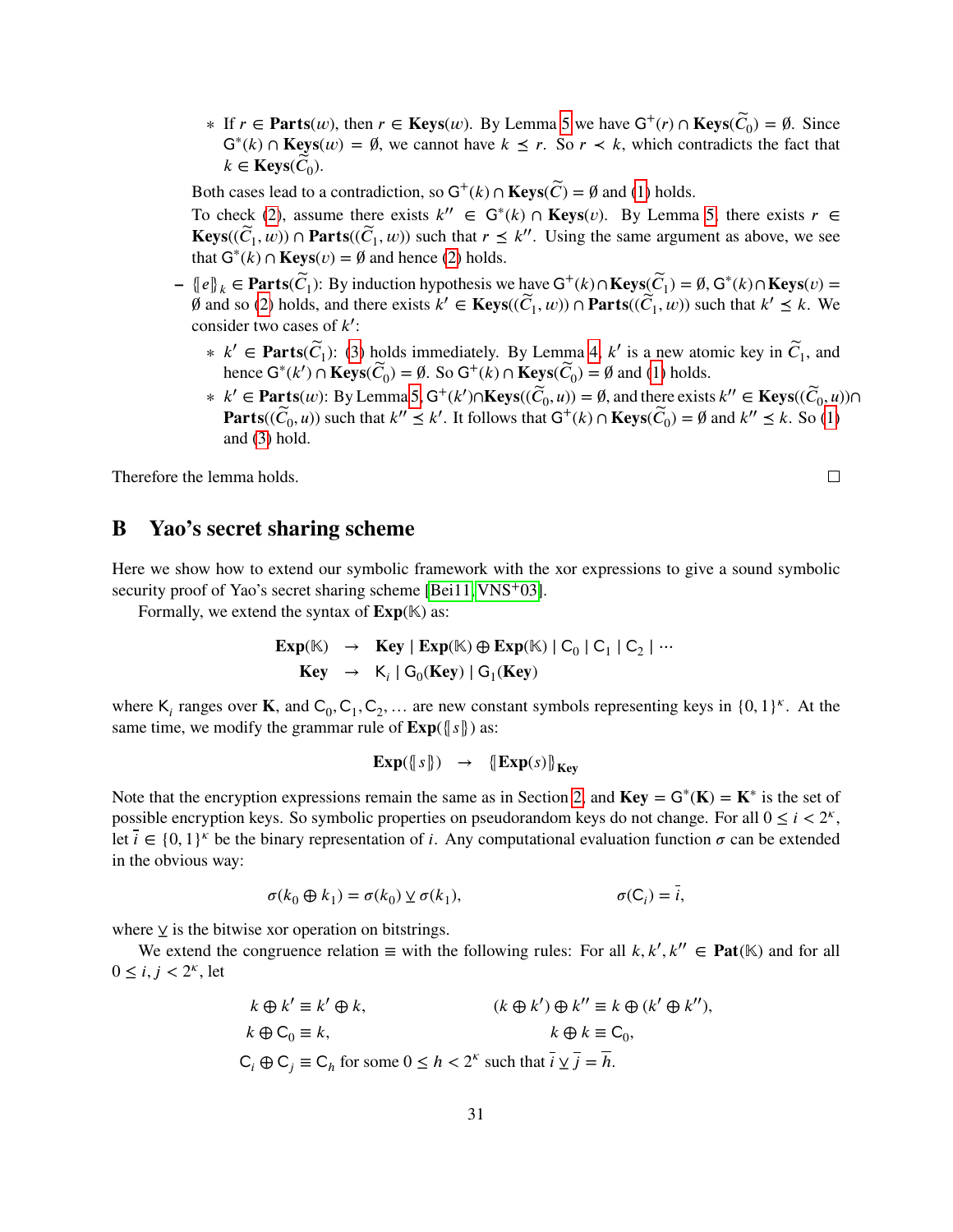Pseudorandom bit renamings and pseudorandom key renamings remain the same. We consider an additional mapping  $\alpha_{\oplus}$ : **Pat**(<sup>K</sup>) → **Pat**(<sup>K</sup>) such that it is compatible with  $\equiv$ , i.e.,  $\alpha_{\oplus}(k \oplus k') \equiv \alpha_{\oplus}(k) \oplus \alpha_{\oplus}(k')$  for all *k*,  $k'$  ∈ **Pat**(<sup> $K$ </sup>). Moreover, we require that, for all  $k \in$  **Pat**( $K$ ):

- if  $k = C_i$  for some  $C_i$ , then  $\alpha_{\bigoplus}(k) = k$ ;
- if  $k \in \text{Key}$ , then  $\alpha_{\bigoplus}(k) = k \oplus C_j$  for some  $C_j$ ;
- if  $k = k' \oplus k''$ , then  $\alpha_{\oplus}(k) = \alpha_{\oplus}(k') \oplus \alpha_{\oplus}(k'')$ .

Then for all  $k, k' \in \textbf{Pat}(\mathbb{K}), k \equiv k'$  if and only if  $\alpha_{\bigoplus}(k) \equiv \alpha_{\bigoplus}(k')$ . We extend  $\alpha_{\bigoplus}$  to all patterns in the obvious way. It is easy to check that for any pattern *e* the distributions  $\llbracket e \rrbracket$  and  $\llbracket \alpha_{\bigoplus}(e) \rrbracket$  are the same. Now, a pseudorandom renaming is a triple  $\alpha = (\alpha_B, \alpha_K, \alpha_{\oplus})$ , and we write  $\alpha(e) = \alpha_{\oplus}(\alpha_K(\alpha_B(e)))$ 

To compute the pattern of an expression, we keep the definitions of **p**, Keys, and Parts unchanged. For any set *S* of keys, let  $S^{\oplus}$  be the closure of *S* under  $\oplus$ . Then we modify the definition of **r** to include keys that can be derived using the xor operation:

$$
\mathbf{r}(e) = \mathbf{G}^* \left( \left\{ k \in \mathbf{Keys}(e) \mid (k \in e \lor \exists k' \in \mathbf{Keys}(e).k \prec k') \right\} \right)^\oplus.
$$

For any  $e \in$  **Pat**, the key recovery operator  $\mathcal{F}_e$ :  $\wp(\text{Pat}(\mathbb{K})) \to \wp(\text{Pat}(\mathbb{K}))$  has the same definition as in Section [2:](#page-4-0) for any  $S \subseteq \textbf{Pat}(\mathbb{K}), \mathcal{F}_e(S) = \mathbf{r}(\mathbf{p}(e, S))$ . One can check that the conditions in Theorem [2](#page-9-1) (with **K** replaced by  $Pat(\mathbb{K})$ ) still hold with these changes, and thus the extended symbolic framework is sound.

A secret sharing scheme Π for *n* parties  $p_1, \ldots, p_n$  consists of a pair of algorithms (share, recon) and an access structure defined by a boolean circuit  $C : \{0,1\}^n \rightarrow \{0,1\}$ . Any set P of parties can be encoded using a boolean vector  $x^P \in \{0,1\}^n$  such that  $x_i^P = 1$  if and only of  $p_i \in P$ . The probabilistic algorithm share takes a circuit *C* and a secret  $y \in \{0, 1\}^n$ , and it produces *n* secret shares  $\{\tilde{y}_i\}_{i=1}^n$ , one for each party; the algorithm recon takes a set of secret shares, and it outputs  $y' \in \{0, 1\}^n$ . The scheme  $\Pi$  is *correct* if for any set P of parties with  $C(x^P) = 1$  and any  $y \in \{0, 1\}^n$ , if  $\{\tilde{y}_i\}_{i=1}^n \leftarrow \text{share}(C, y)$ , then  $\text{recon}(\{\tilde{y}_j\}_{p_j \in P}) = y$ . It is *computationally secure* if for any  $y_0, y_1 \in \{0, 1\}^n$ , if  $\{\tilde{y}_{h,i}\}_{i=1}^n \leftarrow \text{share}(C, y_h)$  for  $h \in \{0, 1\}$ , then for any set *P* of parties such that  $C(x^P) = 0$ , the distributions  $\{\tilde{y}_{0,j}\}_{p_j \in P}$  and  $\{\tilde{y}_{1,j}\}_{p_j \in P}$  are computationally indistinguishable.

Yao's secret sharing scheme Π is a computational secret sharing scheme for monotone boolean circuits, i.e., circuits that consist of AND and OR gates and have a single bit output. To describe such circuits in our inductive circuit notation, we remove **NAnd** and add **And** and **Or** circuits: both of **And** and **Or** have two input wires and one output wire, and they compute the boolean and and or functions, respectively. We refer the readers to [\[VNS](#page-26-8)+03] for a detailed formulation and analysis in the computational setting. In the symbolic setting, we can describe share and recon as the following functions:

- share takes a circuit *C* with a single bit output and a boolean vector  $y \in \{0, 1\}^n$ , and it outputs an expression consisting of *n* shares ( $ct, k_i$ ) for  $i = 1, \ldots, n$ , where  $ct$  represents the ciphertexts that are known to every party, and  $k_i$  is the key private to  $p_i$ .
- recon takes a circuit *C* and an expression representing *n* shares, and it outputs an expression representing the secret that could be reconstructed from the shares. Note that, when reconstructing from a set *P* of *m* < *n* parties, if a party  $p_i \notin P$  then we set the key  $k_i$  in the input expression to  $K_i$  for some  $K_l$  that would not appear in share( $C, y$ ).